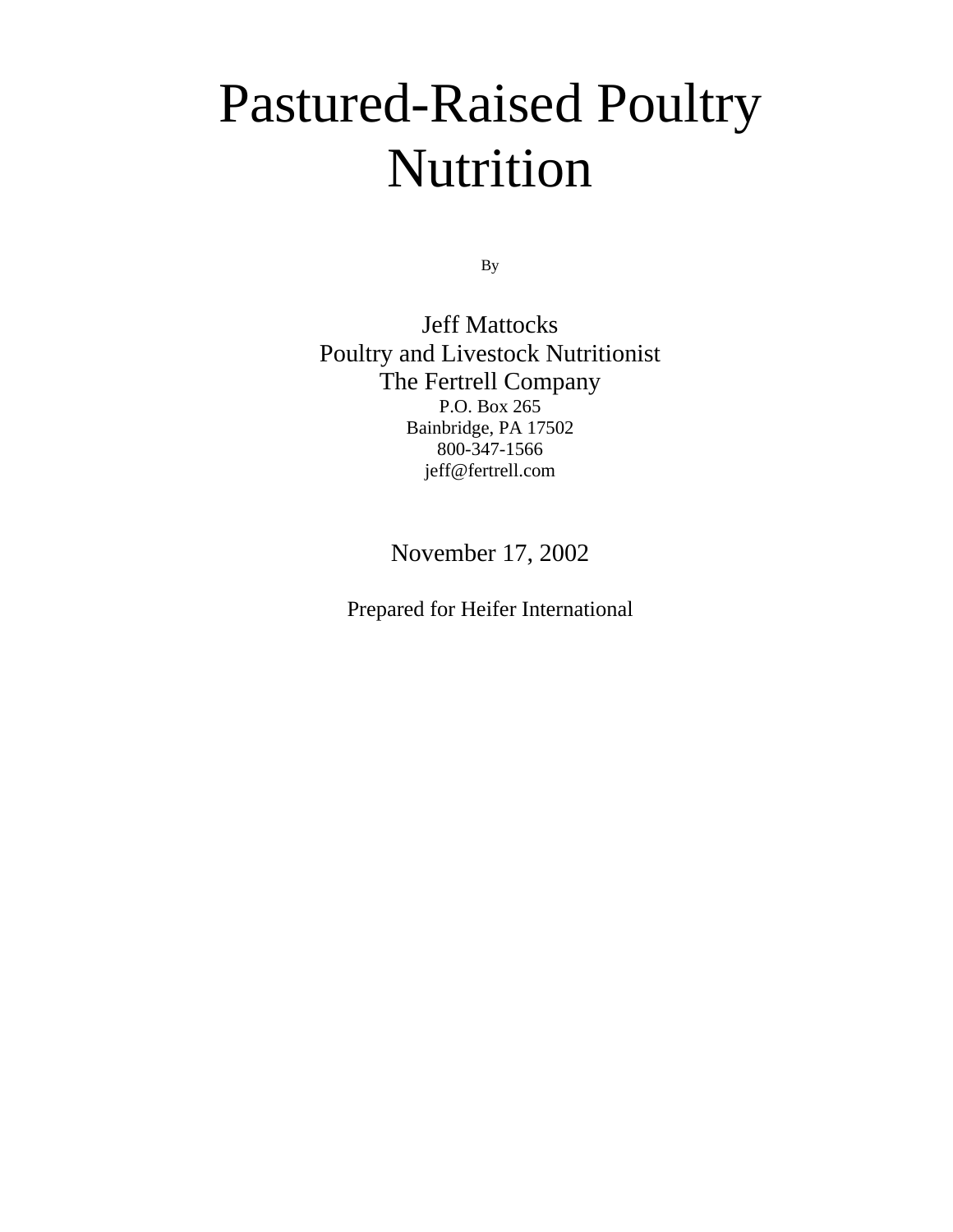## **FOREWARD:**

*Pastured Poultry Nutrition* was prepared by Jeff Mattocks of the Fertrell Company for a Heifer International project to enhance opportunities for range poultry enterprises. The project was funded by the USDA's Sustainable Agriculture Research and Education (SARE) program, Southern Region.

Heifer International is a nonprofit organization dedicated to community development through sustainable livestock production. The headquarters is in Little Rock, Arkansas.

The Fertrell Company is a private company in Bainbridge, Pennsylvania specializing in natural agricultural products and services.

# **TABLE OF CONTENTS:**

| page          |
|---------------|
| pages 3-5     |
| pages 5-7     |
| page 8        |
| pages 8-9     |
| pages 9-10    |
| pages $10-13$ |
| pages 13-14   |
| -14<br>page   |
| 15<br>page    |
| pages A1-R    |
|               |

## **INTRODUCTION**

This publication explains the feed requirements of pasture-raised poultry and how to meet them. It also outlines the uses and nutritional values of different feed ingredients, both common as well as uncommon. It illustrates ration calculation methods for feed formulation and discusses applied feeding, including grain texture and milling practices.

# **FEED INGREDIENTS**

#### **Common Ingredients**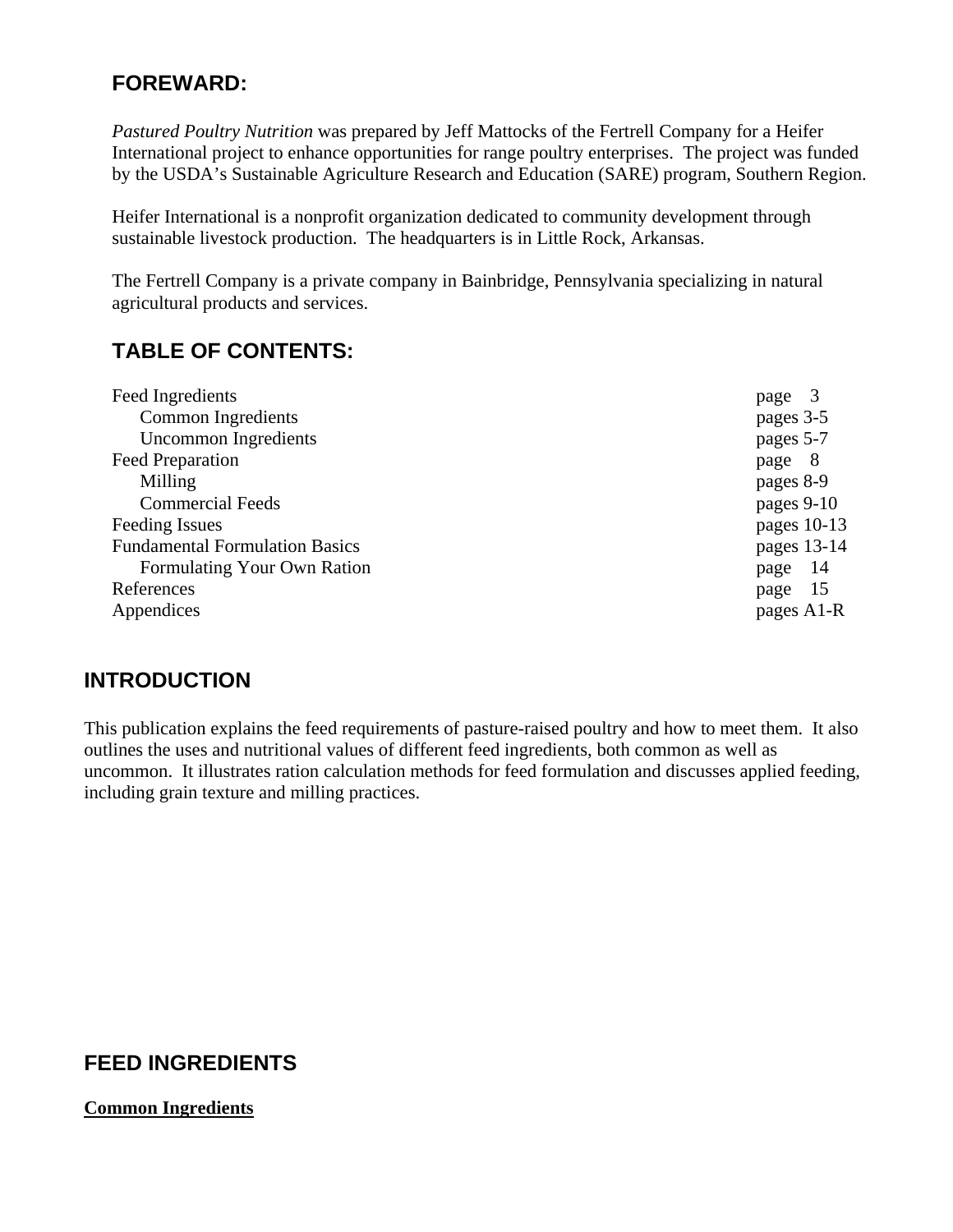#### Corn:

Corn is primarily used to supply energy to the diet. Other benefits of corn are the yellow/orange pigmentation with xanthophylls (5 ppm) and carotenes (0.5 ppm) for yellow skin and fat coloration. Corn has no feed inclusion limitations. Corn should be "medium ground" to uniform particle size, slightly smaller for chicks and larger for adult poultry. Corn is a staple ingredient in poultry diets. Corn has a higher potential, than other cereal grains, of aflatoxin formation as well as many other toxins. The formation of alflatoxin molds which lead to toxins are generally brought on by plant stress during the growing season. Try to buy high quality grains from areas without a difficult growing season.

#### Wheat:

Wheat is commonly used as a major source of energy in many countries. Wheat is higher in protein than corn or other small grains. However wheat is limited to 30% inclusion unless you add enzymes for digestion. Lysine should also be added as wheat is low in this amino acid. For proper digestion of wheat you should add Xylanase Enzyme, following manufacturer's directions.

#### Oats or Barley:

The primary purpose of oats and barley is to add fiber and to increase the bulk density of feed. The hull makes up 20% of the weight of oats and barley. High fiber from small grains keeps the digestive track clean and can also be used to limit feed intake. High-fiber small grains also add protein and energy, although most of this added nutrition is burned off digesting the excess fiber. Oats and barley have an inclusion limitation of 15% in any combination without added digestive enzymes. The result of excess oats or barley is wet litter and poor digestive viscosity.

#### Fishmeal:

Fishmeal provides a varied form of concentrated protein. Fishmeal also helps balance all of the essential amino acids, most importantly methionine and lysine. Fishmeal also stimulates appetite, as poultry have an instinctive craving for meat proteins.

#### Vitamin/Mineral Premix:

The primary purpose of the premix is to balance vitamins, macro and micro minerals to meet modern poultry hybrid health and performance needs.

#### Amino Acids:

Methionine and lysine are added to rations to balance amino acids, the building blocks of protein. Many amino acids will display a prefix (L- or D-). Amino acids occurring in animal tissues are always L isomers, while D isomers have no biological function in animal tissue. The only exception to this rule is methionine; poultry are able to use both D-methionine and L-methionine. Depending upon geographical location and grain availability, methionine or lysine may be required (Scott, 1982).

#### Salt:

Salt is required to support normal body functions and electrolyte balance.

#### Probiotic or Direct Fed Microbials (DFM's):

Beneficial bacteria added to the diet aids digestion and nutrient absorption for faster growth and better health. DFM's also replenish the bacteria flora, which directly compete with destructive or harmful pathogens (i.e. coccidiosis, E. coli and salmonella). Throughput or excess beneficial bacteria are excreted which aid to correct balance of bacteria in the litter.

#### Soybeans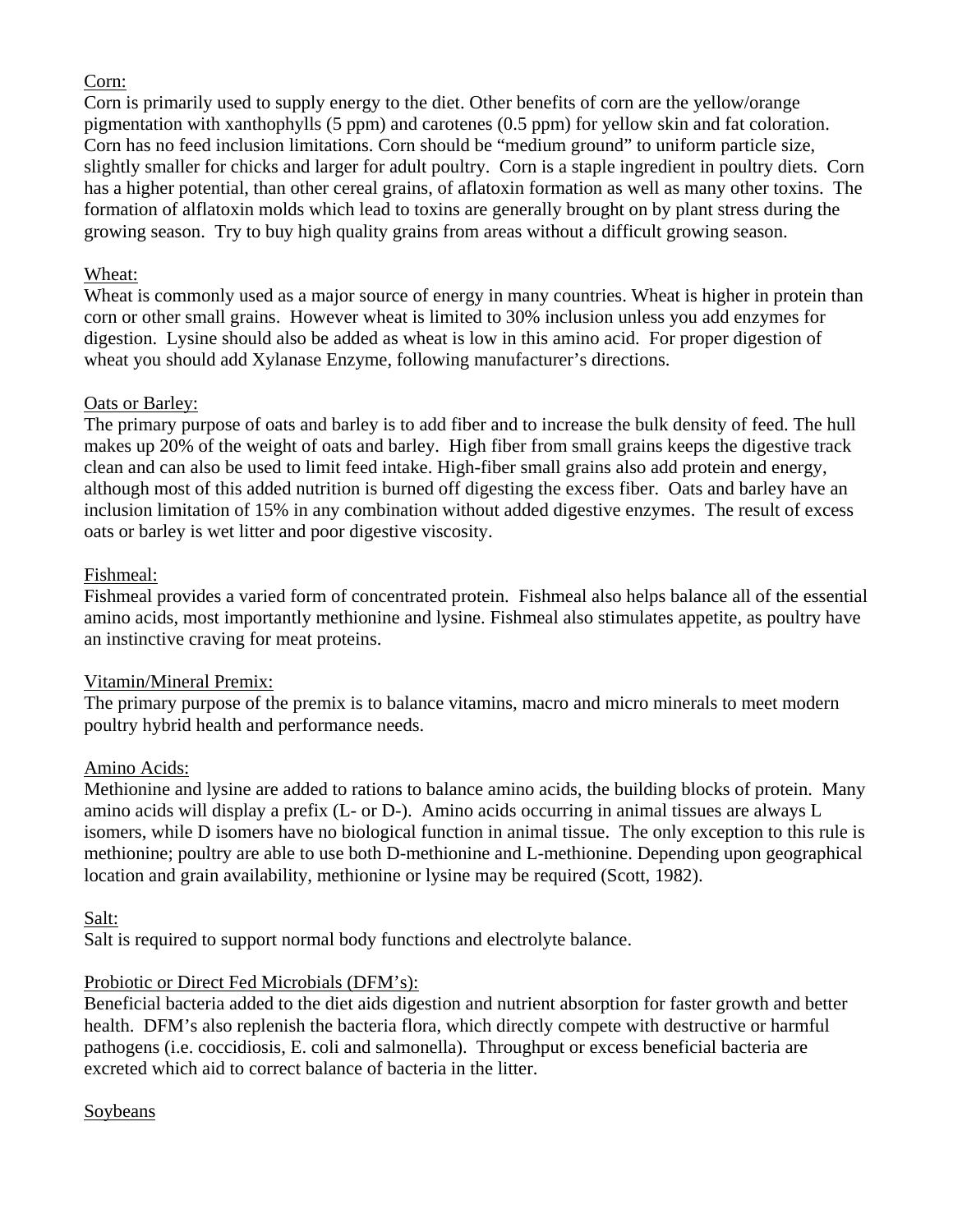#### Soybean Meal (Solvent-Extracted):

Soybean meal is the standard protein used by the poultry industry. The meal is a by-product of the vegetable and industrial oil industry, which removes the valuable oil, leaving a high-protein meal useful for livestock and poultry feed. The amino acid profile is very well suited to poultry nutrition when combined with corn or sorghum. The original bean has 18% oil. After oil removal, only 1.5% remains, thus decreasing the energy value. The oil extraction method includes de-hulling, cracking, conditioning to 158° F, flaking to 0.25 mm, and then adding hexane to enhance oil extraction. Hexane must be removed from the meal because it is highly combustible and a potent carcinogen. There is no limitation for feed inclusion, except when extremely high levels are used in rations such as turkey pre-starter. The problem involves reduced carbohydrate digestibility, and the side affects may include wet litter and foot pad lesions in poults.

#### Raw Soybeans:

Raw soybeans should not be fed to poultry. When feeding soybeans to poultry, soybeans must be heattreated to destroy a trypsin inhibitor that disrupts digestion. The presence of the trypsin inhibitors will also cause an enlarged pancreas (a 50%-100% increase). The side affects will occur at inclusion levels as low as 5%.

#### Roasted or Extruded Soybeans:

Roasted or extruded soybeans are an excellent source of both energy and protein. Roasted soybeans must be heated to  $270^{\circ}$ -300° degrees for 10 minutes to insure breakdown of trypsin inhibitor. Whole roasted soybeans should be "medium ground" to maintain uniform particle size with corn and other ingredients. Extruded soybeans will be in a meal form when purchased, no further grinding necessary. Extruded soybeans should not be stored for more than 30 days prior to use. The oil of the soybean has been exposed during this process. The oil may oxidize and turn rancid. This will smell similar to old motor oil. Neither of these forms of soybean has feeding limitations.

#### Roasted Soybeans vs. Soybean Meal:

Roasted soybeans' natural oil is easy to digest and will also generate heat while digesting, which warms the bird. Roasted soybeans have a good smell and flavor, and poultry eat it well. On the other hand, solvent-extracted soybean meal has solvent residues. Also vegetable oils must be added to establish correct energy. These oils will not create similar heating when digested.

#### Expelled Soybean Meal:

Expelling is a grinding and a mechanical pressure extraction to remove the oil. This process uses a screw auger within a mesh casing that traps the meal and separates the oil. The entire operation is encased within a steam jacket to allow the oil to flow more freely and provides the heat required to breakdown the trypsin inhibitor. The extruded soybean meal is suitable for poultry and livestock feeds without feeding limitations other than excess protein. This process leaves approximately 7% of the original oil in the meal. This provides for an energy value midway between roasted soybeans and solvent-extracted soybean meal. Expelled soybean meal is a very suitable protein source for poultry raised in warmer climate due to lower energy values. However, expelled soybean meal is not available in all areas, mostly available in larger dairy production areas.

#### Water and Water Quality: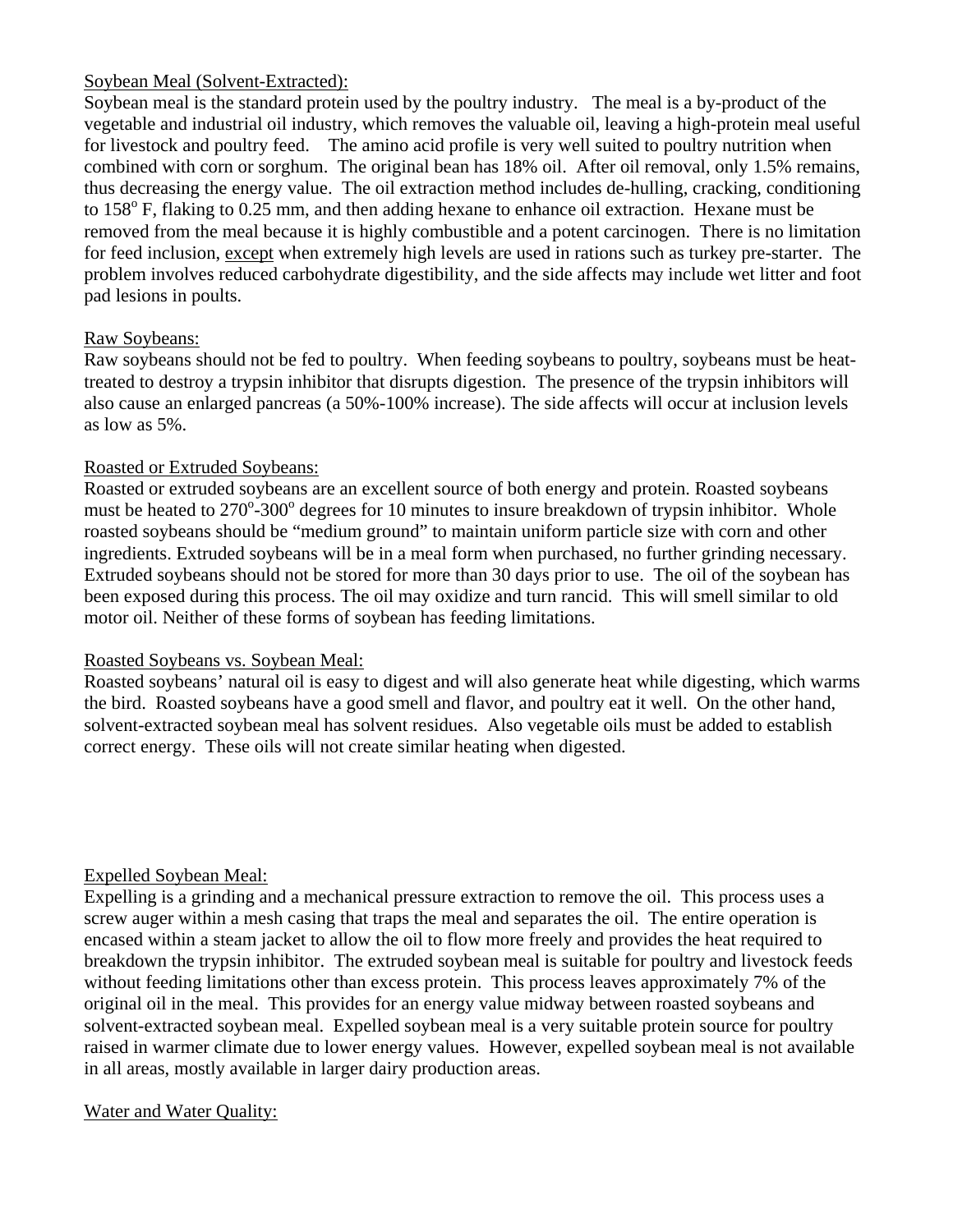Water is understandably necessary to sustain life. Poultry will consume twice as much water as feed by weight. Therefore water quality is of great concern. Water should be tested for mineral content as in some cases minerals found in the water source have influenced the mineral requirements of the feed. Also of importance is the level of bacteria in the water as excessive levels will cause poor weight gains, decreased rate of lay and may lead to higher rates of mortality. Similar concern for water nitrate or nitrite levels; levels in excess of 50 ppm will affect the performance of poultry. If either condition is found (high bacteria or high nitrates and nitrites) these conditions can be corrected by chlorination, ultraviolet lights and filtration (Leeson and Summers, 1997).

#### **Uncommon Ingredients**

#### Sprouts:

Sprouted cereal grains may be used to increase vitamin content, especially carotenes. There are numerous studies regarding the feeding value of sprouted grains with very contradictory results. Sprouts may also used as a source of year round forage.

For a time, sprouted oats were used to a considerable extent in the winter feeding of poultry to furnish a green and succulent feed. With the recent advances in knowledge concerning the importance of vitamins and other factors in poultry nutrition, efficient rations have been developed that have made the labor and expense of sprouting oats unnecessary. Therefore the practice has been largely discontinued. (Morrison, 1951, paragraph 1207)

The feed value of the grains changes significantly when sprouting occurs. Studies show decreased energy value, increased protein percentage and increased vitamin percentage. The reason for the change is as life begins, the energy from a seed is utilized very quickly to sustain the life of the new sprout.

#### Dairy Products or By-Products:

Skim milk and buttermilk for poultry: Dairy by-products are especially valuable for poultry, and most commercial poultry men use rations including some milk by-product. Not only does milk furnish excellent protein, but also its high content of riboflavin is of particular value for poultry." (Morrison, 1951, paragraph 845)

Whey has only about one-third as much calcium and phosphorus as skim milk...It is nearly as rich in riboflavin as is skim milk." (Morrison, 1951, paragraph 846)

Whey is much more watery in composition than skim milk. When feeding whey it is very necessary to bear in mind the fact that most of the protein has been removed, and that the whey is not a protein-rich feed, like skim milk or buttermilk." (Morrison, 1951, paragraph 846)

The information above deals with feeding skim milk and buttermilk to laying hens. There are no limitations on the amount that can be fed. Generally 12-14 quarts per 100 hens is fed.

Value of milk in poultry rations: A comprehensive three-year study at Pennsylvania State College in which additions of dried skim milk were added to a high grade all mash ration, showed that, when adjustments were made to keep the protein, calcium and phosphorus contents uniform, the rate of growth during the first two to four weeks of age, total feed intake, gain of weight during the growing period, and feed efficiency in the early part of the growing period all increased with increasing amounts of dry skim milk in the all mash rations. Most efficient and economical gains in up to four weeks were made with 2.5 and 5 percent milk. Greatest extra gains in weight per pound of dry skim milk consumed from 4 to 12 weeks occurred in the groups fed 1.25 to 2.5 percent dry skim milk…The University of Maryland reports that dried skim milk exerts a greater stimulating effect on a chick growth than can be explained on the basis of its riboflavin content. This is not true of dried whey. (Ewing, 1963)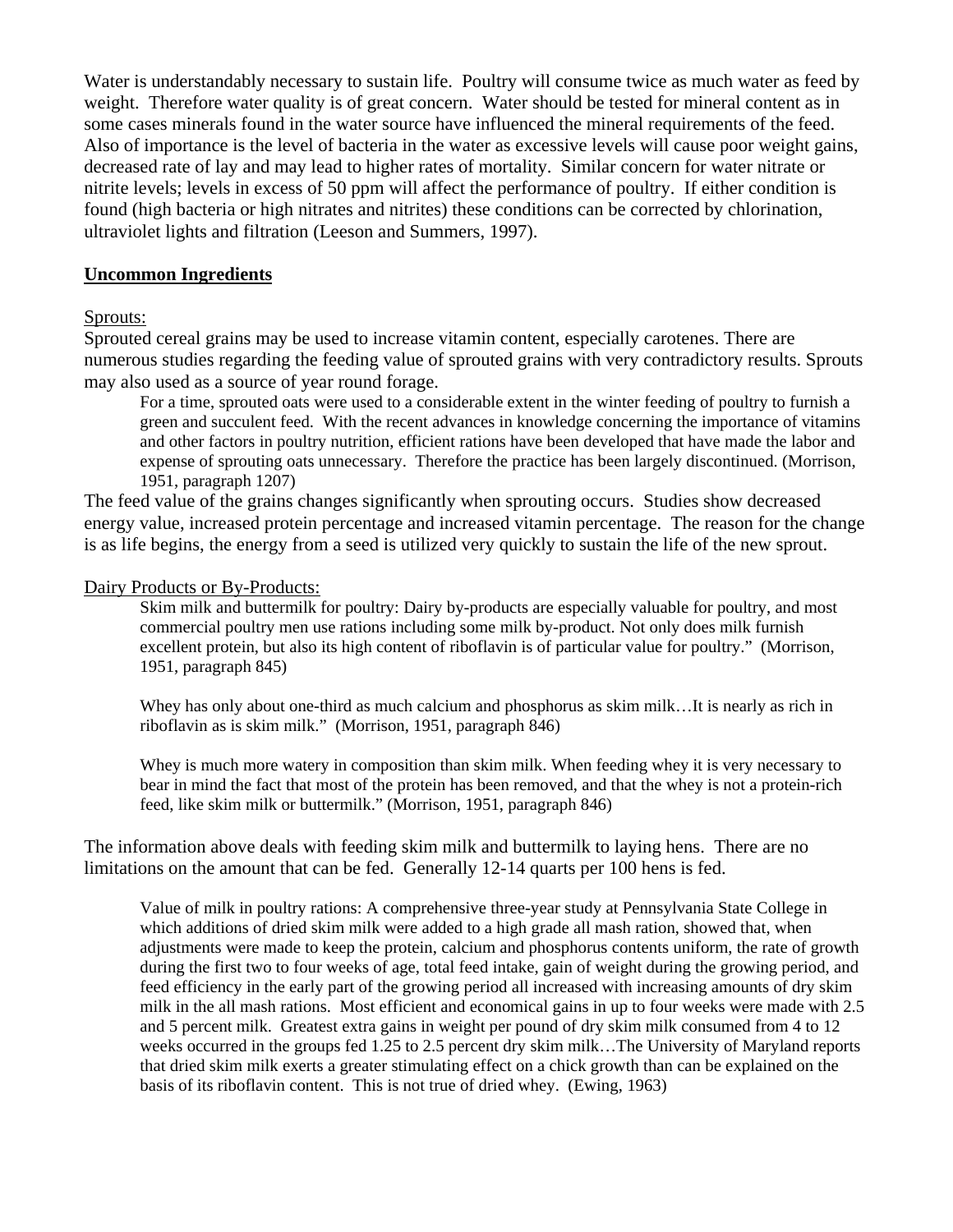Many more studies have been done and each shows benefits to the feeding of milk and milk byproducts. Most studies recommend the feeding rates between 2-5% of the diet. I personally reserve the option of feeding milk products for treatment of coccidiosis and necrotic enteritis. The soothing affect of milk fed during these conditions will enable the affected poultry to resume eating and drinking normally. The feeding of milk during these times also enhances the growth and reproduction of beneficial bacteria in the digestive tract. This provides competition for harmful bacteria and organisms.

#### Pasture:

As this publication is written primarily for the benefit of pastured poultry producers, it is necessary to understand the importance of pasture to the diet. It is evident that poultry do consume green growing plants. Each type of poultry will consume different levels of forage as well as different varieties.

Extensive experiments have been conducted to compare good pasture, or range with confinement or bare range for growing pullets or for laying hens. These experiments have shown that pullets which have been raised on fresh, uncontaminated pasture are usually more thrifty than those raised in confinement…Numerous experiments have shown clearly that the farm flocks of small or moderate size, it is more economical to provide clean, uncontaminated pasture during the growing season than to keep the layers in confinement. (Morrison, 1951, paragraph 1546)

Modern broiler breeds have very little desire to consume plant vegetation. However when provided with high quality forage, we have observed as much as 20% of the diet intake from forage. These observations are mostly noted on forage such as clover and alfalfa. It appears that they much prefer legumes. Forage consumption based on a mixed sward varies from 5-20% of the total diet. Upon gathering data from year to year and producer to producer, I have come to the conclusion that pastured poultry eat 5-20% pasture, depending on type and age of poultry and quality of forage growth. Feed efficiency depends on feed concentrate intake, water intake, live weight, and average ambient temperatures. A typical industry broiler in a temperature-controlled environment will have a feed conversion rate (FCR) of approximately 2.09 lbs of feed to 1 lb live weight. It is difficult to estimate feed efficiency on pasture due to climate changes and temperature fluctuations.

#### Insects:

Personal observations have led me to the conclusion that insects are extremely high in protein and of great benefit in poultry diets. These proteins and amino acid profiles will be comparable to those of fish meal or meat meal. Unfortunately there is little data on nutrient content of insects. Below are some nutrient values:

| Insect                                                           | Protein % | Fat% |  |  |  |  |  |
|------------------------------------------------------------------|-----------|------|--|--|--|--|--|
| Crickets                                                         | 6.7       | 5.5  |  |  |  |  |  |
| Termites                                                         | 14.2      | NA   |  |  |  |  |  |
| Caterpillars                                                     | 28.2      | NA   |  |  |  |  |  |
| Weevil                                                           | 6.7       | NA   |  |  |  |  |  |
| Large Grasshopper                                                | 14.3      | 3.3  |  |  |  |  |  |
| Silk Worm Pupae                                                  | 9.6       | 5.6  |  |  |  |  |  |
| <b>Giant Water Bugs</b>                                          | 19.8      | 8.3  |  |  |  |  |  |
| Very Large Spider                                                | 63        | 10   |  |  |  |  |  |
| Sources: http://www.planetscott.com/babes/nutrition.htm          |           |      |  |  |  |  |  |
| http://ohioline.osu.edu/hyg-fact/2000/2160.html                  |           |      |  |  |  |  |  |
| http://www.riverdeep.net/current/2002/03/030402_eatingbugs.jhtml |           |      |  |  |  |  |  |
| http://www.eatbug.com/                                           |           |      |  |  |  |  |  |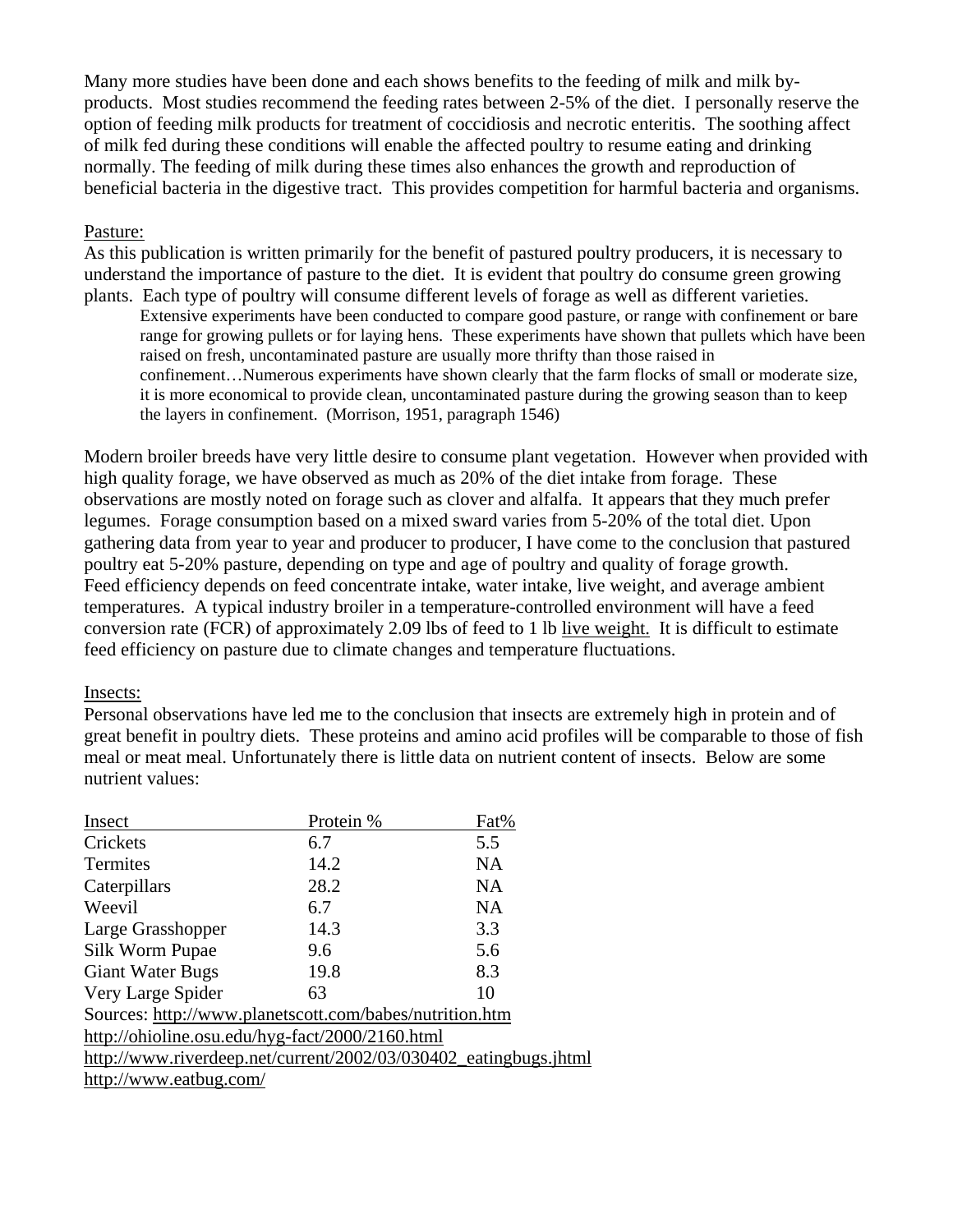…a certain minimum amount of feeds of animal origin should be included in the ration. In the case of poultry that are confined, there is a greater benefit from including in the ration such supplements as meat scrap, fish meal, or dairy by-products, than there is for poultry which are on good pasture. This is due both the quality of protein in good pasture forage and to the worms and insects they secure on pasture. (Morrison, 1951, paragraph 1500)

#### Vegetarian Diet vs. Meat Products Diet

Both types of diets can be formulated to meet proper requirements. There are concerns as to health for the consumer concerning disease potential from the use of meat and bone meal or other animal byproducts. These are valid concerns and I recommend the avoidance of re-feeding of domestic animals. The pitfall to the vegetarian diet is that in nature poultry eat non-plant foodstuffs. These foodstuffs include insects, small reptiles, and even small rodents. There is definitely a place in a poultry diet for meat-type protein whether we provide it or they catch it and it will more easily meet the bird's amino acid requirements. Vegetarian diets absent of meat-type proteins will require additional balancing of methionine which is not a prevalent amino acid in plant protein. I personally feel that diets including fishmeal (in place of domestic meat meal), reduces the possibility of cannibalization and overall satisfies the appetite of poultry better.

# **FEED PREPARATION**

#### **Milling**

Several milling options are available for poultry producers.

- Large scale feed mills: These mills only deal with larger customers capable of receiving bulk feed in larger quantities. They require minimums of 8-10 ton deliveries.
- Small scale feed mills: These mills generally cater to the small farm units that are willing to receive 1-2 tons per delivery. These mills have minimum mixing requirements for special orders ranging anywhere from 500 lb to 2000 lb. The minimum mixing requirements may be partly due to machinery size or it may also be they do not wish to be bothered with orders less than 1 ton.
- Farm scale milling: This is the optimum for feed quality because you can make feed as needed to maintain freshness. Farm milling is generally done with grinder/mixer combinations. There are several manufacturers listed in the Reference Issue of *Feedstuffs* magazine. I find in our region at the local farm auctions, used grinder mixers of various sizes and brands will sell in the range of \$400 to \$4000. These values of course depend on condition.

New grist mills, both manual and powered models, are available from:

The C.S. Bell Co. 170 West Davis Street P.O. Box 291 Tiffin, OH 44885 419-448-0791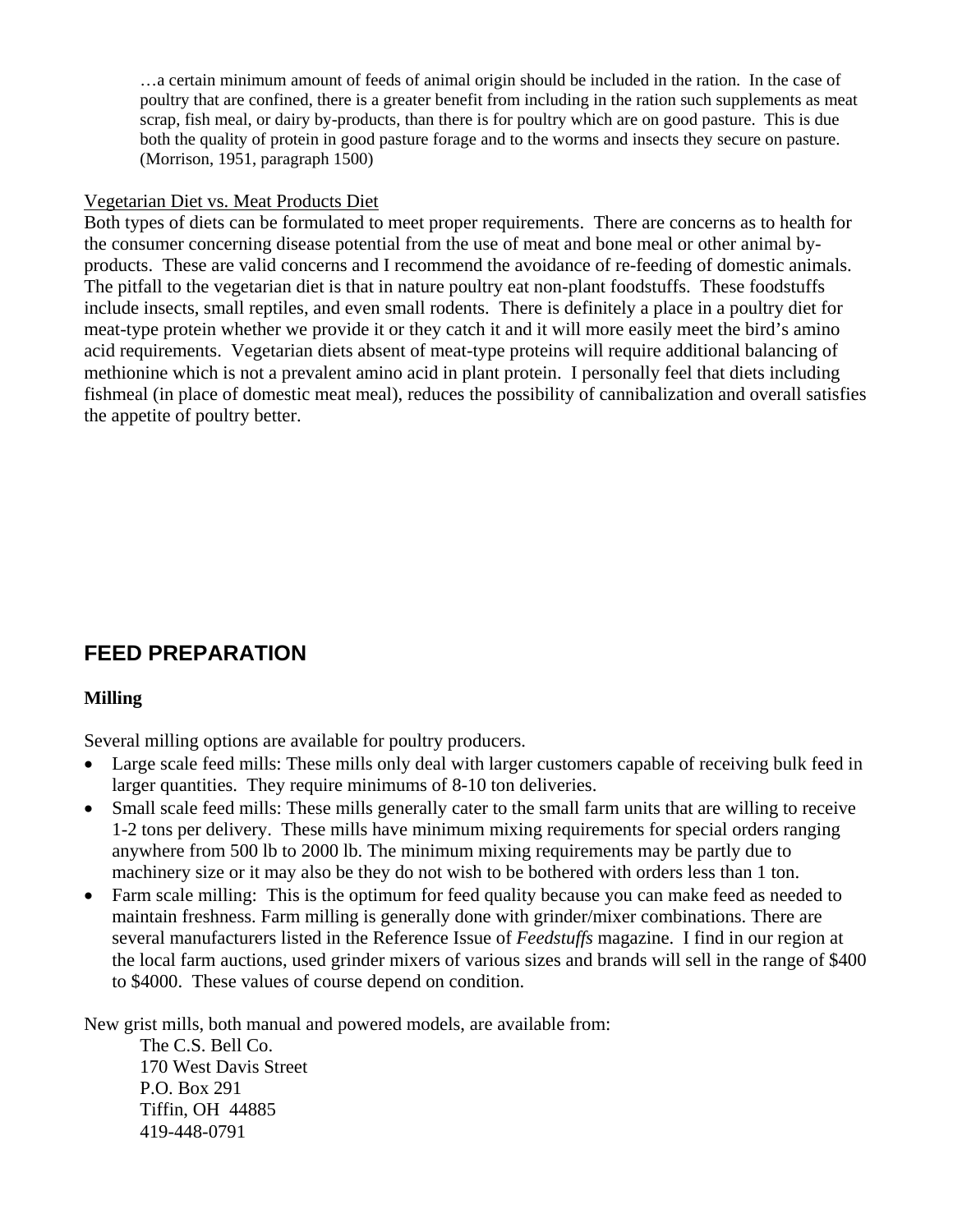[www.csbellco.com](http://www.csbellco.com/) Also available through local dealers representing their products.

#### Soybean Roasting

Soybeans are roasted to breakdown the trypsin inhibitor. A urease test is done afterwards to determine if breakdown is sufficient. There are many different opinions on the methods and temperatures required for this process. The most common recommendation is heating to  $270^{\circ}$  for 20 minutes when roasting whole soybeans.

The list of companies that offer small-scale roasters is short:

Gem Roaster Third St. Winona, MN 55987 507-454-1092 or 507-454-3755 Contact: Alice Goede

Schnupp's Grain Roasting, Inc. R.D. 6, Box 840 Lebanon, PA 17042 800-452-4004 717-865-7334 fax Sells the Roast-A-Matic

The other method of heating commonly used is extruding. In this process the beans are ground to a meal consistency then forced through a small die or orifice which generates the required heat by friction.

#### **Commercial Feeds**

Commercially produced feeds are available from all of the major manufacturers (i.e. Purina, Master Mix, Agway, and others). Commercially produced feeds will contain ingredients such as corn, soybean meal, meat and bone meal, feather meal, porcine meal, wheat midds, bakery meal (by product of the bakery industry), vitamins, minerals, and preservatives. They will all utilize a preservative (usually ethoxyquin) so the feeds will have a longer shelf life. Feeds may require a 6-month shelf life if they are manufactured at one central location, then warehoused and then distributed throughout a large area to smaller retail outlets. At the retail outlet they may be warehoused an additional 30-60 days prior to sale to the consumer.

#### Least Cost Rationing:

Commercially produced feeds are always produced under least cost guidelines. Every day commodities change value on the trade market. A change in protein could cost a large producer thousand of dollars. So they change the feed ingredients to compensate for the commodity changes. This is least cost rationing. This means that tomorrow's ration may be significantly different than today's ration. Since the feed is made in unrecognizable forms (pellets and crumbles), the feed will still look the same each time you purchase it even though ingredients may differ.

#### Crumbles vs. Mash Feed:

Crumbles are a crumbled pellet. Since small mills that do custom rations for small growers usually do not have pellet or crumbles capability, the rations are usually in mash form. Crumbles or mash can be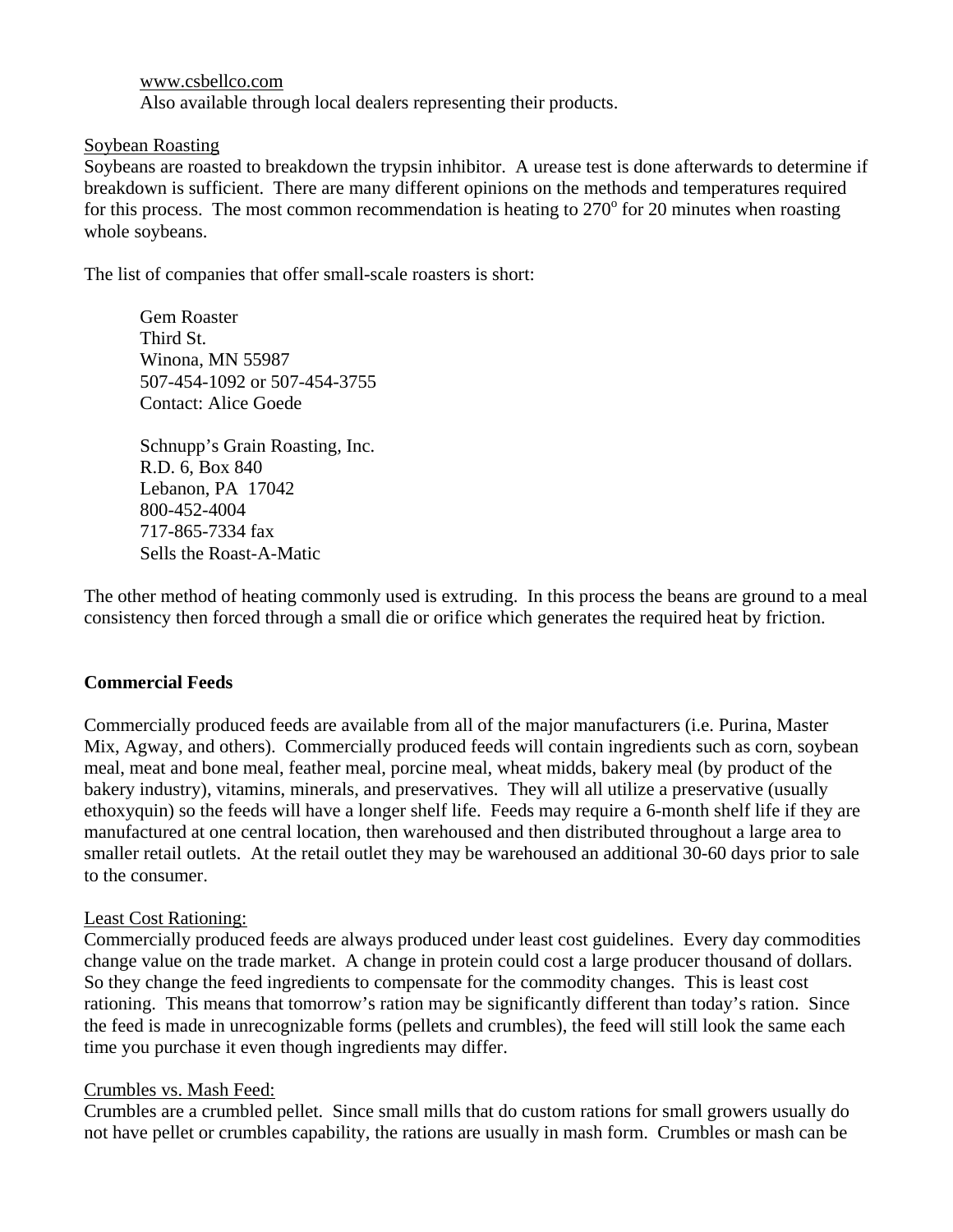made as a suitable diet for poultry, but many people feel that poultry get a more complete diet from crumbles because they can't sort out certain ingredients. Other people feel that a mash diet is better because the grower can see the ingredients and have control over them.

#### Bagged vs. Bulk Feed:

The differences between bagged feed and bulk feed are:

- Price: Bagged feed is more expensive than bulk due to added cost of production and packaging. If this is not true at your mill you should be wary of the ingredients of the bagged feed. The ingredients may not be of the highest quality.
- Convenience: For growers with over 500 birds, bulk delivered feed will be much easier if it's available. You can get a custom ration. Growers under 500 generally opt for bagged feeds, usually the feedmill's formulation. Bagged feed allows the grower to buy small quantities at any time and helps guarantee freshness.
- Freshness: Freshness of feed impacts the appetite and therefore the production of poultry. When the feed is fresh, poultry will eat more frequently. However it is nearly impossible to make feed daily. Feeds are at the optimum levels for up to 14 days, and are satisfactory up to 45 days after grinding or milling. After 45 day the feed is generally so stale or oxidized that poultry appetite will be severely depressed. Oxidation starts immediately after the grinding or cracking of the grain. This oxidation occurs because of newly exposed moisture and starches within the grains. The oxidation of the starches will cause some energy losses of the feed value. However in most cases these losses are negligible when fed within 30-45 days after processing. Typical losses will include 10% of energy, 1-2% of the protein, 10% most vitamins, 30% vitamin K, and 15% riboflavin under normal storage conditions for 60 days.

Pastured poultry ration compared to Commercial ration

- There are not many significant differences between the commercially available diets and pastured poultry rations. The most significant differences would be ingredient controls, higher vitamin levels, and freshness. The rations cannot be balanced around the pasture as they change with each season and with each region. Therefore a ration is balance without including pasture and when pasture is available it is a bonus nutritional input.
- Storage: If you know you'll have to store feed for a long time, you can slow oxidation by improving the storage method. When ground feed is stored in limited air or air tight containers then minimal oxidation can occur. Generally unprocessed grains will store very well and hold their nutrition for up to two or even three years. These situations require water proof, bug proof containers or bins preferably in cooler conditions. For optimum storage, the use of air tight containers is best but not necessary. To enable storage of most grains for extended periods of time the grain will be treated with an insecticide or a dust added to repel insects during storage. Grains should be dried to 12-15% moisture content prior to storage to avoid condensation and molding.

# **FEEDING ISSUES**

Feeding for Different Rates of Gain:

- Fast rate of gain: These are diets typically fed to meat production poultry to maximize growth potential. This type of commercial diet is included in the Appendices of this publication. These diets may be used in a commercial environment with climate control devices, lighting control and automated feeding equipment. These feeding methods may be used by pastured poultry producer with the understanding they may experience higher mortality rates due to the uncontrolled environment.
- Slow rate of gain: These feeding programs are used for egg production for both common layers and breeder stock poultry. Heritage breed poultry also require slower rate of gain feeding system as their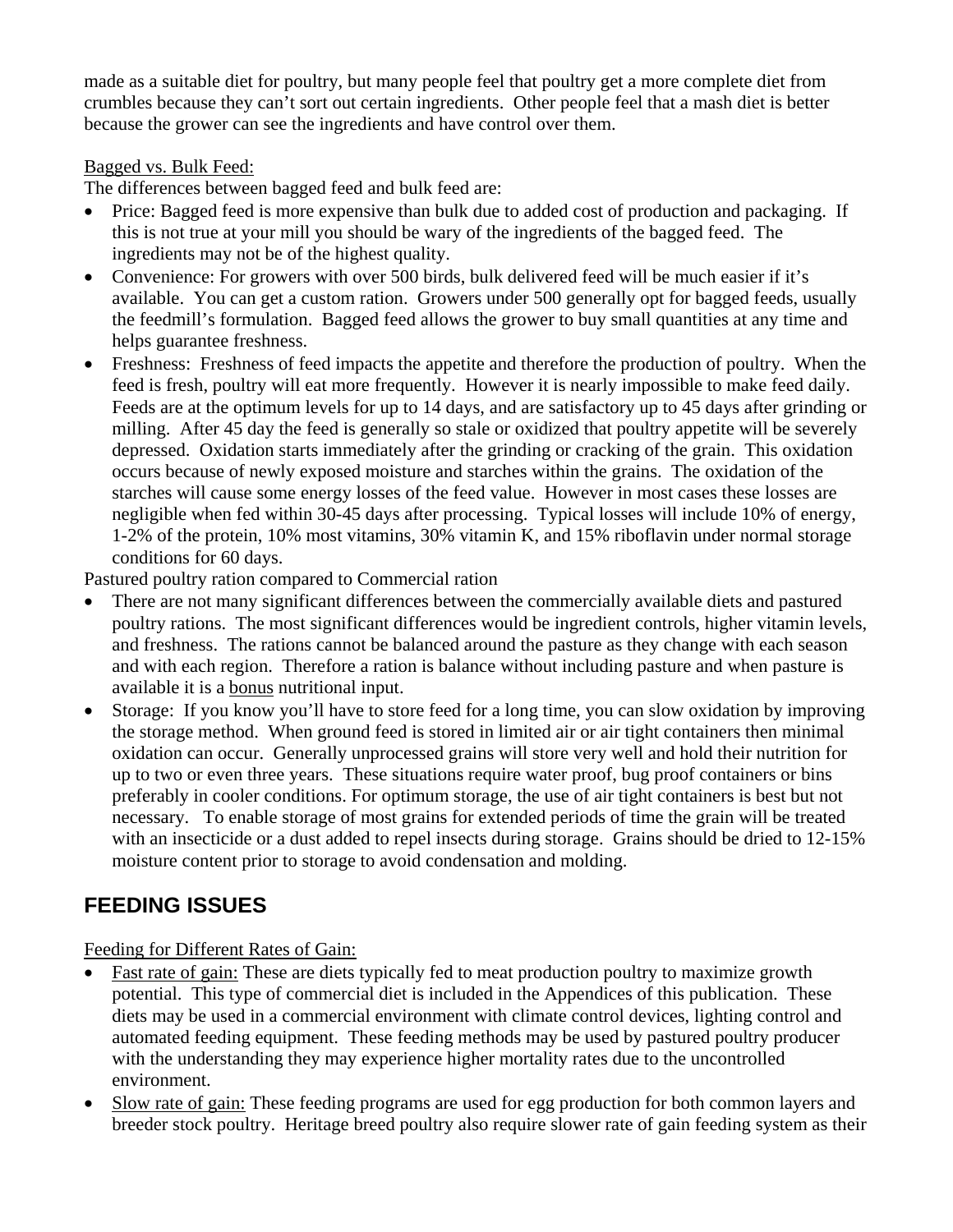metabolism has not been bred for rapid development. This feeding style is intentionally designed to allow the poultry to develop a stronger metabolism and immune system. These feeding programs are also intended to control the fat production of the poultry. Excess fat will cause long-term problems with decreased rate of lay and increased egg size because of internal fat build ups on organs, primarily the reproductive system.

• Broilers and Roasters: Broilers are meat chickens raised for 42-45 days with a desired weight of 2.75-3.5 lb dressed. Broilers are typically fed diets categorized as Fast Rate of Gain. Roasters on the other hand are meat chickens raised for 49-56 days with a desired weight of 4-6 lb dressed. Roasters are typically fed diets categorized as Slow Rate of Gain.

#### Restricted vs. Full Feeding:

Restricted feeding methods are commonly used in commercial broiler and breeder operations. Broiler feed is restricted to reduce late-term mortality and ascites (water belly). When feed is restricted or withheld from broilers from day 7 through day 28 allowing feed for 8 hours, experiments have found a significant reduction of ascites and late term mortality (heart attacks) rates. The incidence of ascites can be controlled by diet, adjusting for lower energy values to allow internal organs to develop commensurate with body growth rate. This type of feeding program is generally accomplished with mash type diets.

Full feed methods of feeding can be used for the development of broilers, pullets and layers when diets are balanced for this type of feeding. This feeding method is not suitable for breeder flocks. Breeder layers will continue to over eat and over develop if allowed full feed. Feed restriction for broiler breeders is for weight and development control.

#### Self Selection and Whole Grain Feeding:

Poultry are capable of diet self selection.

As with most other classes of poultry, the turkey seems able to balance its own nutrient intake when offered a selection of different diets on a range of individual ingredients. However, results from studies with turkeys are encouraging in that leaner carcasses are produced with this type of system. (Leeson and Summers, 1997)

Chickens that are given the opportunity to simultaneously consume two or more feeds that differ significantly in protein content will tend to consume a mix of feeds that is close to the optimum protein content for their stage of growth. (Dudley-Cash, 1994)

In personal observations working with several growers throughout North America, I have seen these aspects to be true. In conjunction with these growers we have done field trials with turkey production starting at week 8 through finish. Starting at week 8 we offer whole wheat along with the regularly prepared feed. In week 8 the consumption of wheat is approximately 10% of the diet. Each progressing week, the ratio of wheat and prepared feed gets closer and actually inverts. The last week, the turkeys will consume approximately 80% whole wheat to 20% prepared feed.

Whole grain feeding concepts have been around since we have been interested in poultry. This is nothing new as we can watch the bird in the wild eat whole seeds at our bird feeders. The concept of feeding whole grains to production birds has been swept to the wayside with technology. However in recent years the concept of whole grain feeding has resurfaced.

Feeding whole grains along with pellet-processed feed could result in considerable feed cost savings, depending upon the production system and market conditions. Moreover, some health benefits could be realized if a proper portion of the bird's diet contained whole grains. (Ferket, 2000)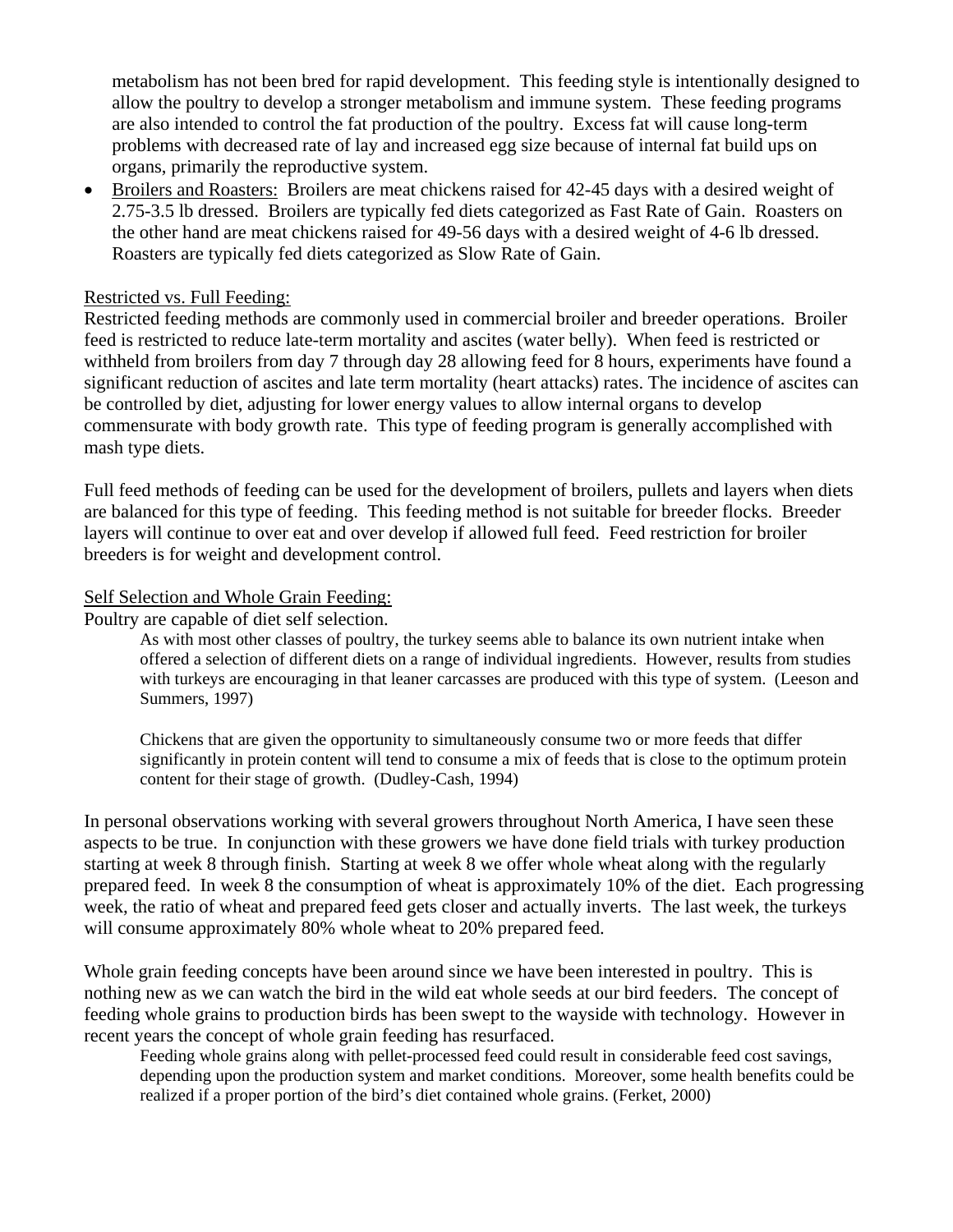The feeding of whole grain to poultry was a common practice at one time…In addition to reduced feed cost, there are other good reasons for feeding whole grain. Whole grain frequently has considerable microbial activity on its surface…The feeding of whole grain usually results in a reduction in water consumption and improved litter quality. With improved litter quality comes reduced leg problems and lower coccidial load." (Dudley-Cash, 1998)

Keep in mind that the poultry should have an adequate supply of good quality grit at all times to digest whole grains. This is important not only with the feeding of whole grains but mash feeds as well. Most of the trials performed were using wheat as the whole grain. Other grains may be used. For instance ducks and geese prefer cracked or whole corn. Turkeys tend to ignore corn and prefer whole wheat. Chickens will generally prefer whole corn. Feeding whole corn to chickens or any other form of poultry should only be done when they are adult or nearing adult stage of life.

#### Omega-3 Fatty Acids:

Feeding for higher omega-3 fatty acids can be achieved by feeding feed ingredients such as the ones listed below. Of these are fish oil, linseed oil, flax seed, whole canola, and fish meal.

| Ingredient          | Omega-3 fatty acid content |
|---------------------|----------------------------|
| Fish oil (menhaden) | 34.7%                      |
| Linseed oil         | 56.4%                      |
| Flax seed           | 5.3%                       |
| Canola              | 4%                         |
| Fishmeal (menhaden) | 1.75% (Robinette, 2002).   |

These are all acceptable feed ingredients, but each of these can create unfavorable side effects when overfed or mixed with others on the list. Too much fish oil or fishmeal will pass on the fishy flavor and smell. Canola will also pass on fishy flavors and aromas. This can occur in combination with each other or as lone ingredients added to a ration. Fishmeal can be added up to 5% without side affects. Fish oil can only be added up to 0.5% without side affects. Canola can be added up to 10% without noticeable smell or flavor changes. The flax products including the seed or the oil also will create off smells and flavors. These products generate paint-like smell to the eggs or meats produced. The upper limit for flax seeds included into a poultry diet is 10%. Flax seed oil should not be used above 0.5% and should approach this value slowly.

Feeding flax seeds to poultry results in direct incorporation of linolenic acid into poultry meat and also into eggs. Feeding laying hens 10% flax results in a 10 fold increase in egg linolenic acid content, while feeding 20 and 30% results in 23 and 39 fold increase respectively…Linolenic acid is essentially responsible for the characteristic smell of fish oils and undoubtedly flax oil does have a paint-type smell. There is some concern about the taste and smell of linolenic acid-enriched eggs, and this area needs more careful study with controlled taste panel work. (Leeson and Summers, 1997)

Commercial egg producers have locked on to this concept and are now adding flax seed to there commercial layer diets. The buzz word in the egg industry is "Designer Eggs".

The pastured poultry producers raise chickens on grass to achieve higher levels of omega 3 fatty acids. I believe this synthesis does occur. I am not aware of omega 3 content of grass, however it is my feelings that the precursors or required nutrients are in the green forages and that the animal that ingest the forages manufactures Omega 3's through digestion and enzyme activity. We need to keep in mind that chickens are not ruminant therefore this information is a theory.

#### Organic Poultry Feeding:

There is quite a stir in the market place for "certified organic." The consumer is trying to find a product one step up from conventional food. This has created a growing niche market for certified organic poultry—both meat and eggs. In this rapidly growing market, the organic grain supply has decreased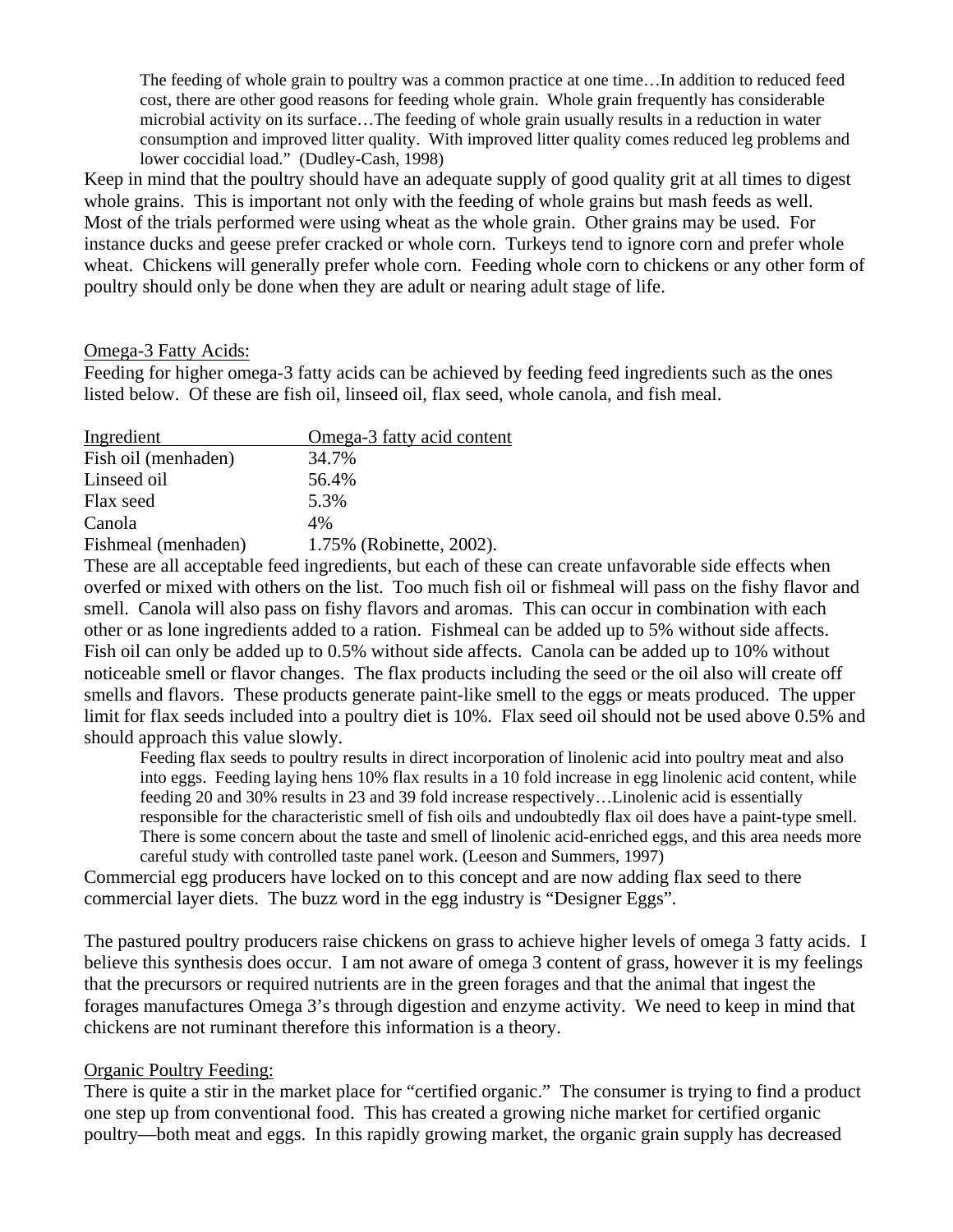while its price has increased—an average of 50% higher. There is a perceived benefit to certified organic poultry product in the market place. This is primarily due to the fact that antibiotics and other additives are not routinely fed. Poultry are fed certified organic grains, or grain raised without the use of chemical fertilizers, herbicides, pesticides, fungicides and genetically modified organisms (GMO). There are other feed restrictions along with these regulating feed supplements. All feed ingredients, supplements and additives must be reviewed before they can be used in a certified organic production system. Organic producers undergo very thorough screening and must adhere to guidelines to maintain this certification. Fishmeal that is preserved with ethoxyquin is prohibited. Synthetic amino acids are being phased out. Organic certification requirements are tightly enforced and the additional paperwork can be burdensome.

Organic certification is now under the control of the USDA National Organic Program. Additional information may be found at [www.ams.usda.gov/nop.](http://www.ams.usda.gov/nop) The national rules are being governed and enforced through local organizations which have applied to the USDA to perform certification review.

# **FUNDAMENTAL FORMULATION BASICS**

#### Feed Nutrient Values:

Appendix A: Feed Ingredient Values and Spreadsheet Ration Calculator. The traditional feed nutrient values used for ration formulation. These ingredient values are the same as I use in the formulation of poultry feed rations. They are accepted throughout the nutritional community as acceptable averages. Appendix A contains protein, fat, fiber, and energy values, as well as macro mineral and vitamin values. I do not use most vitamin values for grains as they deplete during storage. Many grains today bought commercially may be more than a year old. The last pages of Appendix A include the micro mineral and amino acid values. Usually 22 amino acid values are listed; I have listed only the 4 most critical. Whenever using a fairly conventional type diet these 4 amino acids requirements will be met. Whenever one or more of these are deficient, I find that one or more of the other 22 will also be deficient. Therefore I have concluded that once these four amino acid values have been met that the other will be adequate.

## Nutritional Requirements:

The following appendices identify the commercial industry nutritional requirements for selected categories of poultry (Leeson and Summers, 1997).

- Appendix B: Commercial Broiler-Roaster Nutritional Requirements
- Appendix C: Commercial Layer Nutritional Requirements
- Appendix D: Commercial Turkey Nutritional Requirements
- Appendix E: Commercial Meat Duck Nutritional Requirements

These requirements are all based on commercial feeding recommendations. I have converted the values into U.S. measurements for better interpretation. These pages will identify the protein, energy, vitamin, and mineral requirements for each type of poultry.

## Sample Rations:

- Appendix F: Commercial Broiler Sample Rations
- Appendix G: Commercial Roaster Sample Rations
- Appendix H: Commercial Layer Sample Rations
- Appendix I: Commercial Turkey Sample Rations (Leeson and Summers, 1997)

The above information is based on confinement poultry with climate controls. This information may or may not be suitable for pastured or ranged poultry operations. Pastured or range poultry do not have climate control. Therefore the nutritional requirements will be different based on geographical location.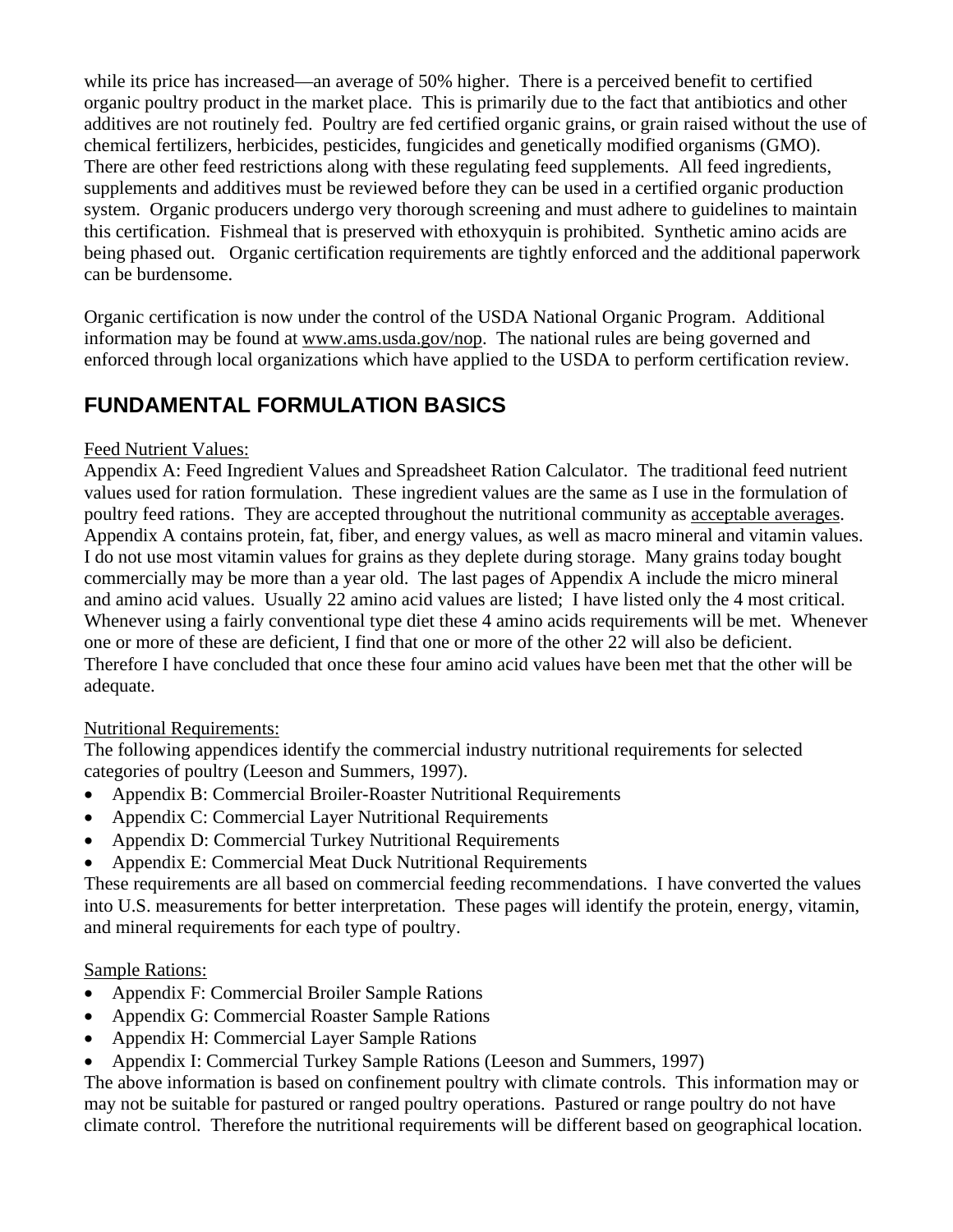Sample Rations for Pasture Poultry:

- Appendix J: Pasture Broiler Sample Ration (Starter/Grower)
- Appendix K: Pasture Roaster Sample Ration
- Appendix L: Pasture Layer Sample Rations First and Second Laying Cycles
- Appendix M: Pasture Turkey Sample Starter, Grower 1, Grower 2, Finisher Rations

#### **Formulating Your Own Ration:**

Ration-Balancing By Hand:

• Appendix N: Formulating Rations with the Pearson Square.

#### Ration-Balancing on a Computer Spreadsheet:

• Appendix A: Spreadsheet Ration Calculator.

Jeff Mattocks of The Fertrell Company designed the spreadsheet above. Directions for use:

- 1. There are columns provided between each nutritional component for calculations.
- 2. Multiply the desired pounds of each feedstuff with corresponding component value. Place value in the right side column.
- 3. When all of the feedstuffs have been calculated, add each column of calculated values vertically downward to arrive with a total at the bottom of each column in the totals row.
- 4. Divide each total value by the total weight of the mix to determine the component level of proposed ration.
- 5. Compare total values with required or desired values and make adjustments as needed.
- 6. Please make copies of spreadsheets prior to making calculations and markings on the original spreadsheet.

#### Additional Resources:

My most often used references for feed ingredient nutritional values are:

- Feedstuffs, Reference Issue & Buyers Guide, Circulation Manager Feedstuffs 191 S. Gary Ave., Carol Stream, IL 60188 Copies of the Reference Issues will cost approximately \$40.00
- Commercial Poultry Nutrition (Leeson and Summers, 1997).
- National Research Council of Canada Building M-58, 1200 Montreal Road, Ottawa, Ontario K1A 0R6, Phone:1-877-672-2672 (in Ottawa, please call 1-613-993-9101) www.nrc.ca

There are many different reference books available. Some of which are recent publications and some that are quite old. Each of these may make good contributions to education and understanding of poultry nutrition. Keep in mind that each reference is written for poultry raised under controlled circumstances or for that period of time and that all of the data will not apply to pasture-raised poultry. I find myself reading old data and new data for comparisons. When I find the two time periods to agree on a subject I feel it is safe to assume this data to be constant and true. When I find conflicting data between the two time periods I use the data cautiously. Also most of the data available must be interpreted and revised to fit the pasture production model.

## **REFERENCES**

Dudley-Cash, William A. 1994. Feedstuffs. October 3.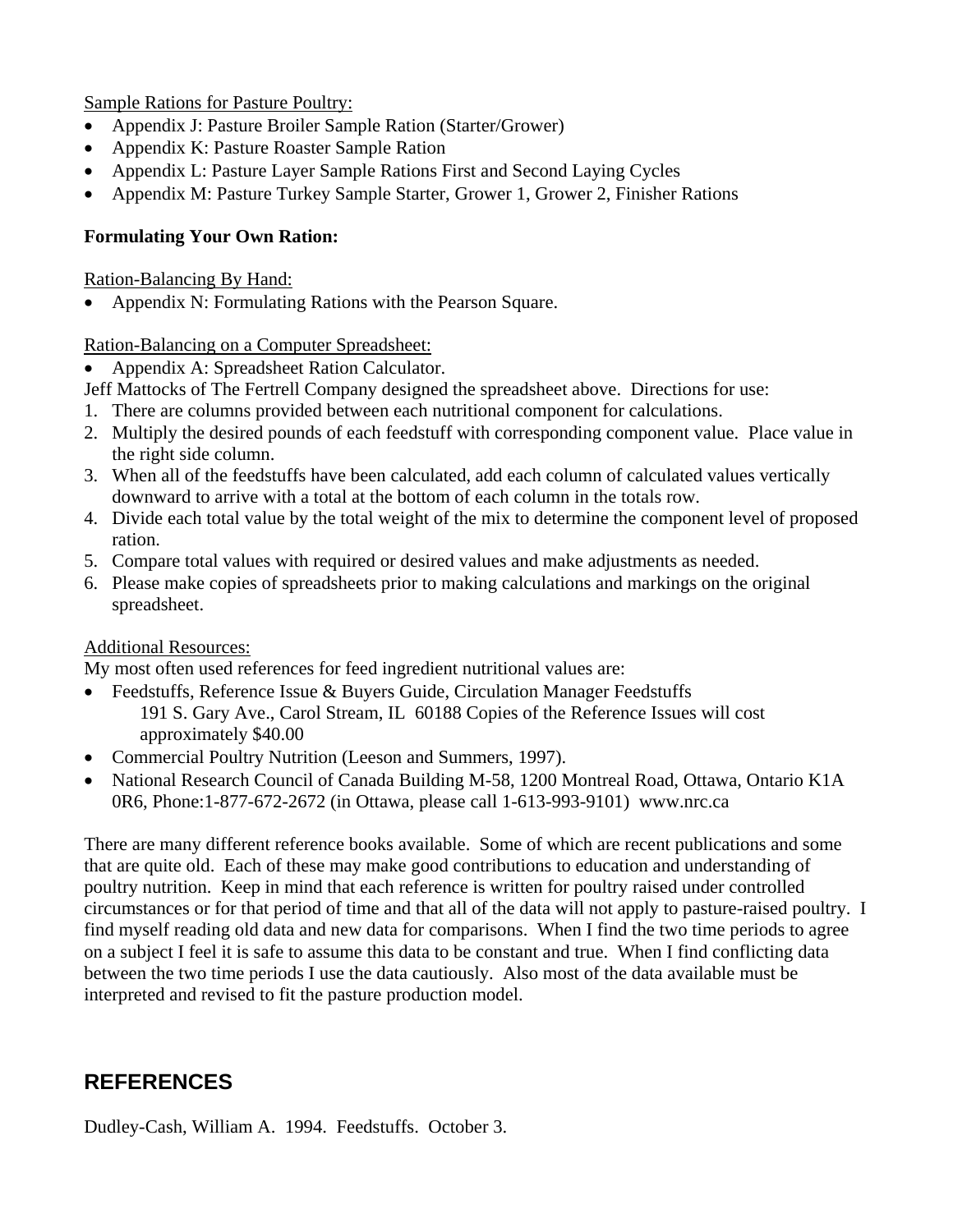Dudley-Cash, William A. 1998. Feedstuffs. April 6.

Ferket, Peter R. 2000. Feedstuffs. September 4

Ewing, W. Ray. 1963. Poultry Nutrition. 5<sup>th</sup> edition. The Ray Ewing Company, Pasadena, CA 1475 p.

Leeson, S. and J.D. Summers, 1997. Commercial Poultry Nutrition. Second Edition. Available from: University Books, P.O. Box 1326, Guelph, Ontario, Canada, N1H 6N8.

Scott, Milton L., Malden C. Nesheim, Robert J. Young 1982. Nutrition of the Chicken, 3<sup>rd</sup> Edition. Cornell University, Ithaca, NY. 562 p.

Morrison, Frank B. 1951. Feeds and Feeding. 21<sup>st</sup> edition. Morrison Publishing Company, Ithaca, NY. 1207 p.

Robinette, Jack A. 2002. MBA, Poultry Pathology and Nutritional Consulting, Hershey, PA (retired). Personal communication.

#### **APPENDICES**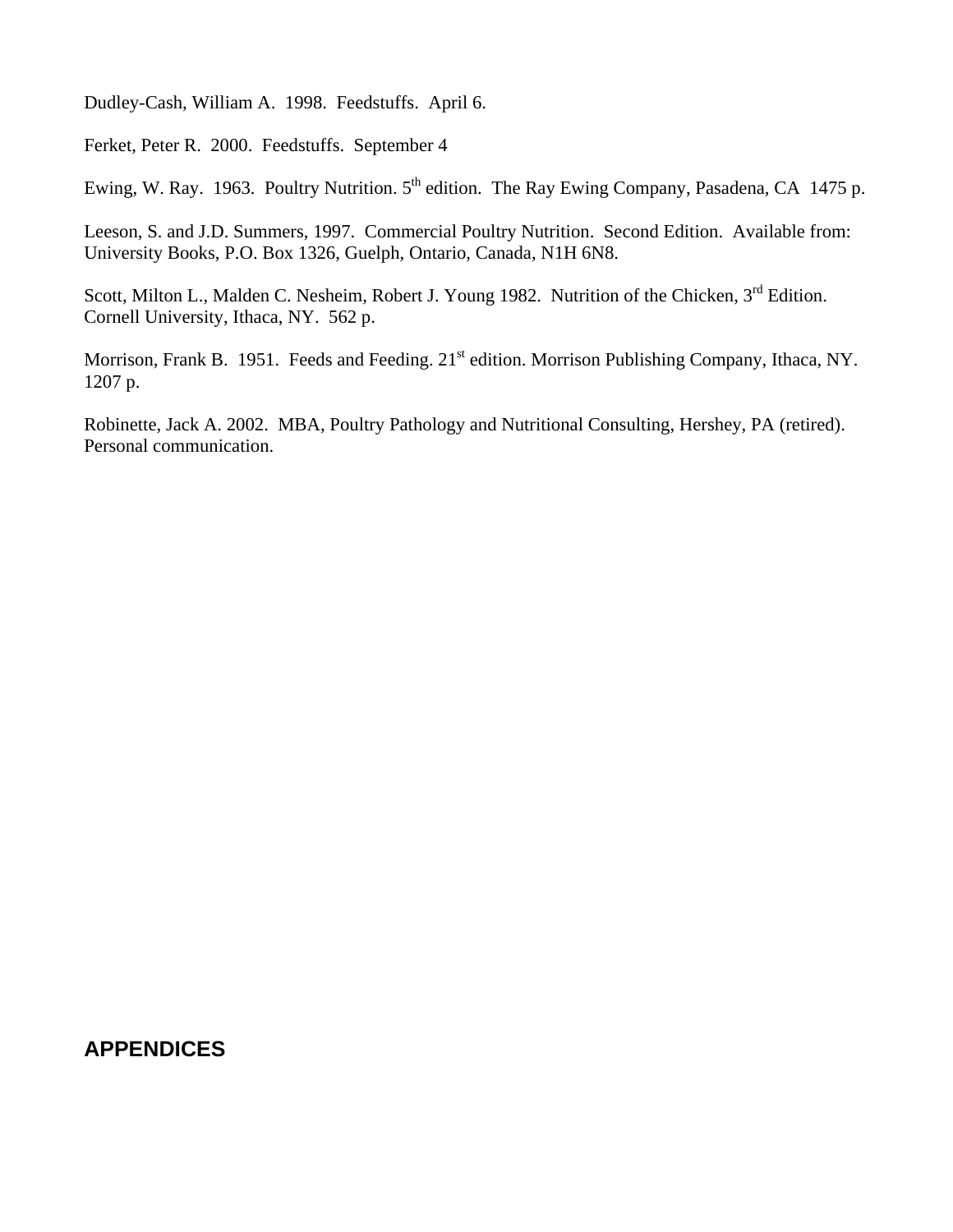# Appendix A1: Feed Ingredient Values and Spreadsheet Ration Calculator

|                               |            | %/Lb   | Lb/Mix  | %/Lb  | Lbs/Mix | %/Lb  | Lbs/Mix | Kcal/Lb | Kcal/Mix |
|-------------------------------|------------|--------|---------|-------|---------|-------|---------|---------|----------|
| Ingredients:                  | <b>LBS</b> | %CP    | Protein | Fat   | Fat     | Fiber | Fiber   | Energy  | Energy   |
| Alfalfa Meal                  |            | 17%    |         | 3.0%  |         | 24.0% |         | 640     |          |
| Aragonite                     |            | 0.00%  |         | 0.0%  |         | 0.0%  |         |         |          |
| <b>Barley</b>                 |            | 12%    |         | 2.0%  |         | 5.0%  |         | 1250    |          |
| Corn Gluten Meal              |            | 60.0%  |         | 2.0%  |         | 5.0%  |         | 1700    |          |
| Corn Grain Shell              |            | 8%     |         | 3.5%  |         | 2.9%  |         | 1520    |          |
| Crab Meal                     |            | 32.0%  |         | 2.0%  |         | 6.0%  |         | 675     |          |
| Dicalcium Phosphate           |            | 0.00%  |         | 0.0%  |         | 0.0%  |         |         |          |
| <b>DL</b> Methionine          |            | 99.00% |         | 0.0%  |         | 0.0%  |         |         |          |
| Fish Meal, 60%                |            | 60%    |         | 7.7%  |         | 3.5%  |         | 1300    |          |
| Fish meal, Sea-Lac            |            | 63%    |         | 10.0% |         | 1.0%  |         | 1300    |          |
| <b>Hulless Oats</b>           |            | 13.0%  |         | 4.0%  |         | 10.0% |         | 1100    |          |
| <b>Hulless Oats</b>           |            | 16.0%  |         | 6.0%  |         | 10.0% |         | 1100    |          |
| Lysine                        |            | 99.00% |         | 0.0%  |         | 0.0%  |         |         |          |
| Oats                          |            | 10.0%  |         | 4.0%  |         | 3.0%  |         | 1100    |          |
| Oil, Canola                   |            | 2%     |         | 99.0% |         | 5.0%  |         | 3900    |          |
| Oil, Coconut                  |            | 2%     |         | 99.0% |         | 5.0%  |         | 3900    |          |
| Oil, Soy Bean                 |            | 0.0%   |         | 4.0%  |         | 10.5% |         | 3950    |          |
| Peas                          |            | 22.4%  |         | 4.0%  |         | 6.3%  |         | 1300    |          |
| <b>Poultry Nutri-Balancer</b> |            | 0.00%  |         | 0.4%  |         | 1.2%  |         | 115     |          |
| Shell Corn Grain              |            | 8%     |         | 3.5%  |         | 2.9%  |         | 1500    |          |
| Soy Bean Meal, 48%            |            | 47.0%  |         | 3.5%  |         | 5.0%  |         | 1020    |          |
| Soybean Meal, Exp.            |            | 44.0%  |         | 7.0%  |         | 5.0%  |         | 1300    |          |
| Soybeans, Roasted             |            | 38%    |         | 18.0% |         | 5.0%  |         | 1500    |          |
| Sunflower, Black Oil          |            | 18%    |         | 27.7% |         | 31.0% |         | 1200    |          |
| <b>Triticale</b>              |            | 11%    |         | 1.5%  |         | 2.9%  |         | 1430    |          |
| Wheat                         |            | 12.0%  |         | 6.0%  |         | 5.0%  |         | 1380    |          |
| Wheat                         |            | 9%     |         | 3.5%  |         | 5.0%  |         | 1400    |          |
| Wheat                         |            | 14%    |         | 1.9%  |         | 2.9%  |         | 1440    |          |
| <b>Whole Canola</b>           |            | 22%    |         | 40.0% |         | 5.0%  |         | 2150    |          |
| Total                         |            |        |         |       |         |       |         |         |          |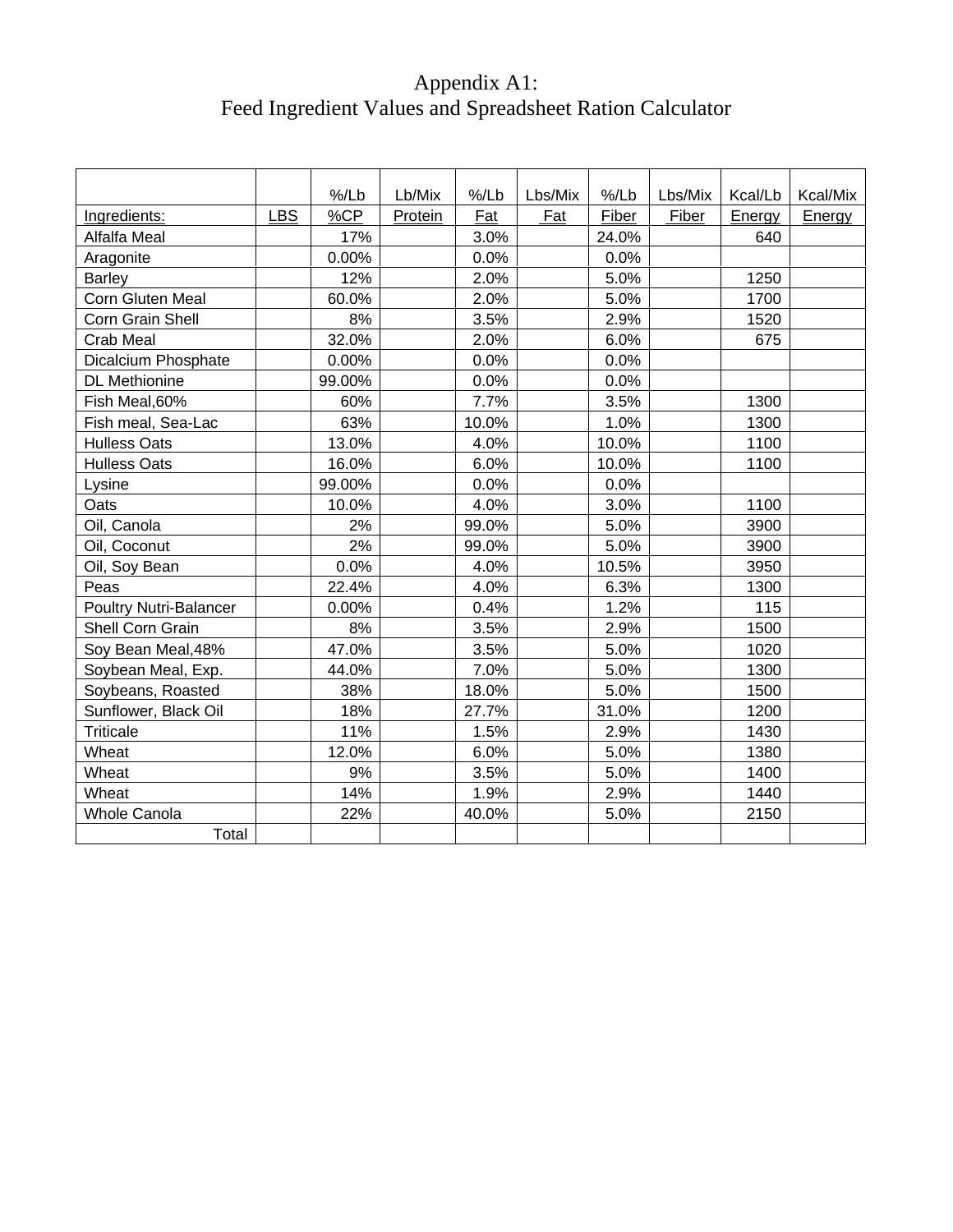# Appendix A2: Feed Ingredient Values and Spreadsheet Ration Calculator (cont.)

|                               | $%$ /Lb | Lbs/Mix | %/Lb  | Lbs/Mix | %/Lb   | Lbs/Mix | %/Lb   | Lbs/Mix |
|-------------------------------|---------|---------|-------|---------|--------|---------|--------|---------|
|                               |         |         |       |         |        |         |        |         |
| Ingredients:                  | Calcium | Calcium | Phos  | Phos    | Salt   | Salt    | Sodium | Sodium  |
| Alfalfa Meal                  | 3.0%    |         | 0.25% |         |        |         |        |         |
| Aragonite                     | 37.0%   |         | 1.0%  |         | 0%     |         | 0.10%  |         |
| <b>Barley</b>                 | 0.1%    |         | 0.40% |         | 0%     |         | 0.02%  |         |
| Corn Gluten Meal              | 0.2%    |         | 0.58% |         | 0%     |         | 0.02%  |         |
| Corn Grain Shell              | 0.0%    |         | 0.25% |         | 0%     |         | 0.02%  |         |
| Crab Meal                     | 15.0%   |         | 1.70% |         | 2%     |         | 0.85%  |         |
| Dicalcium Phosphate           | 22.0%   |         | 18.5% |         |        |         | 0.10%  |         |
| <b>DL</b> Methionine          | 0.0%    |         | 0.0%  |         |        |         |        |         |
| Fish Meal, 60%                | 3.0%    |         | 2.00% |         | 1%     |         | 0.40%  |         |
| Fish meal, Sea-Lac            | 5.0%    |         | 3.00% |         | 1%     |         | 0.34%  |         |
| <b>Hulless Oats</b>           | 0.1%    |         | 0.35% |         |        |         | 0.02%  |         |
| <b>Hulless Oats</b>           | 0.1%    |         | 0.35% |         |        |         | 0.02%  |         |
| Lysine                        | 0.0%    |         | 0.0%  |         |        |         |        |         |
| Oats                          | 0.1%    |         | 0.36% |         | 0%     |         | 0.06%  |         |
| Oil, Canola                   | 0.0%    |         | 0.42% |         | 0%     |         | 0.03%  |         |
| Oil, Coconut                  | 0.0%    |         | 0.42% |         | 0%     |         | 0.03%  |         |
| Oil, Soy Bean                 | 0.1%    |         | 0.30% |         | 0%     |         | 0.06%  |         |
| Peas                          | 0.1%    |         | 0.45% |         |        |         | 0.01%  |         |
| <b>Poultry Nutri-Balancer</b> | 13.9%   |         | 10.7% |         | 10.00% |         | 4.60%  |         |
| Shell Corn Grain              | 0.0%    |         | 0.25% |         | 0%     |         | 0.02%  |         |
| Soy Bean Meal, 48%            | 0.2%    |         | 0.58% |         | 0%     |         | 0.02%  |         |
| Soybean Meal, Exp.            | 0.2%    |         | 0.60% |         | 0%     |         | 0.02%  |         |
| Soybeans, Roasted             | 0.3%    |         | 0.60% |         |        |         | 0.02%  |         |
| Sunflower, Black Oil          | 0.2%    |         | 0.56% |         |        |         | 0.09%  |         |
| <b>Triticale</b>              | 0.5%    |         | 0.30% |         | 0%     |         | 0.20%  |         |
| Wheat                         | 0.1%    |         | 0.40% |         | 0%     |         | 0.06%  |         |
| Wheat                         | 0.3%    |         | 0.58% |         | 0%     |         | 0.02%  |         |
| Wheat                         | 0.5%    |         | 0.41% |         | 0%     |         | 0.02%  |         |
| <b>Whole Canola</b>           | 0.4%    |         | 0.64% |         | 0%     |         | 0.02%  |         |
| Total                         |         |         |       |         |        |         |        |         |

Appendix A3: Feed Ingredient Values and Spreadsheet Ration Calculator (cont.)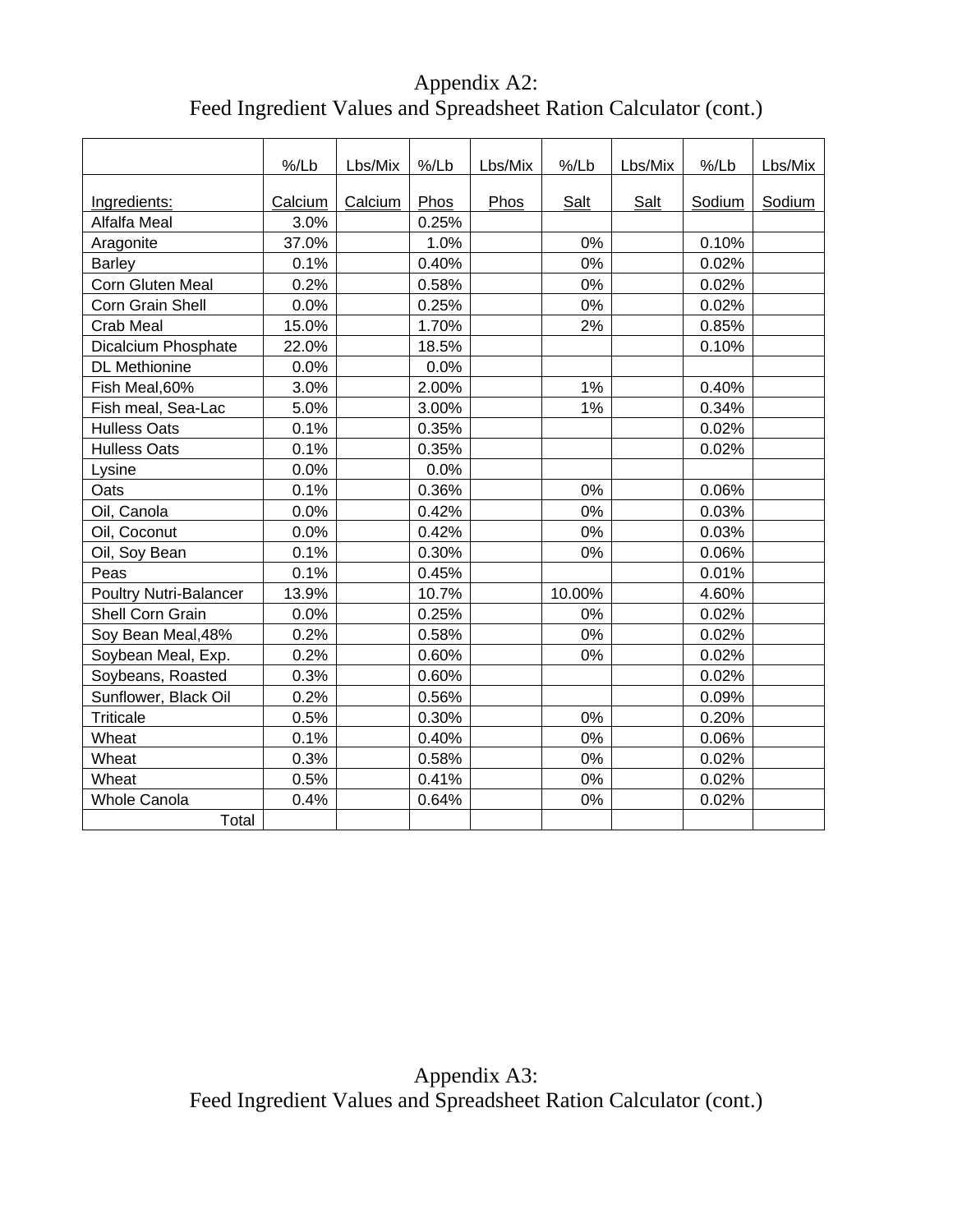|                        | UI/Lb            | UI/Mix | UI/Lb       | Ul/Mix | UI/Lb       | UI/Lb | MG/LB   | MG/Mix |
|------------------------|------------------|--------|-------------|--------|-------------|-------|---------|--------|
| Ingredients:           | Vit A            | Vit A  | Vit D       | Vit D  | VitE        | Vit E | Choline | CHO    |
| Alfalfa Meal           |                  |        |             |        |             |       | 486     |        |
| Aragonite              |                  |        |             |        | $\pmb{0}$   |       |         |        |
| <b>Barley</b>          | $\mathbf 0$      |        |             |        |             |       |         |        |
| Corn Gluten Meal       |                  |        |             |        |             |       | 6069    |        |
| Corn Grain Shell       | 750              |        |             |        |             |       | 1100    |        |
| Crab Meal              |                  |        |             |        |             |       | 200     |        |
| Dicalcium Phosphate    |                  |        |             |        |             |       |         |        |
| <b>DL</b> Methionine   | $\mathsf 0$      |        | $\mathbf 0$ |        |             |       |         |        |
| Fish Meal, 60%         |                  |        |             |        |             |       |         |        |
| Fish meal, Sea-Lac     |                  |        |             |        | $\mathbf 0$ |       | 18955   |        |
| <b>Hulless Oats</b>    |                  |        |             |        |             |       |         |        |
| <b>Hulless Oats</b>    |                  |        |             |        |             |       | 1400    |        |
| Lysine                 | $\boldsymbol{0}$ |        | $\pmb{0}$   |        |             |       |         |        |
| Oats                   | 0                |        |             |        |             |       |         |        |
| Oil, Canola            | 0                |        |             |        |             |       |         |        |
| Oil, Coconut           | 0                |        |             |        |             |       | 486     |        |
| Oil, Soy Bean          |                  |        |             |        |             |       | 467     |        |
| Peas                   |                  |        |             |        |             |       | 467     |        |
| Poultry Nutri-Balancer | 148400           |        | 53600       |        | 1667        |       | 920     |        |
| Shell Corn Grain       | 750              |        |             |        |             |       |         |        |
| Soy Bean Meal, 48%     |                  |        |             |        |             |       | 6069    |        |
| Soybean Meal, Exp.     | $\pmb{0}$        |        |             |        |             |       | 200     |        |
| Soybeans, Roasted      |                  |        |             |        |             |       | 1311    |        |
| Sunflower, Black Oil   |                  |        |             |        |             |       | 1364    |        |
| <b>Triticale</b>       | $\mathbf 0$      |        |             |        |             |       | 1182    |        |
| Wheat                  | 123              |        |             |        | 0           |       | 227     |        |
| Wheat                  |                  |        |             |        |             |       | 209     |        |
| Wheat                  | $\mathbf 0$      |        |             |        |             |       | 689     |        |
| <b>Whole Canola</b>    | $\mathbf 0$      |        |             |        |             |       | 1311    |        |
| Total                  |                  |        |             |        |             |       | 200     |        |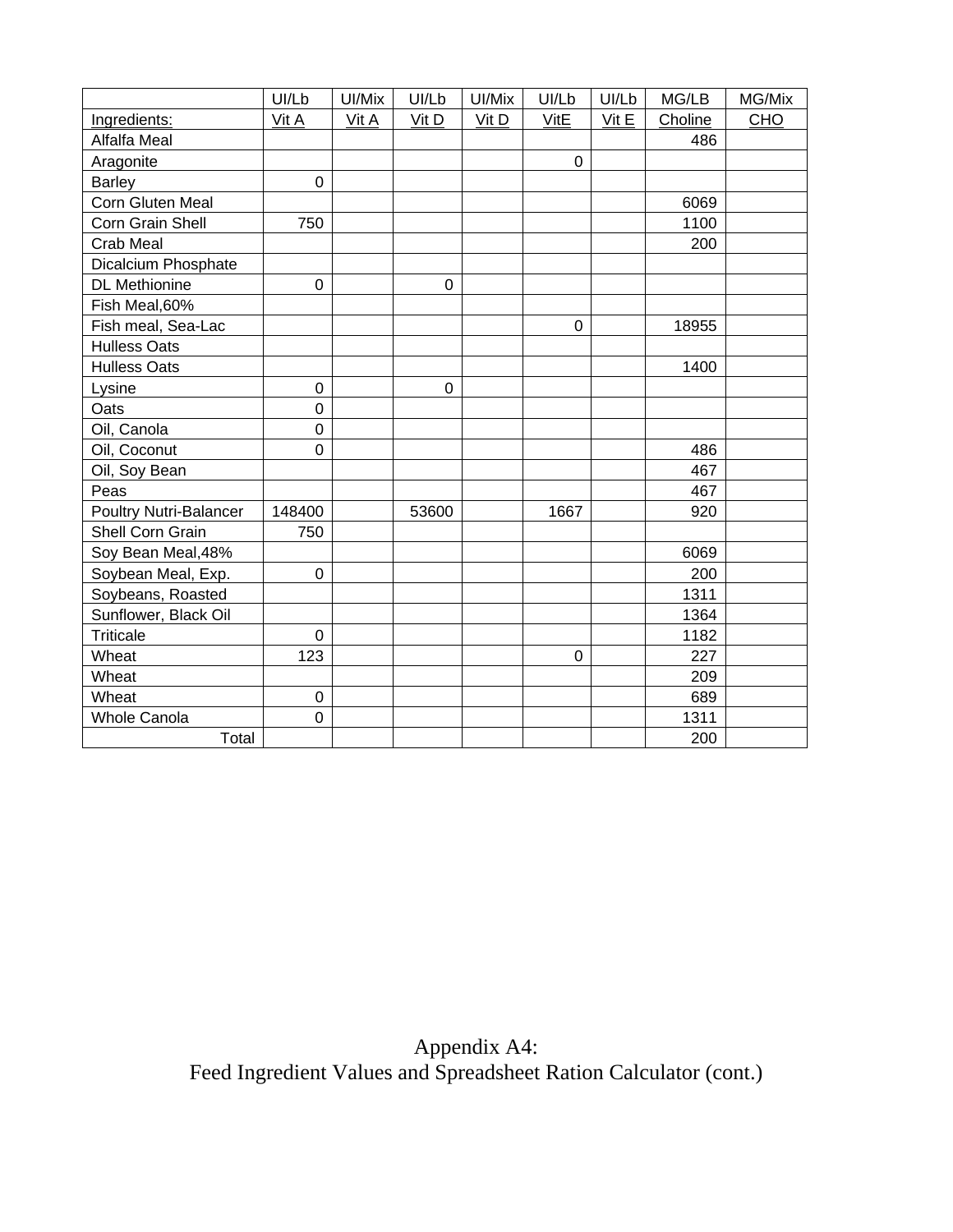|                               | ppm/Lb         | MG/Mix    | ppm/Lb | MG/Mix | ppm/Lb         | MCG/Mix | <b>PPM</b> | PPM/Mix  |
|-------------------------------|----------------|-----------|--------|--------|----------------|---------|------------|----------|
| Ingredients:                  | Manganese      | Manganese | Zinc   | Zinc   | Copper         | Copper  | Selenium   | Selenium |
| Alfalfa Meal                  | 38.2           |           | 38     |        | 14.08          |         |            |          |
| Aragonite                     | 286            |           |        |        |                |         |            |          |
| <b>Barley</b>                 |                |           |        |        |                |         |            |          |
| Corn Gluten Meal              | 30             |           | 11.36  |        | 15             |         |            |          |
| Corn Grain Shell              | $6\phantom{1}$ |           | 15     |        | 3              |         |            |          |
| Crab Meal                     |                |           |        |        |                |         |            |          |
| Di-Calcium Phosphate          | 700            |           | 130    |        | $\overline{7}$ |         |            |          |
| <b>DL</b> Methionine          |                |           |        |        |                |         |            |          |
| Fish Meal, 60%                | 286            |           |        |        |                |         |            |          |
| Fish meal, Sea-Lac            | 35.6           |           | 151    |        | 11.4           |         |            |          |
| <b>Hulless Oats</b>           |                |           |        |        |                |         |            |          |
| <b>Hulless Oats</b>           |                |           |        |        |                |         |            |          |
| Lysine                        |                |           |        |        |                |         |            |          |
| Oats                          | 38.2           |           | 38     |        | 14.08          |         |            |          |
| Oil, Canola                   | 16             |           | 30     |        | 8              |         |            |          |
| Oil, Coconut                  | 16             |           | 30     |        | 8              |         |            |          |
| Oil, Soy Bean                 | 128.7          |           | 102    |        | 0.3            |         |            |          |
| Peas                          | 15             |           | 25     |        | 6              |         |            |          |
| <b>Poultry Nutri-Balancer</b> | 3295.6         |           | 2413.4 |        | 201            |         | 10         |          |
| Shell Corn Grain              | 6              |           | 15     |        | 3              |         |            |          |
| Soy Bean Meal, 48%            | 32.3           |           | 60     |        | 28             |         |            |          |
| Soybean Meal, Exp.            | 40             |           | 92     |        | 8              |         |            |          |
| Soybeans, Roasted             |                |           |        |        |                |         |            |          |
| Sunflower, Black Oil          | 16.00          |           | 25.00  |        | 5.0            |         |            |          |
| <b>Triticale</b>              | $\mathbf 0$    |           | 32     |        | 10             |         |            |          |
| Wheat                         | 28             |           | 17     |        | 8.2            |         | $\pmb{0}$  |          |
| Wheat                         | 32.3           |           | 60     |        | 28             |         |            |          |
| Wheat                         | 40             |           | 34     |        | 10             |         |            |          |
| <b>Whole Canola</b>           | 30.0           |           | 11.4   |        | 15.0           |         |            |          |
| Total                         |                |           |        |        |                |         |            |          |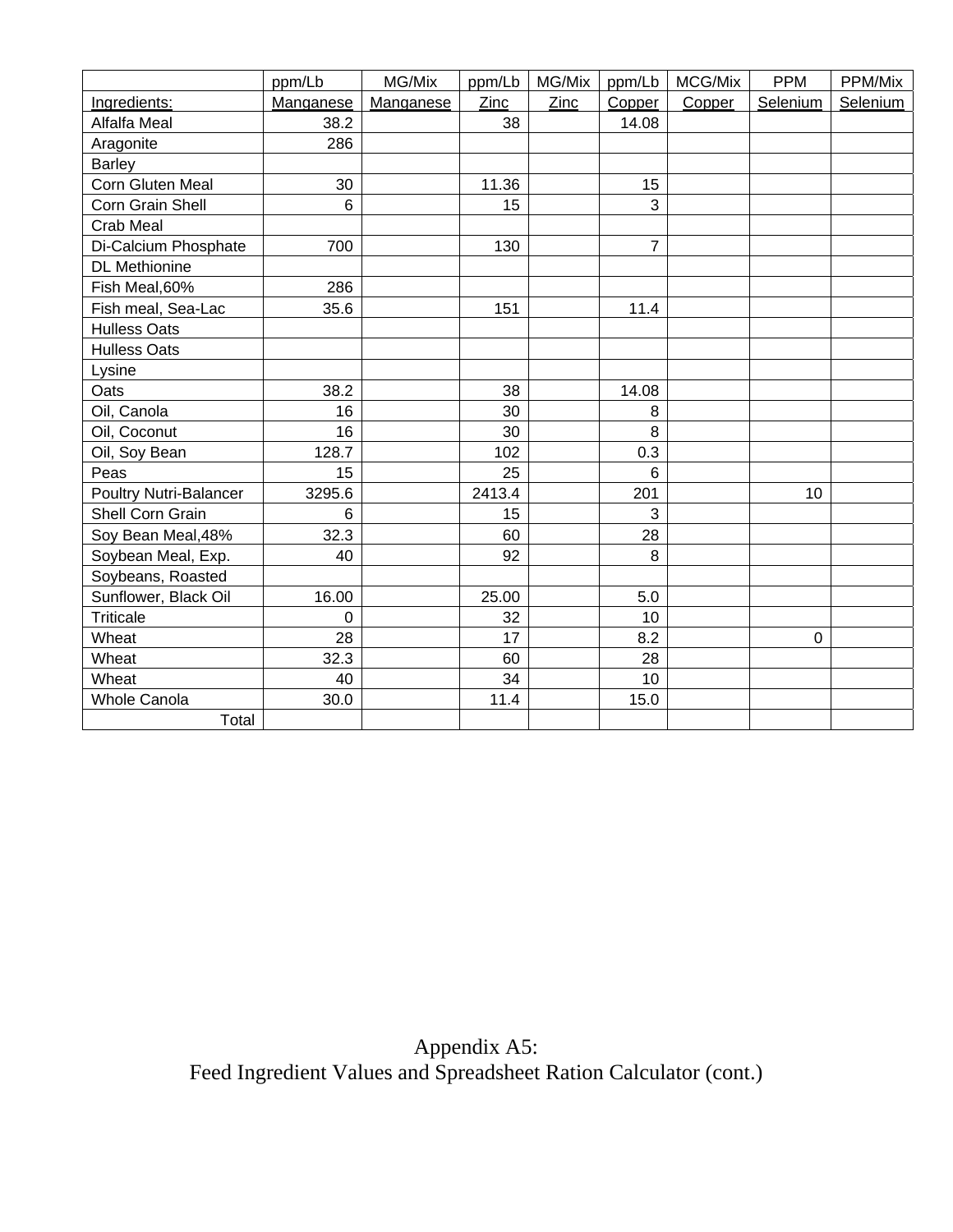|                               | %/Lb          | Lb/Mix        | %/Lb        | Lb/Mix      | %/Lb    | Lb/Mix   | $%$ /Lb         | Lb/Mix   |
|-------------------------------|---------------|---------------|-------------|-------------|---------|----------|-----------------|----------|
|                               |               |               |             |             | Meth/   | Meth     |                 |          |
| Ingredients:                  | <b>LYSINE</b> | <b>LYSINE</b> | <b>METH</b> | <b>METH</b> | Cystine | /Cystine | <b>Arginine</b> | Arginine |
| Alfalfa Meal                  | 0.80%         |               | 0.40%       |             | 0.18%   |          | 0.38%           |          |
| Aragonite                     |               |               |             |             |         |          |                 |          |
| <b>Barley</b>                 | 0.39%         |               | 0.18%       |             | 0.40%   |          | 0.45%           |          |
| Canada Poultry VTM            |               |               | 2.47%       |             | 2.47%   |          |                 |          |
| Corn Gluten Meal              | 1.90%         |               | 0.88%       |             | 1.90%   |          | 3.00%           |          |
| Corn Grain Shell              | 0.52%         |               | 0.22%       |             | 0.20%   |          | 0.39%           |          |
| Crab Meal                     | 1.70%         |               | 1.18%       |             | 0.73%   |          | 0.93%           |          |
| Dicalcium Phosphate           |               |               |             |             |         |          |                 |          |
| <b>DL</b> Methionine          |               |               | 99.00%      |             |         |          |                 |          |
| Fish Meal, 60%                | 4.60%         |               | 1.70%       |             | 2.20%   |          | 3.10%           |          |
| Fish meal, Sea-Lac            | 4.70%         |               | 1.80%       |             | 2.40%   |          | 3.23%           |          |
| <b>Hulless Oats</b>           | 0.40%         |               | 0.20%       |             | 0.42%   |          | 0.80%           |          |
| <b>Hulless Oats</b>           | 0.40%         |               | 0.20%       |             | 0.42%   |          | 0.80%           |          |
| Lysine                        | 56.00%        |               |             |             |         |          |                 |          |
| Oats                          | 0.64%         |               | 0.21%       |             | 0.52%   |          | 0.80%           |          |
| Oil, Canola                   | 0.00%         |               | 0.14%       |             | 0.34%   |          | 0.42%           |          |
| Oil, Coconut                  | 0.00%         |               | 0.14%       |             | 0.34%   |          | 0.42%           |          |
| Oil, Soy Bean                 | 4.10%         |               | 5.20%       |             | 2.20%   |          | 2.90%           |          |
| Peas                          | 1.32%         |               | 0.13%       |             | 0.37%   |          | 1.49%           |          |
| <b>Poultry Nutri-Balancer</b> |               |               | 2.48%       |             | 2.48%   |          |                 |          |
| Shell Corn Grain              | 0.52%         |               | 0.22%       |             | 0.20%   |          | 0.39%           |          |
| Soy Bean Meal, 48%            | 2.70%         |               | 0.65%       |             | 1.50%   |          | 3.20%           |          |
| Soybean Meal, Exp.            | 4.20%         |               | 0.60%       |             | 1.80%   |          | 3.50%           |          |
| Soybeans, Roasted             | 2.40%         |               | 0.54%       |             | 1.10%   |          | 2.80%           |          |
| Sunflower, Black Oil          | 0.54%         |               | 0.27%       |             | 0.50%   |          | 1.20%           |          |
| <b>Triticale</b>              | 0.32%         |               | 0.26%       |             | 0.26%   |          | 0.52%           |          |
| Wheat                         | 0.30%         |               | 0.25%       |             | 0.50%   |          | 0.75%           |          |
| Wheat                         | 0.32%         |               | 0.27%       |             | 0.14%   |          | 0.16%           |          |
| Wheat                         | 0.32%         |               | 0.22%       |             | 0.48%   |          | 0.52%           |          |
| <b>Whole Canola</b>           | 2.40%         |               | 0.63%       |             | 1.00%   |          | 2.80%           |          |
| Total                         |               |               |             |             |         |          |                 |          |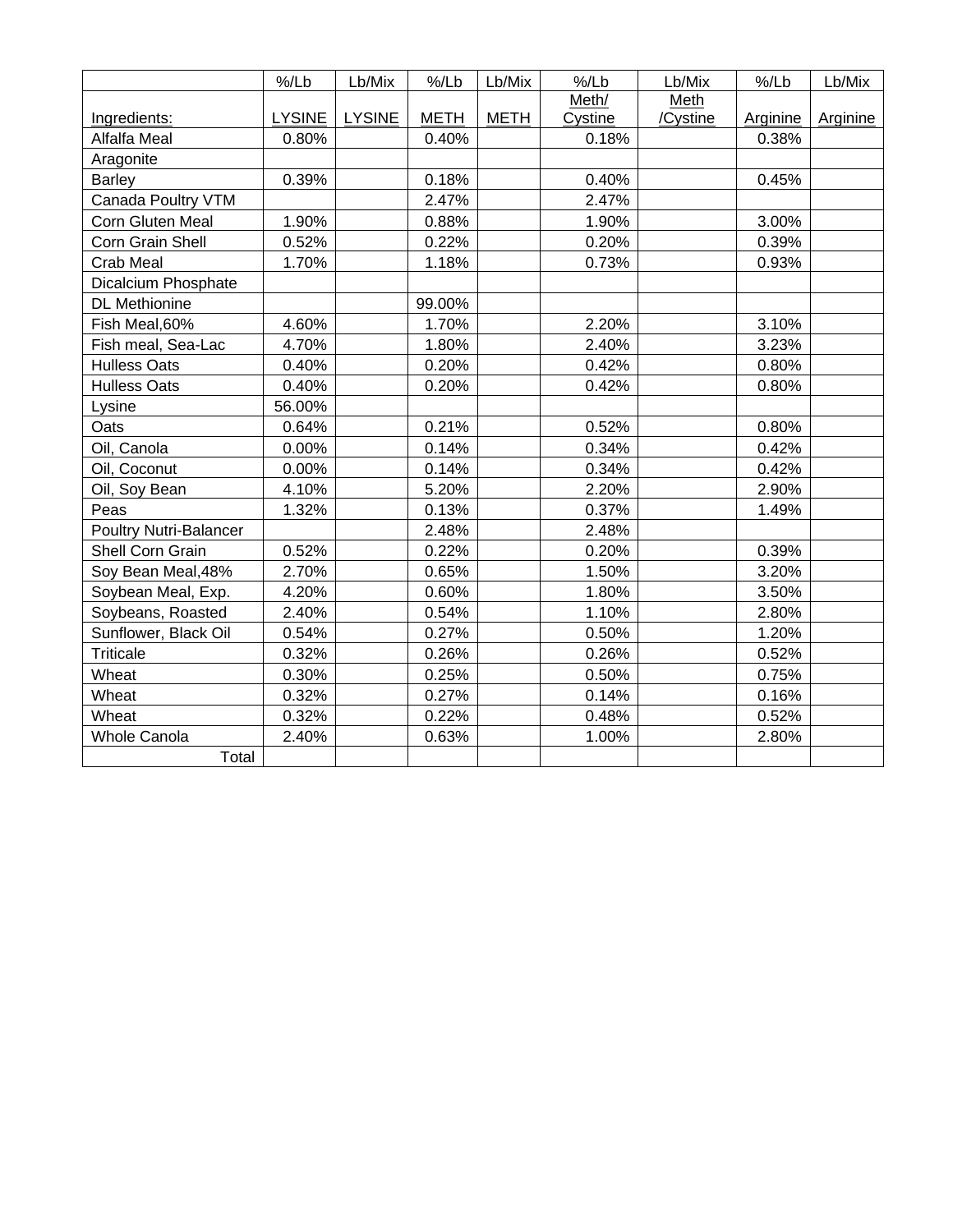|                                | <b>Appendix B: Commercial Broiler-Roaster Nutritional Requirements</b> |                                        |                                 |                                       |                                       |                                         |                                  |  |
|--------------------------------|------------------------------------------------------------------------|----------------------------------------|---------------------------------|---------------------------------------|---------------------------------------|-----------------------------------------|----------------------------------|--|
|                                | <b>Both</b><br>Pre-<br><b>Starter</b>                                  | <b>Broiler</b><br><b>Starter</b><br>#1 | Roaster<br><b>Starter</b><br>#2 | <b>Broiler</b><br><b>Grower</b><br>#1 | <b>Roaster</b><br><b>Grower</b><br>#2 | <b>Broiler</b><br><b>Finisher</b><br>#1 | Roaster<br><b>Finisher</b><br>#2 |  |
| Approximate Protein            | 23                                                                     | 22                                     | 20                              | 20                                    | 18                                    | 18                                      | 16                               |  |
| Metabolizable Energy (Kcal/Lb) | 1386                                                                   | 1386                                   | 1318                            | 1432                                  | 1364                                  | 1455                                    | 1386                             |  |
| Calcium (%)                    | 1                                                                      | 0.95                                   | 0.95                            | 0.92                                  | 0.92                                  | 0.9                                     | 0.9                              |  |
| Available Phosphorus (%)       | 0.45                                                                   | 0.42                                   | 0.42                            | 0.4                                   | 0.4                                   | 0.38                                    | 0.38                             |  |
| Sodium (%)                     | 0.19                                                                   | 0.18                                   | 0.18                            | 0.18                                  | 0.18                                  | 0.18                                    | 0.18                             |  |
|                                |                                                                        |                                        |                                 |                                       |                                       |                                         |                                  |  |
| Amino Acids (% of Diet)        |                                                                        |                                        |                                 |                                       |                                       |                                         |                                  |  |
| Argine                         | 1.4                                                                    | 1.2                                    | 1.1                             | 1.05                                  | 0.95                                  | 0.9                                     | 0.85                             |  |
| Lysine                         | 1.35                                                                   | 1.2                                    | 1.05                            | 1.1                                   | 0.9                                   | 0.9                                     | 0.8                              |  |
| Methionine                     | 0.52                                                                   | 0.48                                   | 0.42                            | 0.44                                  | 0.38                                  | 0.37                                    | 0.36                             |  |
| Methionine/Cystine             | 0.95                                                                   | 0.82                                   | 0.75                            | 0.73                                  | 0.65                                  | 0.64                                    | 0.61                             |  |
| Tryptophan                     | 0.22                                                                   | 0.2                                    | 0.18                            | 0.17                                  | 0.15                                  | 0.14                                    | 0.13                             |  |
| Histidine                      | 0.42                                                                   | 0.4                                    | 0.35                            | 0.32                                  | 0.3                                   | 0.28                                    | 0.27                             |  |
| Leucine                        | 1.5                                                                    | 1.4                                    | 1.2                             | 1.1                                   | 1.0                                   | 1.0                                     | 0.9                              |  |
| Isoleucine                     | 0.85                                                                   | 0.75                                   | 0.6                             | 0.55                                  | 0.5                                   | 0.47                                    | 0.45                             |  |
| Phenylalanine                  | 0.8                                                                    | 0.75                                   | 0.65                            | 0.6                                   | 0.55                                  | 0.53                                    | 0.5                              |  |
| Phenylalanine+Tyrosine         | 1.5                                                                    | 1.4                                    | 1.2                             | 1.1                                   | 1.0                                   | 1.0                                     | 0.9                              |  |
| Threonine                      | 0.75                                                                   | 0.7                                    | 0.62                            | 0.6                                   | 0.55                                  | 0.55                                    | 0.5                              |  |
| Valine                         | 0.9                                                                    | 0.8                                    | 0.7                             | 0.65                                  | 0.6                                   | 0.58                                    | 0.55                             |  |
| <b>Vitamins (per Lb)</b>       |                                                                        |                                        |                                 |                                       |                                       |                                         |                                  |  |
| Vitamin A (I.U.)               |                                                                        | 2955                                   |                                 |                                       |                                       | 2659                                    |                                  |  |
| Vitamin D (I.U.)               |                                                                        | 1364                                   |                                 |                                       |                                       | 1227                                    |                                  |  |
| Choline (mg)                   |                                                                        | 364                                    |                                 |                                       |                                       | 327                                     |                                  |  |
| Riboflavin (mg)                |                                                                        | 2.5                                    |                                 |                                       |                                       | 2.3                                     |                                  |  |
|                                |                                                                        | 6.4                                    |                                 |                                       |                                       | 5.7                                     |                                  |  |
| Pantothenic Acid (mg)          |                                                                        |                                        |                                 |                                       |                                       |                                         |                                  |  |
| Vitamin $B_{12}$ (mg)          |                                                                        | 0.006                                  |                                 |                                       |                                       | 0.005                                   |                                  |  |
| Folic Acid (mg)                |                                                                        | 0.45                                   |                                 |                                       |                                       | 0.41                                    |                                  |  |
| Biotin (mg)                    |                                                                        | 0.09                                   |                                 |                                       |                                       | 0.08                                    |                                  |  |
| Niacin (mg)                    |                                                                        | 18.2                                   |                                 |                                       |                                       | 16.4                                    |                                  |  |
| Vitamin K (mg)                 |                                                                        | 0.9                                    |                                 |                                       |                                       | 0.8                                     |                                  |  |
| Vitamin E (I.U.)               |                                                                        | 13.6                                   |                                 |                                       |                                       | 12.3                                    |                                  |  |
| Thiamin (mg)                   |                                                                        | 1.8                                    |                                 |                                       |                                       | 1.6                                     |                                  |  |
| Pyridoxine (mg)                |                                                                        | 1.8                                    |                                 |                                       |                                       | 1.6                                     |                                  |  |
| <b>Trace Minerals (PPM)</b>    |                                                                        |                                        |                                 | <b>PPM</b>                            |                                       |                                         |                                  |  |
| Manganese                      |                                                                        |                                        |                                 | 70                                    |                                       |                                         |                                  |  |
| Iron                           |                                                                        |                                        |                                 | 80                                    |                                       |                                         |                                  |  |
| Copper                         |                                                                        |                                        |                                 | 10                                    |                                       |                                         |                                  |  |
| Zinc                           |                                                                        |                                        |                                 | 80                                    |                                       |                                         |                                  |  |
| Selenium                       |                                                                        |                                        |                                 | 0.3                                   |                                       |                                         |                                  |  |
| Iodine                         |                                                                        |                                        |                                 | 0.4                                   |                                       |                                         |                                  |  |

Note: Trace mineral requirements remain the same for all rations.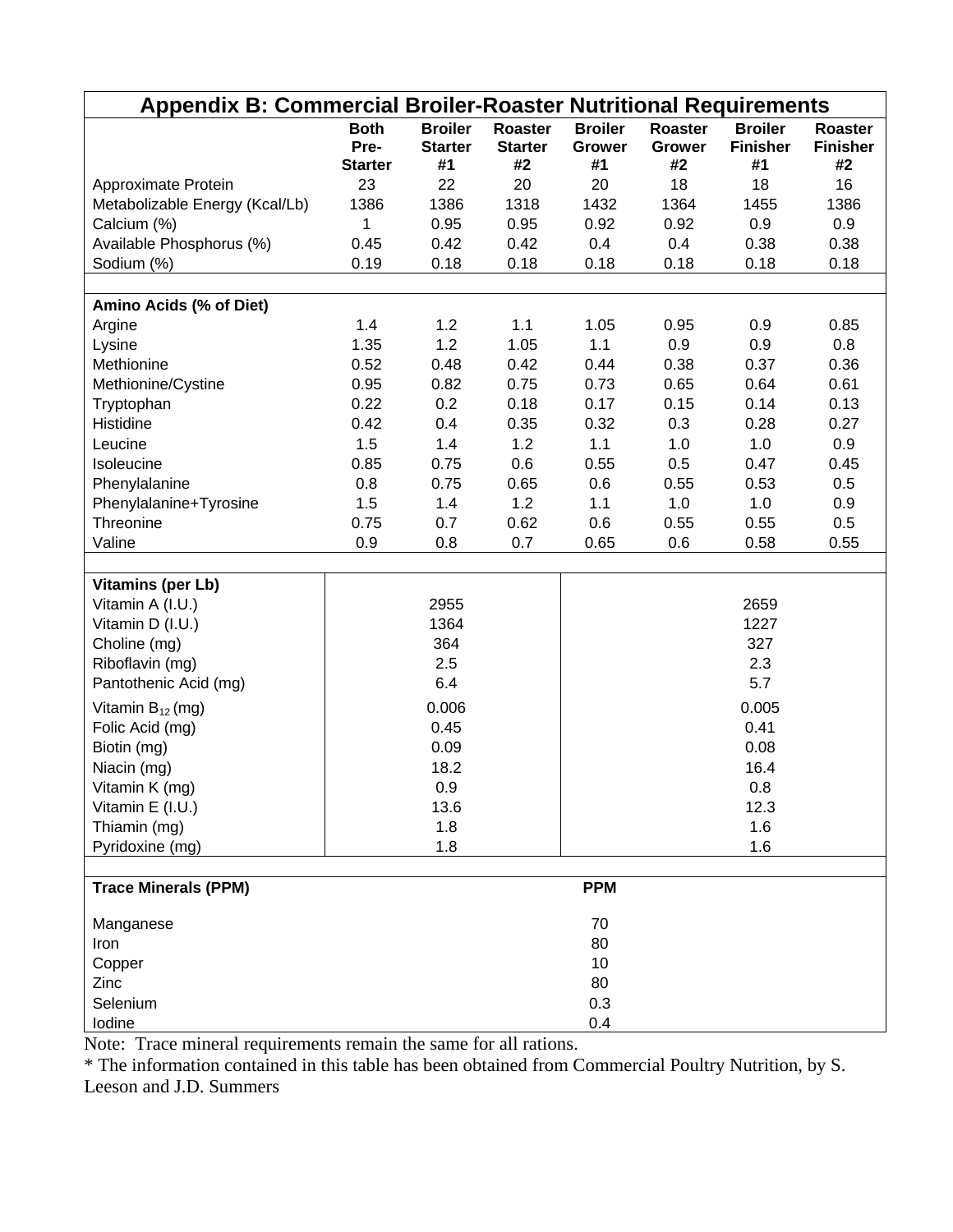|                                | <b>Appendix C: Commercial Layer Nutritional Requirements</b> |      |      |                |      |                |      |  |  |
|--------------------------------|--------------------------------------------------------------|------|------|----------------|------|----------------|------|--|--|
| <b>Feed Intake</b>             | 0.28                                                         | 0.26 | 0.24 | 0.22           | 0.2  | 0.18           | 0.16 |  |  |
| Approximate Protein (%)        | 13                                                           | 14   | 15.5 | 17             | 19   | 20.5           | 22.1 |  |  |
| Metabolizable Energy (Kcal/Lb) | 1227                                                         | 1227 | 1275 | 1295           | 1295 | 1295           | 1318 |  |  |
| Calcium (%)                    | 3                                                            | 3.25 | 3.5  | 3.6            | 3.8  | $\overline{4}$ | 4.25 |  |  |
| Available Phosphorus (%)       | 0.35                                                         | 0.4  | 0.4  | 0.42           | 0.45 | 0.45           | 0.47 |  |  |
| Sodium (%)                     | 0.17                                                         | 0.18 | 0.18 | 0.19           | 0.2  | 0.2            | 0.22 |  |  |
| Amino Acids (% of Diet)        |                                                              |      |      |                |      |                |      |  |  |
| Argine                         | 0.55                                                         | 0.6  | 0.68 | 0.75           | 0.82 | 0.9            | 0.98 |  |  |
| Lysine                         | 0.49                                                         | 0.56 | 0.63 | 0.7            | 0.77 | 0.84           | 0.91 |  |  |
| Methionine                     | 0.28                                                         | 0.31 | 0.34 | 0.37           | 0.41 | 0.47           | 0.56 |  |  |
| Methionine/Cystine             | 0.48                                                         | 0.53 | 0.58 | 0.64           | 0.71 | 0.8            | 0.91 |  |  |
| Tryptophan                     | 0.1                                                          | 0.12 | 0.14 | 0.15           | 0.17 | 0.18           | 0.2  |  |  |
| Histidine                      | 0.13                                                         | 0.14 | 0.15 | 0.17           | 0.19 | 0.25           | 0.25 |  |  |
| Leucine                        | 0.64                                                         | 0.73 | 0.82 | 0.91           | 1    | 1.09           | 1.18 |  |  |
| Isoleucine                     | 0.43                                                         | 0.5  | 0.57 | 0.63           | 0.69 | 0.73           | 0.82 |  |  |
| Phenylalanine                  | 0.34                                                         | 0.38 | 0.42 | 0.47           | 0.52 | 0.57           | 0.61 |  |  |
| Phenylalanine+Tyrosine         | 0.55                                                         | 0.65 | 0.75 | 0.83           | 0.91 | 0.99           | 1.08 |  |  |
| Threonine                      | 0.43                                                         | 0.5  | 0.57 | 0.63           | 0.69 | 0.73           | 0.82 |  |  |
| Valine                         | 0.49                                                         | 0.56 | 0.63 | 0.7            | 0.77 | 0.82           | 0.91 |  |  |
| <b>Vitamins (per Lb)</b>       |                                                              |      |      |                |      |                |      |  |  |
| Vitamin A (I.U.)               |                                                              |      |      | 3410           |      |                |      |  |  |
| Vitamin D (I.U.)               |                                                              |      |      | 1150           |      |                |      |  |  |
| Choline (mg)                   |                                                              |      |      | 550            |      |                |      |  |  |
| Riboflavin (mg)                |                                                              |      |      | $\overline{2}$ |      |                |      |  |  |
| Pantothenic Acid (mg)          |                                                              |      |      | 4.5            |      |                |      |  |  |
| Vitamin $B_{12}$ (mg)          |                                                              |      |      | 0.005          |      |                |      |  |  |
| Folic Acid (mg)                |                                                              |      |      | 0.35           |      |                |      |  |  |
| Biotin (mg)                    |                                                              |      |      | 0.07           |      |                |      |  |  |
| Niacin (mg)                    |                                                              |      |      | 18             |      |                |      |  |  |
| Vitamin K (mg)                 |                                                              |      |      | 1              |      |                |      |  |  |
| Vitamin E (I.U.)               |                                                              |      |      | 12             |      |                |      |  |  |
| Thiamin (mg)                   |                                                              |      |      | 1              |      |                |      |  |  |
| Pyridoxine (mg)                |                                                              |      |      | 1.5            |      |                |      |  |  |
| Trace Minerals (PPM)           |                                                              |      |      | <b>PPM</b>     |      |                |      |  |  |
| Manganese                      |                                                              |      |      | 70             |      |                |      |  |  |
| Iron                           |                                                              |      |      | 80             |      |                |      |  |  |
| Copper                         |                                                              |      |      | 8              |      |                |      |  |  |
| Zinc                           |                                                              |      |      | 60             |      |                |      |  |  |
| Selenium                       |                                                              |      |      | 0.3            |      |                |      |  |  |
| Iodine                         |                                                              |      |      | 0.4            |      |                |      |  |  |

Note: Trace mineral requirements remain the same for all rations.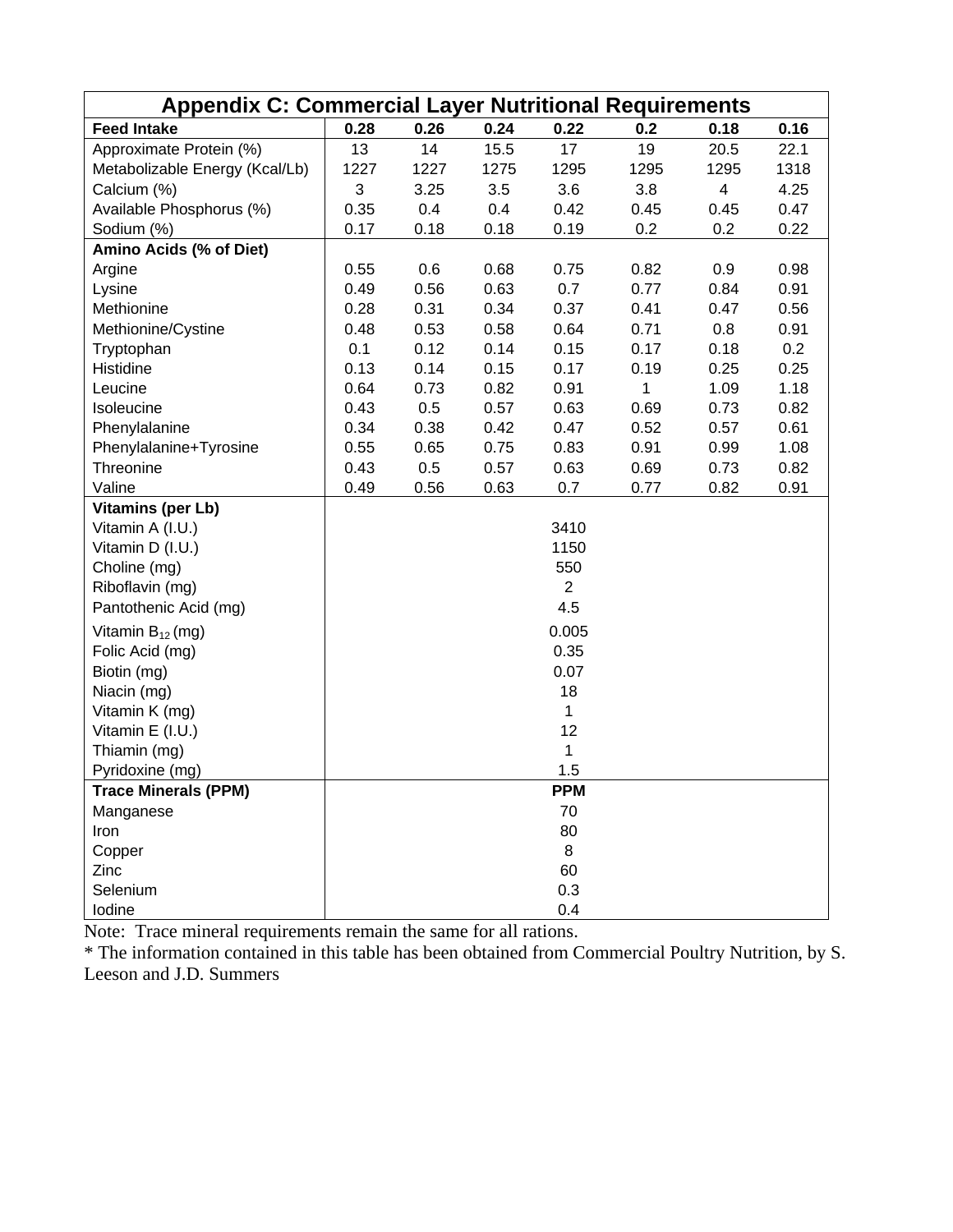| <b>Appendix D: Turkey Nutritional Requirements</b> |                |                |        |              |           |            |  |
|----------------------------------------------------|----------------|----------------|--------|--------------|-----------|------------|--|
|                                                    | <b>Starter</b> | <b>Starter</b> | Grower | Grower       |           |            |  |
|                                                    | #1             | #2             | #1     | #2           | Developer | Finisher   |  |
| Approximate Protein (%)                            | 28             | 26             | 23     | 21.5         | 18        | 16         |  |
| Metabolizable Energy                               |                |                |        |              |           |            |  |
| (Kcal/Lb)                                          | 1320           | 1365           | 1385   | 1410         | 1455      | 1500       |  |
| Calcium (%)                                        | 1.4            | 1.3            | 1.2    | 1.3          | 1         | 0.9        |  |
| Available Phosphorus (%)                           | 0.7            | 0.6            | 0.5    | 0.6          | 0.5       | 0.4        |  |
| Sodium (%)                                         | 0.18           | 0.18           | 0.17   | 0.17         | 0.17      | 0.17       |  |
|                                                    |                |                |        |              |           |            |  |
| Amino Acids (% of Diet)                            |                |                |        |              |           |            |  |
| Argine                                             | 1.6            | 1.55           | 1.4    | 1.25         | 1.02      | 0.95       |  |
| Lysine                                             | 1.7            | 1.6            | 1.5    | 1.3          | 1.15      | 1          |  |
| Methionine                                         | 0.62           | 0.55           | 0.5    | 0.47         | 0.42      | 0.34       |  |
| Methionine/Cystine                                 | 1              | 0.9            | 0.8    | 0.76         | 0.67      | 0.58       |  |
| Tryptophan                                         | 0.28           | 0.26           | 0.22   | 0.21         | 0.18      | 0.16       |  |
| Histidine                                          | 0.57           | 0.55           | 0.48   | 0.45         | 0.37      | 0.32       |  |
| Leucine                                            | 1.95           | 1.9            | 1.6    | 1.45         | 1.25      | 1.15       |  |
| Isoleucine                                         | 1.13           | 1.05           | 0.9    | 0.85         | 0.72      | 0.65       |  |
| Phenylalanine                                      | 1.03           | 0.95           | 0.82   | 0.79         | 0.67      | 0.6        |  |
| Phenylalanine+Tyrosine                             | 1.8            | 1.7            | 1.5    | 1.4          | 1.2       | 1          |  |
| Threonine                                          | $\mathbf{1}$   | 0.95           | 0.85   | 0.78         | 0.67      | 0.61       |  |
| Valine                                             | 1.2            | 1.15           | 1      | 0.9          | 0.75      | 0.65       |  |
|                                                    |                |                |        |              |           |            |  |
| <b>Vitamins (per Lb)</b>                           |                |                |        |              |           |            |  |
| Vitamin A (I.U.)                                   |                | 4320           |        | 3865         | 7000      | 3182       |  |
| Vitamin D (I.U.)                                   |                | 1230           |        | 1100         | 2200      | 1000       |  |
| Choline (mg)                                       |                | 865            |        | 775          | 1500      | 682        |  |
|                                                    |                | 2.8            |        | 2.5          | 5         | 2.27       |  |
| Riboflavin (mg)                                    |                | 7.8            |        | 6.8          | 15        | 6.82       |  |
| Pantothenic Acid (mg)                              |                |                |        |              |           |            |  |
| Vitamin $B_{12}$ (mg)                              |                | 0.006          |        | 0.006        | 0.012     | 0.01       |  |
| Folic Acid (mg)                                    |                | 0.50           |        | 0.35         | 0.5       | 0.23       |  |
| Biotin (mg)                                        |                | 0.12           |        | 1            | 0.15      | 0.07       |  |
| Niacin (mg)                                        |                | 36.5           |        | 32           | 60        | 27.3       |  |
| Vitamin K (mg)                                     |                | 1.0            |        | $\mathbf{1}$ | 1.5       | 0.7        |  |
| Vitamin E (I.U.)                                   |                | 20.0           |        | 14           | 20        | 9.1        |  |
| Thiamin (mg)                                       |                | 1.5            |        | 1.4          | 2.5       | 1.1        |  |
| Pyridoxine (mg)                                    |                | 2.75           |        | 2.3          | 3         | 1.4        |  |
|                                                    |                |                |        |              |           |            |  |
| <b>Trace Minerals (PPM)</b>                        |                | <b>PPM</b>     |        | <b>PPM</b>   |           | <b>PPM</b> |  |
| Manganese                                          |                | 80             |        | 80           |           | 80         |  |
| Iron                                               |                | 110            |        | 110          |           | 110        |  |
| Copper                                             |                | 10             |        | 10           |           | 10         |  |
| Zinc                                               |                | 80             |        | 80           |           | 80         |  |
| Selenium                                           |                | 0.3            |        | 0.25         |           | 0.0015     |  |
| lodine                                             |                | 0.45           |        | 0.45         |           | 0.45       |  |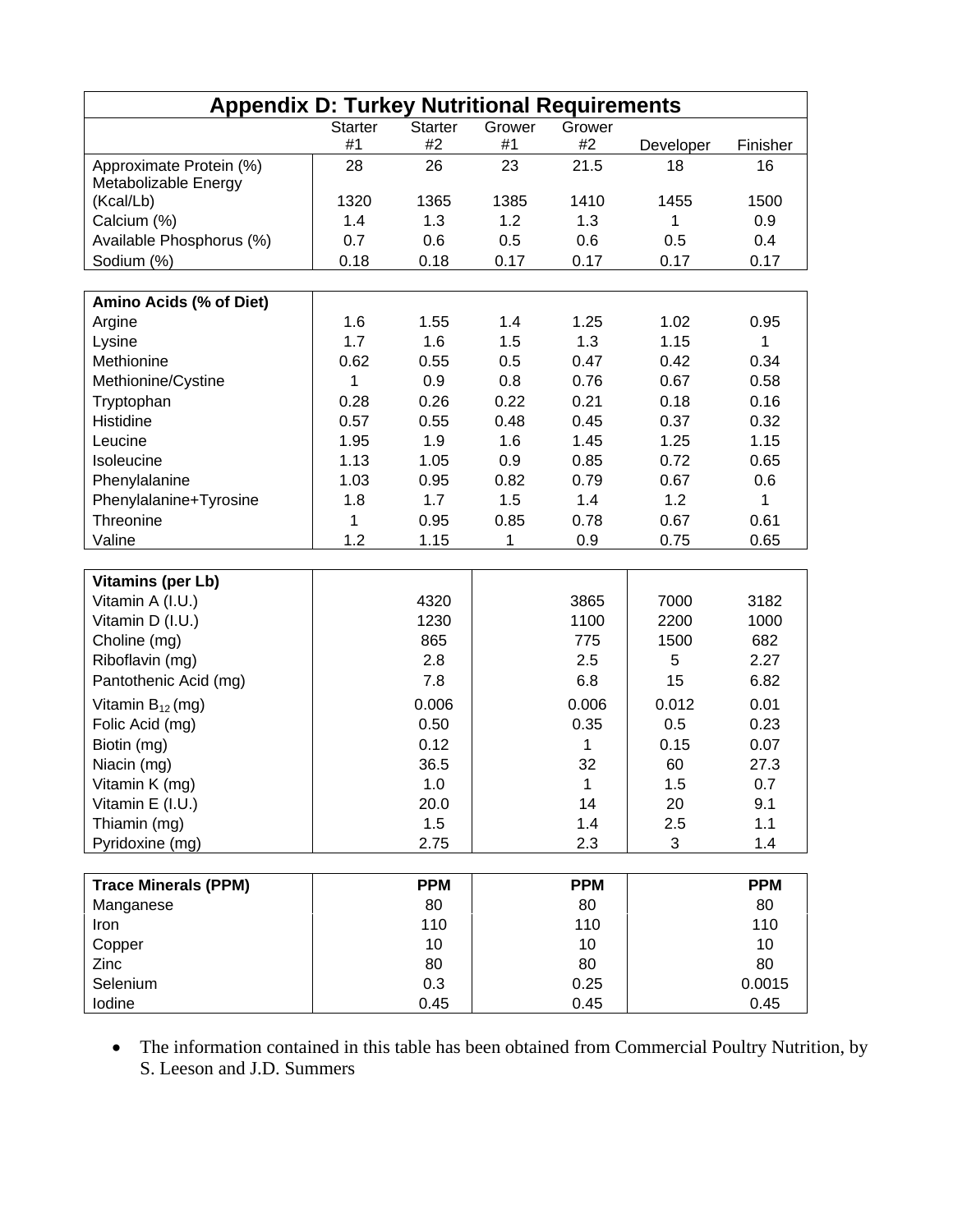| <b>Appendix E: Meat Duck Nutritional Requirements</b> |            |            |           |           |
|-------------------------------------------------------|------------|------------|-----------|-----------|
|                                                       | Starter #1 | Starter #2 | Grower #1 | Grower #2 |
| Approximate Protein                                   | 22         | 20         | 18        | 16        |
| Metabolizable Energy (Kcal/Lb)                        | 1295       | 1320       | 1400      | 1420      |
| Calcium (%)                                           | 0.8        | 0.83       | 0.76      | 0.75      |
| Available Phosphorus (%)                              | 0.4        | 0.42       | 0.38      | 0.35      |
| Sodium (%)                                            | 0.18       | 0.18       | 0.18      | 0.18      |
|                                                       |            |            |           |           |
| Amino Acids (% of Diet)                               |            |            |           |           |
| Argine                                                | 1.2        | 1.05       | 0.94      | 0.85      |
| Lysine                                                | 1.1        | 0.96       | 0.86      | 0.78      |
| Methionine                                            | 0.48       | 0.43       | 0.39      | 0.35      |
| Methionine/Cystine                                    | 0.82       | 0.72       | 0.66      | 0.6       |
| Tryptophan                                            | 0.22       | 0.18       | 0.16      | 0.15      |
| Histidine                                             | 0.44       | 0.37       | 0.33      | 0.29      |
| Leucine                                               | 1.56       | 1.28       | 1.16      | 1.04      |
| Isoleucine                                            | 0.84       | 0.69       | 0.63      | 0.56      |
| Phenylalanine                                         | 0.78       | 0.64       | 0.58      | 0.52      |
| Phenylalanine+Tyrosine                                | 1.52       | 1.24       | 1.12      | 1.01      |
| Threonine                                             | 0.76       | 0.62       | 0.56      | 0.5       |
| Valine                                                | 0.93       | 0.77       | 0.69      | 0.62      |
|                                                       |            |            |           |           |
| <b>Vitamins (per Lb)</b>                              |            |            |           |           |
| Vitamin A (I.U.)                                      |            | 3650       |           |           |
| Vitamin D (I.U.)                                      |            | 1140       |           |           |
| Choline (mg)                                          |            | 365        |           |           |
| Riboflavin (mg)                                       |            | 1.8        |           |           |
| Pantothenic Acid (mg)                                 |            | 5.5        |           |           |
| Vitamin $B_{12}$ (mg)                                 |            | 0.005      |           |           |
| Folic Acid (mg)                                       |            | 0.23       |           |           |
| Biotin (mg)                                           |            | 0.1        |           |           |
| Niacin (mg)                                           |            | 28         |           |           |
| Vitamin K (mg)                                        |            | 0.7        |           |           |
| Vitamin E (I.U.)                                      |            | 10         |           |           |
| Thiamin (mg)                                          |            | 1          |           |           |
| Pyridoxine (mg)                                       |            | 1.4        |           |           |
|                                                       |            |            |           |           |
| <b>Trace Minerals (PPM)</b>                           |            | <b>PPM</b> |           |           |
| Manganese                                             |            | 60         |           |           |
| Iron                                                  |            | 80         |           |           |
| Copper                                                |            | 8          |           |           |
| Zinc                                                  |            | 60         |           |           |
| Selenium                                              |            | 0.2        |           |           |
| Iodine                                                |            | 0.4        |           |           |

Note: Trace mineral requirements remain the same for all rations.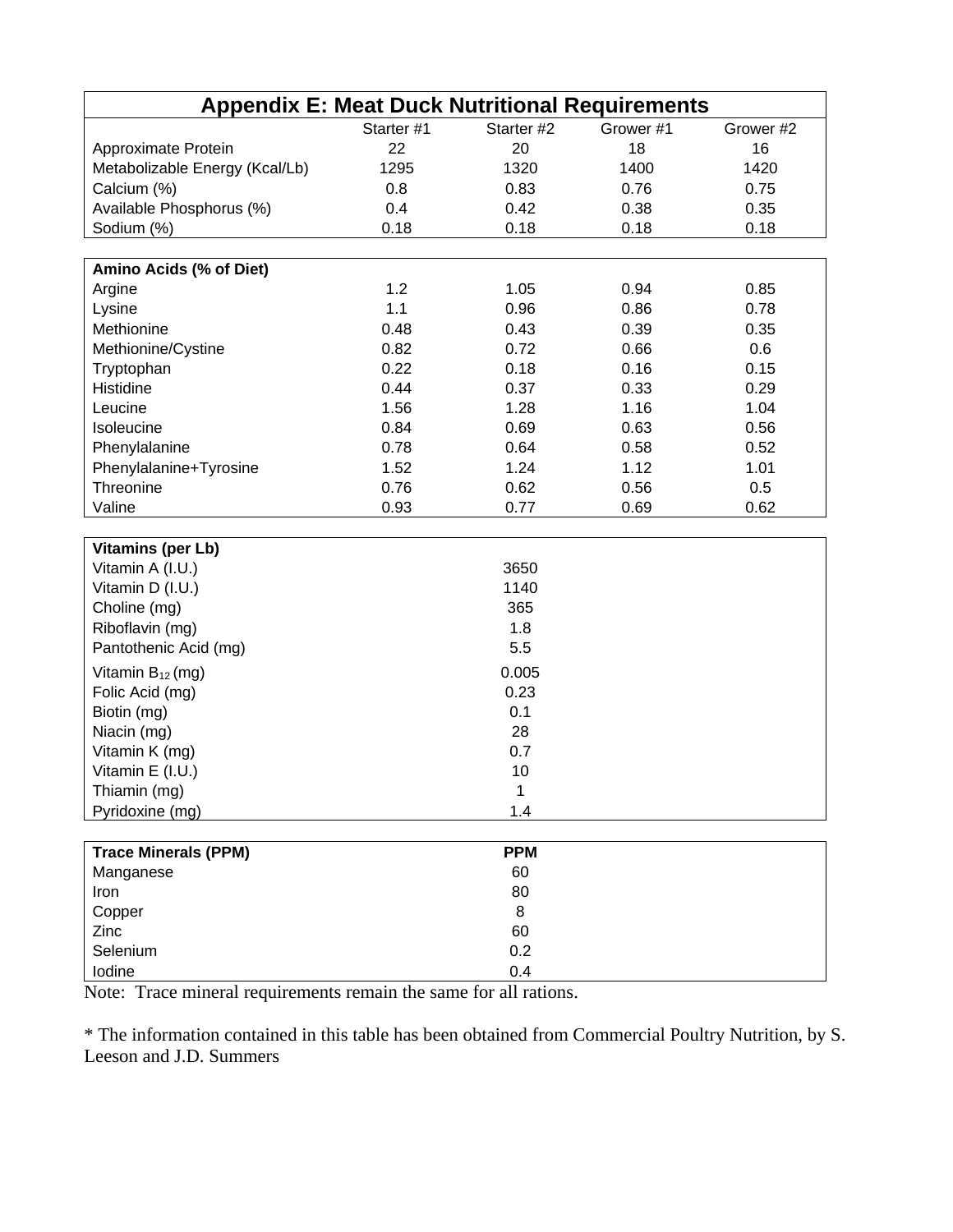|                                      | Starter<br>Grower |                | Finisher       |                |          |        |                |
|--------------------------------------|-------------------|----------------|----------------|----------------|----------|--------|----------------|
| Ingredients:                         |                   | $\overline{2}$ | 1              | $\overline{2}$ | 3        | 1      | 2              |
| Corn                                 | 1137.5            | 541            | 1151.4         | 1212.8         | 1082.4   | 1302.8 | 1012           |
| Wheat                                | 0                 | 400            | 0              | 0              | 350      | 0      | 540            |
| <b>Barley</b>                        | $\Omega$          | 400            | $\Omega$       | $\Omega$       | $\Omega$ | 0      | $\Omega$       |
| Soybean Meal, 48%                    | 700               | 535            | 625            | 610            | 460      | 516    | 340            |
| Meat Meal, 50%                       | 0                 | 0              | 20             | 0              | 0        | 0      | 0              |
| Fish Meal, 60%                       | 0                 | 0              | 40             | 0              | $\Omega$ | 0      | 0              |
| Fat                                  | 70                | 34             | 90             | 90             | 20       | 94     | 20             |
| <b>Ground Limestone</b>              | 34                | 32             | 26             | 30             | 30       | 30     | 30             |
| Calcium Phosphate, 20% P             | 30                | 30             | 20             | 30             | 30       | 30     | 30             |
| <b>lodized Salt</b>                  | 6                 | 6              | 6              | 6              | 6        | 6      | 6              |
| Vitamin: Mineral Premix <sup>1</sup> | 20                | 20             | 20             | 20             | 20       | 20     | 20             |
| Methionine                           | 2.5               | $\overline{2}$ | 1.6            | 1.2            | 1.6      | 1.2    | $\overline{2}$ |
|                                      | 2000              | 2000           | 2000           | 2000           | 2000     | 2000   | 2000           |
| <b>Calculated Analysis:</b>          |                   |                |                |                |          |        |                |
| Crude Protein (%)                    | 22.0              | 22.0           | 21.8           | 20             | 18       | 18     | 16.1           |
| Digestible Protein (%)               | 17.7              | 17.7           | 17.7           | 16.2           | 14.4     | 14.2   | 12.9           |
| Crude Fat (%)                        | 5.9               | 5.9            | $\overline{7}$ | $\overline{7}$ | 3.4      | 7.3    | 3.4            |
| Metabolized Energy (kcal/kg)         | 1391              | 1390           | 1429           | 1430           | 1374     | 1455   | 1386           |
| Calcium (%)                          | 1.00              | 1.00           | 0.98           | 0.95           | 0.95     | 0.94   | 0.96           |
| Av. Phosphorus (%)                   | 0.42              | 0.42           | 0.42           | 0.42           | 0.41     | 0.41   | 0.41           |
| Sodium (%)                           | 0.17              | 0.17           | 0.17           | 0.17           | 0.17     | 0.17   | 0.18           |
| Methionine (%)                       | 0.48              | 0.48           | 0.4            | 0.4            | 0.38     | 0.37   | 0.37           |
| Methionine & Cystine (%)             | 0.82              | 0.82           | 0.71           | 0.71           | 0.65     | 0.64   | 0.61           |
| Tryptophan (%)                       | 0.31              | 0.31           | 0.28           | 0.28           | 0.25     | 0.25   | 0.22           |
| Lysine (%)                           | 1.25              | 1.25           | 1.1            | 1.1            | 0.93     | 0.96   | 0.78           |
| Threonine (%)                        | 0.94              | 0.94           | 0.86           | 0.86           | 0.75     | 0.78   | 0.65           |

# Appendix F: Commercial Broiler Sample Rations

Threonine (%) 0.94 0.94 0.86 0.86 0.75 0.78 0.65 1 Use of additional Choline Chloride if vitamin premix does not contain this vitamin.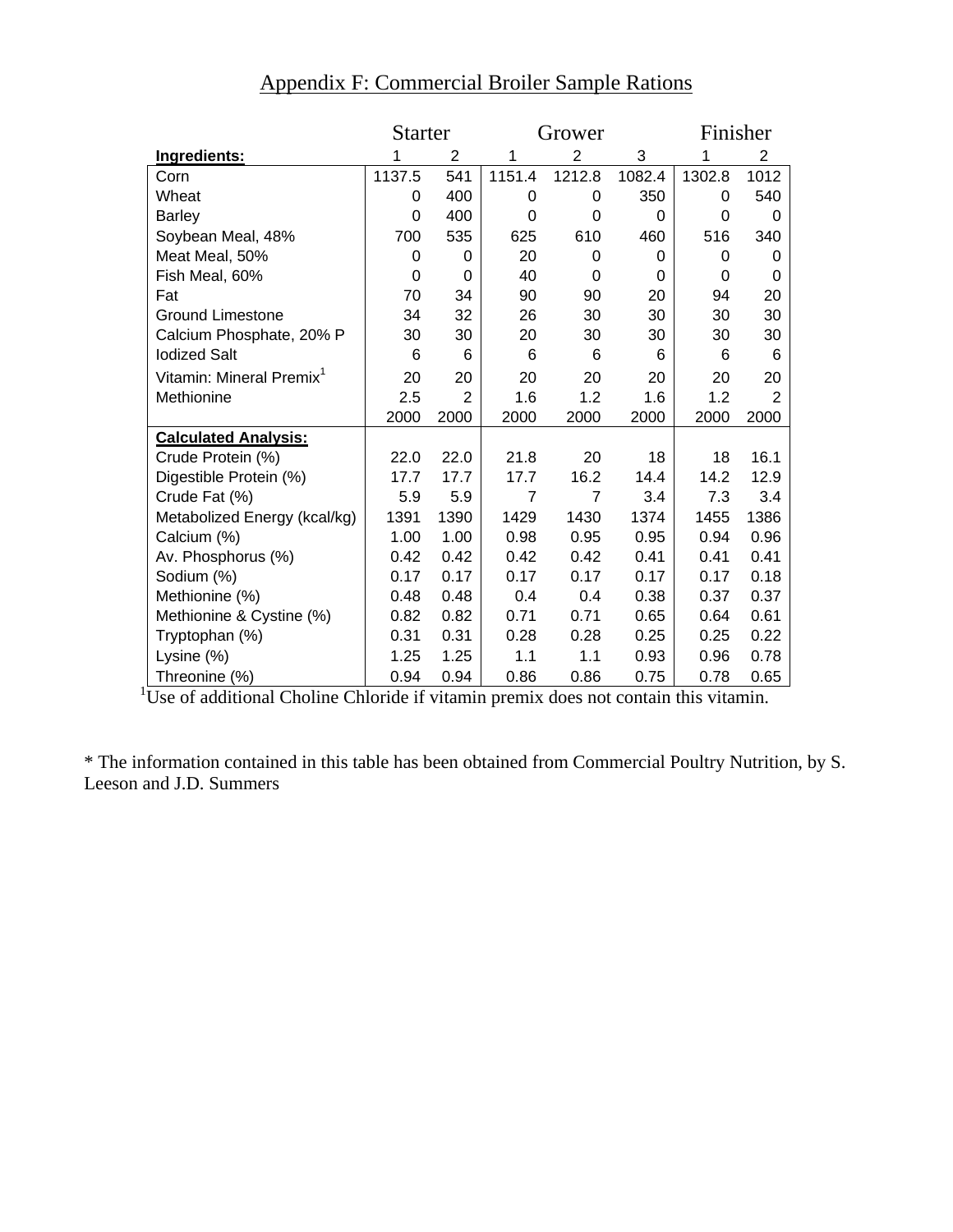|                                      | Grower              |        | Finisher |      |
|--------------------------------------|---------------------|--------|----------|------|
| Ingredients:                         | 1<br>$\overline{2}$ |        | 1        | 2    |
| Corn                                 | 1200                | 1296   | 1058     | 1286 |
| Wheat                                | 198                 | 280    | 280      | 280  |
| <b>Barley</b>                        | 0                   | 0      | 100      | 0    |
| Soybean Meal, 48%                    | 440                 | 320    | 380      | 320  |
| Fat                                  | 80                  | 20     | 100      | 30   |
| <b>Ground Limestone</b>              | 30                  | 30     | 30       | 30   |
| Calcium Phosphate, 20% P             | 26                  | 26     | 26       | 28   |
| <b>lodized Salt</b>                  | 6                   | 6      | 6        | 6    |
| Vitamin: Mineral Premix <sup>1</sup> | 20                  | 20     | 20       | 20   |
| Methionine                           | 1.6                 | 1.4    | 1.2      | 1    |
|                                      | 2001.6              | 1999.4 | 2001.2   | 2001 |
| <b>Calculated Analysis:</b>          |                     |        |          |      |
|                                      |                     |        |          |      |
| Crude Protein (%)                    | 17                  | 15.1   | 16.1     | 15.1 |
| Digestible Protein (%)               | 13.8                | 12     | 12.9     | 11.9 |
| Crude Fat (%)                        | 6.5                 | 3.8    | 7.4      | 4.2  |
| Crude Fiber (%)                      | 2.4                 | 2.5    | 2.7      | 2.5  |
| Metabolized Energy                   |                     |        |          |      |
| (kcal/kg)                            | 1443                | 1400   | 1457     | 1410 |
| Calcium (%)                          | 0.9                 | 0.91   | 0.91     | 0.92 |
| Av. Phosphorus (%)                   | 0.38                | 0.38   | 0.38     | 0.39 |
| Sodium (%)                           | 0.17                | 0.17   | 0.17     | 0.17 |
| Methionine (%)                       | 0.37                | 0.34   | 0.34     | 0.32 |
| Methionine & Cystine (%)             | 0.63                | 0.56   | 0.56     | 0.54 |
| Tryptophan (%)                       | 0.87                | 0.72   | 0.8      | 0.71 |
| Lysine (%)                           | 0.23                | 0.2    | 0.22     | 0.2  |
| Threonine (%)                        | 0.72                | 0.63   | 0.67     | 0.63 |

# Appendix G: Commercial Roaster Sample Rations

<sup>1</sup>Use of additional Choline Chloride if vitamin premix does not contain this vitamin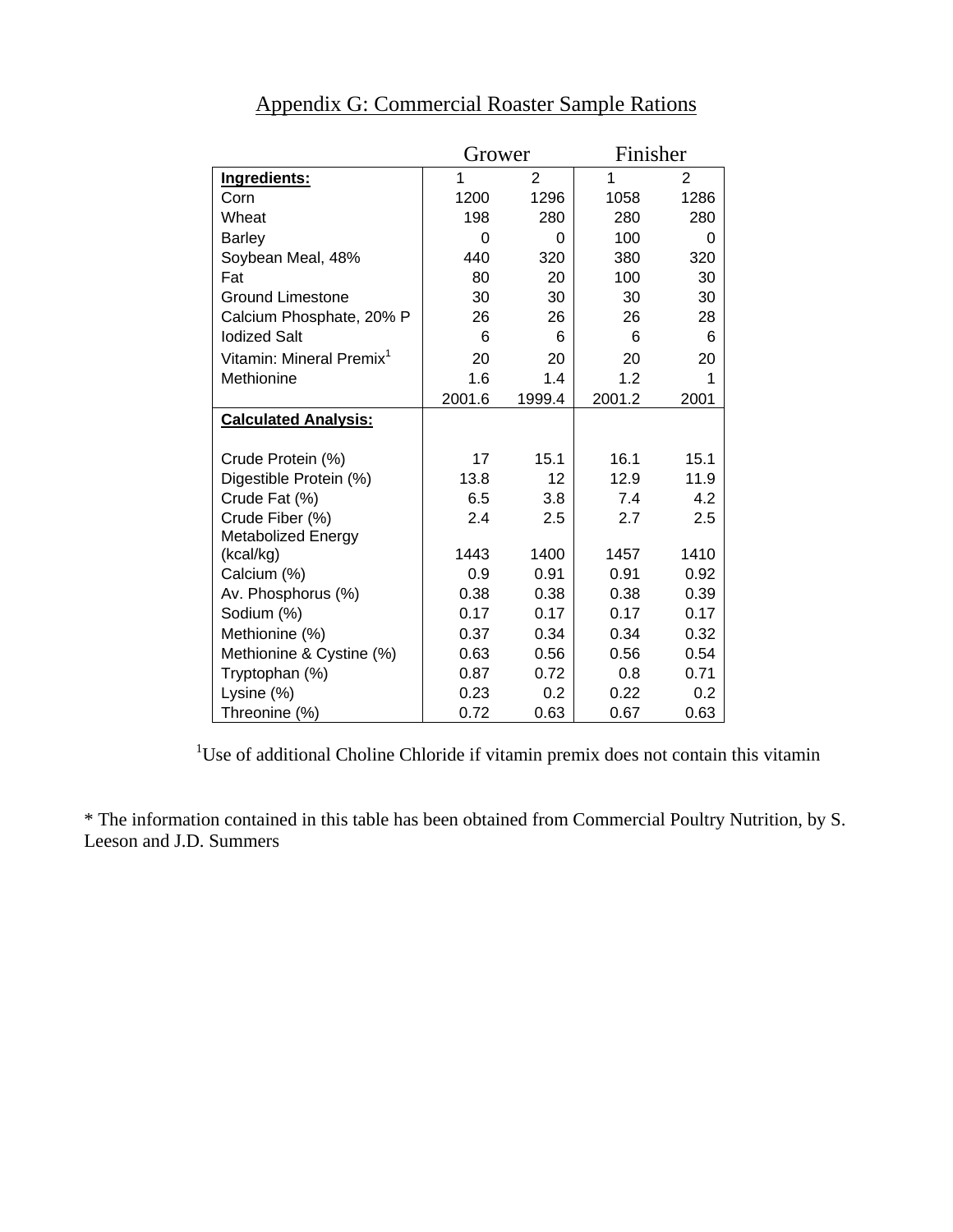|                              |                  | $17 - 35$      | $35 - 50$      |
|------------------------------|------------------|----------------|----------------|
| Ingredients:                 | 1-17 weeks       | weeks          | weeks          |
| Corn                         | 1192             | 1305           | 1313           |
| Wheat                        | $\Omega$         | $\Omega$       | 240            |
| Soybean Meal, 48%            | 560              | 468            | 220            |
| Fat                          | 40               | 20             | 20             |
| <b>Ground Limestone</b>      | 156              | 156            | 156            |
| Calcium Phosphate, 20% P     | 23               | 23             | 23             |
| <b>lodized Salt</b>          | $\overline{7}$   | $\overline{7}$ | $\overline{7}$ |
| Vitamin: Mineral Premix1     | 20               | 20             | 20             |
| Methionine                   | 2                | 1              | 1              |
|                              | 2000             | 2000           | 2000           |
| <b>Calculated Analysis:</b>  |                  |                |                |
| Crude Protein (%)            | 18.6             | 16.9           | 13             |
| Digestible Protein (%)       | 17               | 15.4           | 11.7           |
| Crude Fat (%)                | 4.4              | 3.6            | 4.2            |
| Crude Fiber (%)              | 2.3              | 2.3            | 2.8            |
| Metabolized Energy (kcal/kg) | 1300             | 1295           | 1260           |
| Calcium (%)                  | 3.3 <sub>2</sub> | 3.26           | 3.25           |
| Av. Phosphorus (%)           | 0.41             | 0.4            | 0.4            |
| Sodium (%)                   | 0.19             | 0.19           | 0.18           |
| Methionine (%)               | 0.42             | 0.34           | 0.28           |
| Methionine & Cystine (%)     | 0.7              | 0.59           | 0.46           |
| Lysine (%)                   | 1.02             | 0.88           | 0.56           |

Appendix H: Commercial Layer Sample Rations

<sup>1</sup>Use of additional Choline Chloride if vitamin premix does not contain this vitamin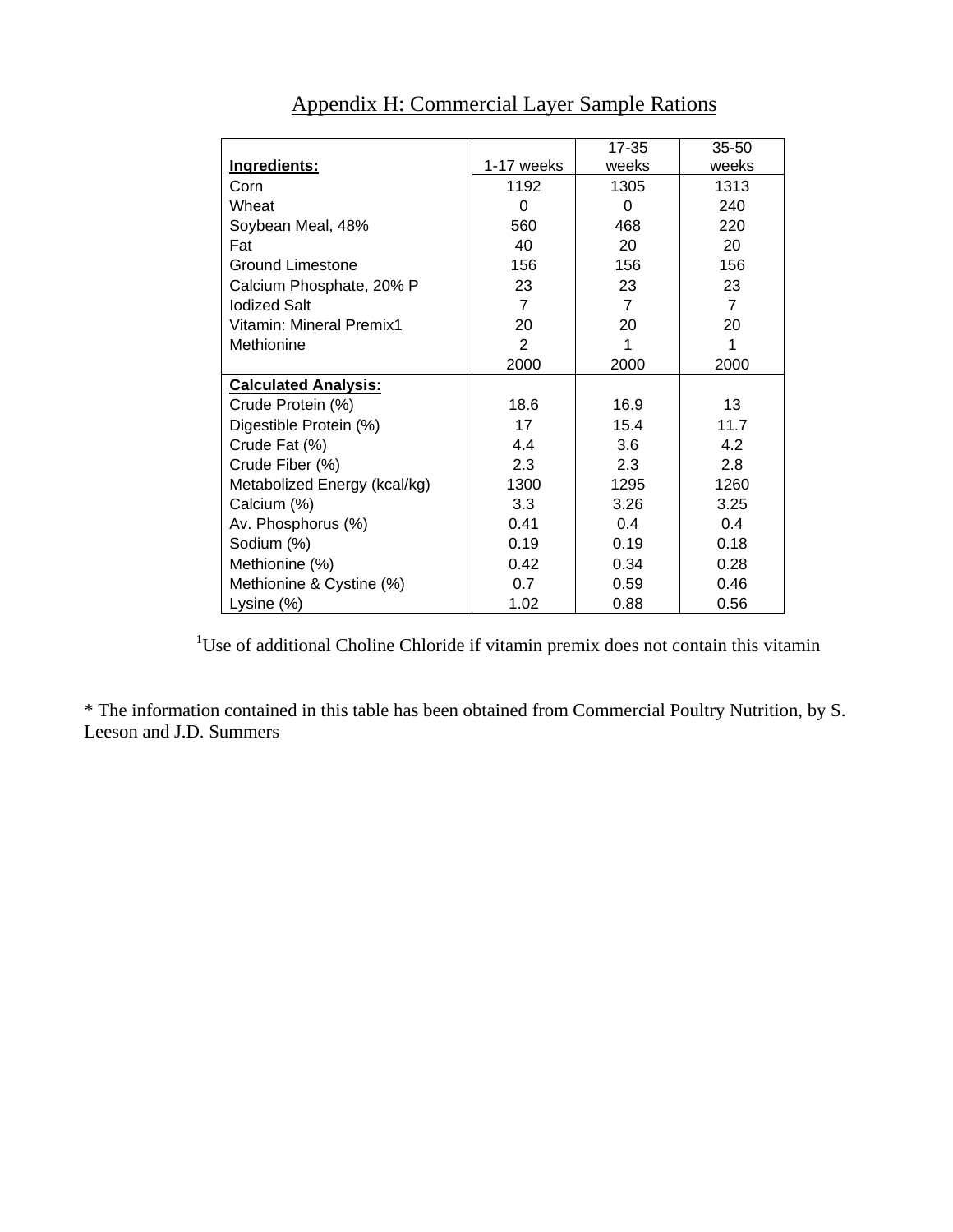|                                 | <b>Starter</b> |                | Grower       |                | Finisher |                |
|---------------------------------|----------------|----------------|--------------|----------------|----------|----------------|
| Ingredients:                    | $\mathbf 1$    | $\overline{2}$ | $\mathbf{1}$ | $\overline{2}$ | 1        | $\overline{2}$ |
| Corn                            | 900            | 1000           | 1154         | 1234           | 1358     | 1482           |
| Soybean Meal, 48%               | 772            | 672            | 530          | 444            | 360      | 292            |
| Meat Meal, 50%                  | 100            | 100            | 200          | 200            | 100      | 60             |
| Fish Meal, 60%                  | 100            | 100            | 0            | 0              | $\Omega$ | 0              |
| Fat                             | 42             | 60             | 58           | 58             | 110      | 92             |
| <b>Ground Limestone</b>         | 20             | 16             | 12           | 14             | 20       | 18             |
| Calcium Phosphate, 20% P        | 40             | 25             | 20           | 24             | 26       | 28             |
| <b>lodized Salt</b>             | 4              | 4              | 4            | 4              | 4        | 4              |
| <b>Vitamin: Mineral Premix1</b> | 20             | 20             | 20           | 20             | 20       | 20             |
| Methionine                      | 2.6            | $\overline{2}$ | 1.4          | 1.4            | $\Omega$ | 1.6            |
|                                 | 2000.6         | 1999           | 1999.4       | 1999.4         | 1998     | 1997.6         |
| <b>Calculated Analysis:</b>     |                |                |              |                |          |                |
| Crude Protein (%)               | 27.9           | 26.0           | 23.2         | 21.5           | 17       | 15             |
| Digestible Protein (%)          | 25.5           | 23.7           | 21.2         | 19.6           | 15.5     | 13.7           |
| Crude Fat (%)                   | 4.4            | 5.5            | 5.6          | 5.8            | 8.5      | 6.4            |
| Crude Fiber (%)                 | 3.5            | 3.4            | 3.4          | 3.4            | 3.4      | 3.4            |
| Metabolized Energy (kcal/lb)    | 1315           | 1364           | 1394         | 1405           | 1477     | 1489           |
| Calcium (%)                     | 1.58           | 1.34           | 1.2          | 1.27           | 1.07     | 0.9            |
| Av. Phosphorus (%)              | 0.85           | 0.69           | 0.63         | 0.66           | 0.5      | 0.46           |
| Sodium (%)                      | 0.18           | 0.18           | 0.18         | 0.18           | 0.17     | 0.16           |
| Methionine (%)                  | 0.61           | 0.56           | 0.5          | 0.47           | 0.78     | 0.69           |
| Methionine & Cystine (%)        | 1.05           | 0.96           | 0.85         | 0.79           | 0.64     | 0.56           |
| Lysine (%)                      | 1.77           | 1.62           | 1.41         | 1.28           | 0.89     | 0.75           |
| Tryptophan (%)                  | 0.37           | 0.34           | 0.3          | 0.27           | 0.22     | 0.19           |
| Threonine (%)                   | 1.18           | 1.1            | 0.99         | 0.92           | 0.87     | 0.64           |

# Appendix I: Commercial Turkey Sample Rations

<sup>1</sup>Use of additional Choline Chloride if vitamin premix does not contain this vitamin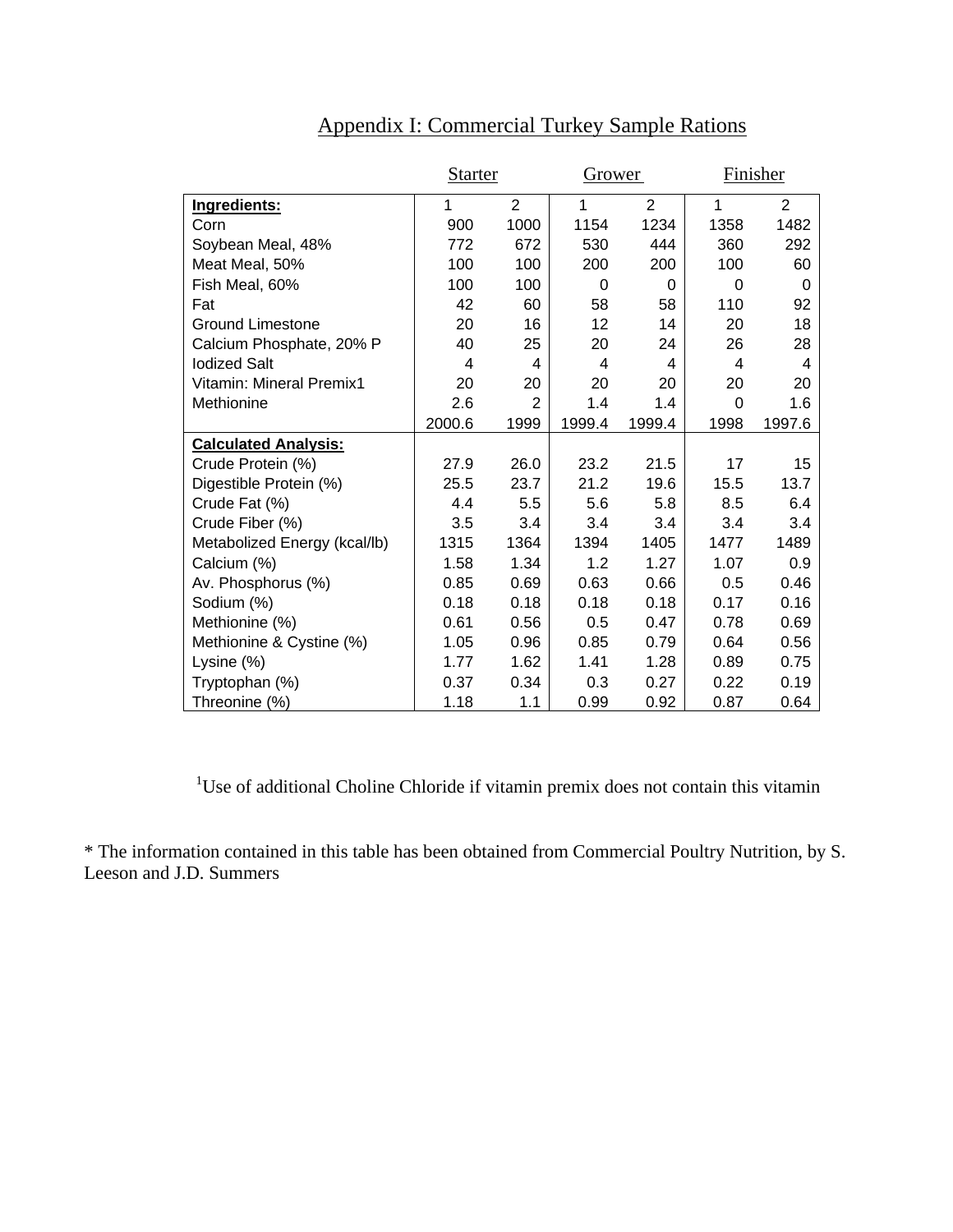## Appendix J: Pasture Broiler Sample Ration

Starter/Grower

## Appendix K: Pasture Roaster Sample Ration

| Ingredients:                  |         | <b>LBS</b> | Finisher                      |         |        |
|-------------------------------|---------|------------|-------------------------------|---------|--------|
| Alfalfa Meal                  |         | 100        | Ingredients:                  |         | LBS    |
| Aragonite                     |         | 25         | Alfalfa Meal                  |         | 100    |
| Corn Grain Shell              |         | 1015       | Aragonite                     |         | 25     |
| Fish meal                     |         | 75         | Corn Grain Shell              |         | 1215   |
| Oats                          |         | 100        | Fish meal                     |         | 50     |
| <b>Vitamin Mineral Premix</b> |         | 60         | Oats                          |         | 100    |
| Soybeans, Roasted             |         | 625        | <b>Vitamin Mineral Premix</b> |         | 60     |
| Total                         |         | 2000       | Soybeans, Roasted             |         | 450    |
|                               |         |            | Total                         |         | 2000   |
| <b>Nutrient Name:</b>         | Units   | Amount     |                               |         |        |
|                               |         |            | <b>Nutrient Name:</b>         | Units   | Amount |
| <b>Crude Protein</b>          | %       | 19.4%      |                               |         |        |
| <b>Crude Fat</b>              | %       | 8.1%       | Crude Protein                 | $\%$    | 16.1%  |
| <b>Crude Fiber</b>            | $\%$    | 4.5%       | <b>Crude Fat</b>              | %       | 6.8%   |
| Calcium                       | $\%$    | 1.30%      | <b>Crude Fiber</b>            | %       | 4.3%   |
| Phosphorus                    | %       | 0.79%      | Calcium                       | %       | 1.22%  |
| Salt added                    | %       | 0.34%      | Phosphorus                    | $\%$    | 0.73%  |
| Sodium                        | $\%$    | 0.17%      | Salt added                    | $\%$    | 0.33%  |
| Energy                        | Kcal/LB | 1,379      | Sodium                        | %       | 0.17%  |
| Vitamin A                     | IU/LB   | 4833       | Energy                        | Kcal/LB | 1,384  |
| Vitamin D                     | IU/LB   | 1608       | Vitamin A                     | IU/LB   | 4908   |
| Vitamin E                     | IU/LB   | 50         | Vitamin D                     | IU/LB   | 1608   |
| Choline                       | IU/LB   | 476        | Vitamin E                     | IU/LB   | 50     |
| <b>Biotin</b>                 | MCG/LB  | 50.7       | Choline                       | IU/LB   | 479    |
| Manganese                     | IU/LB   | 58.9       | <b>Biotin</b>                 | MCG/LB  | 54.0   |
| Zinc                          | IU/LB   | 47.9       | Manganese                     | IU/LB   | 58.9   |
| Copper                        | IU/LB   | 4.03       | Zinc                          | IU/LB   | 47.7   |
| Selenium (added)              | IU/LB   | 0.30       | Copper                        | IU/LB   | 4.10   |
| Lysine                        | %       | 1.26%      | Selenium (added)              | IU/LB   | 0.30   |
| Methionine                    | $\%$    | 0.45%      | Lysine                        | $\%$    | 1.05%  |
| Methionine/Cystine            | $\%$    | 0.64%      | Methionine                    | $\%$    | 0.40%  |
| Arginine                      | $\%$    | 1.25%      | Methionine/Cystine            | %       | 0.54%  |
|                               |         |            | Arginine                      | %       | 1.01%  |

\* These tables have been created by Jeff Mattocks, the Fertrell Company.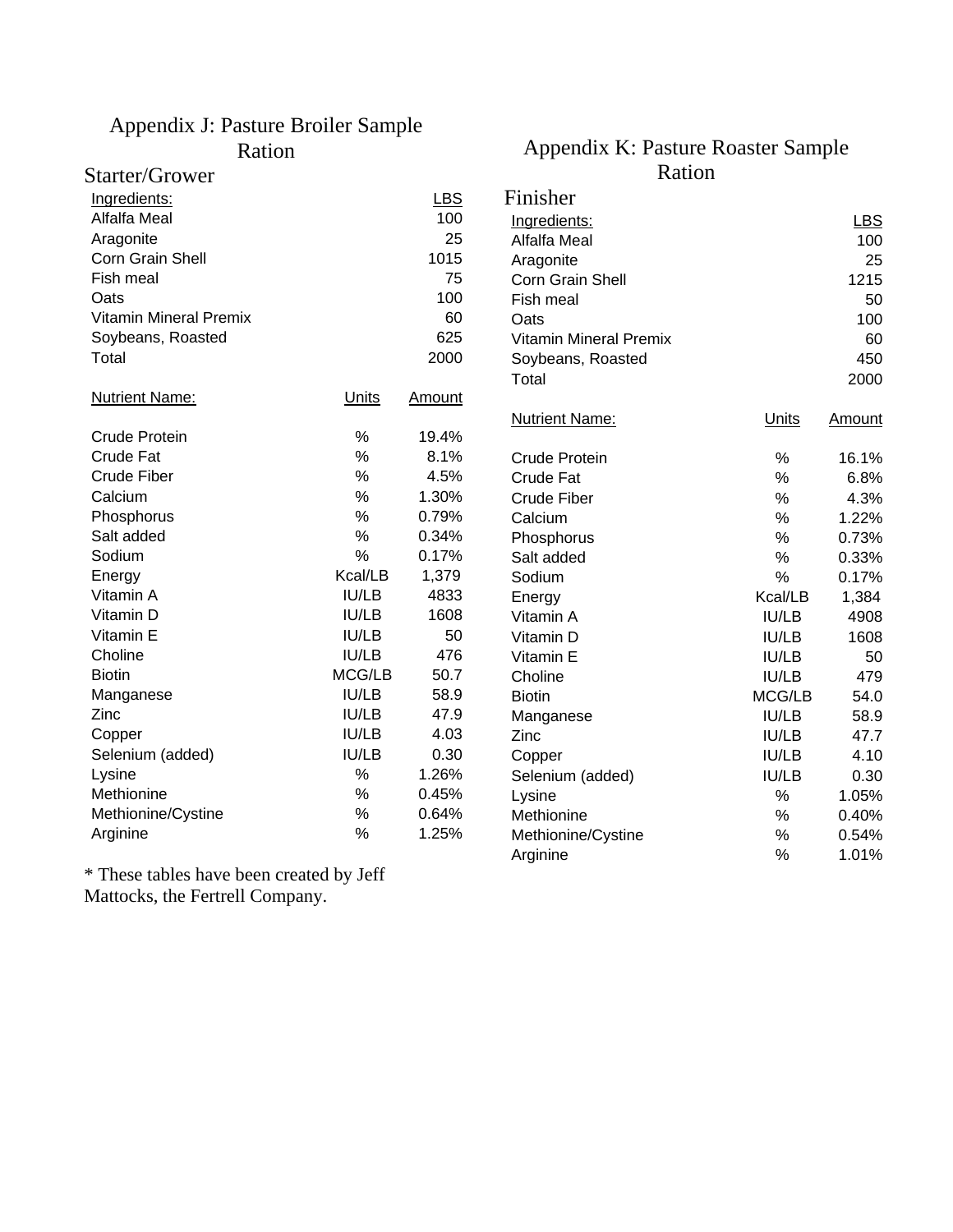## Appendix L: Pasture Layer Sample Rations First Laying Cycle

## Pasture Layer Sample Rations Second Laving Cycle

| Ingredients:                  |         | LBS    | Ingredients:                  |         | <b>LBS</b> |
|-------------------------------|---------|--------|-------------------------------|---------|------------|
| Alfalfa Meal                  |         | 100    | <b>Alfalfa Meal</b>           |         | 100        |
| Aragonite                     |         | 175    | Aragonite                     |         | 200        |
| Corn Grain Shell              |         | 965    | Corn Grain Shell              |         | 1040       |
| Oats                          |         | 100    | Oats                          |         | 50         |
| <b>Vitamin Mineral Premix</b> |         | 60     | <b>Vitamin Mineral Premix</b> |         | 60         |
| Soybeans, Roasted             |         | 600    | Soybeans, Roasted             |         | 550        |
| Total                         |         | 2000   | Total                         |         | 2000       |
| <b>Nutrient Name:</b>         | Units   | Amount | <b>Nutrient Name:</b>         | Units   | Amount     |
| <b>Crude Protein</b>          | %       | 16.5%  | <b>Crude Protein</b>          | %       | 15.6%      |
| <b>Crude Fat</b>              | $\%$    | 7.5%   | Crude Fat                     | $\%$    | 7.0%       |
| <b>Crude Fiber</b>            | $\%$    | 4.3%   | Crude Fiber                   | $\%$    | 4.2%       |
| Calcium                       | $\%$    | 3.89%  | Calcium                       | %       | 4.34%      |
| Phosphorus                    | $\%$    | 0.74%  | Phosphorus                    | %       | 0.74%      |
| Salt added                    | $\%$    | 0.30%  | Salt added                    | $\%$    | 0.30%      |
| Sodium                        | $\%$    | 0.17%  | Sodium                        | $\%$    | 0.17%      |
| Energy                        | Kcal/LB | 1,274  | Energy                        | Kcal/LB | 1,266      |
| Vitamin A                     | IU/LB   | 4814   | Vitamin A                     | IU/LB   | 4842       |
| Vitamin D                     | IU/LB   | 1608   | Vitamin D                     | IU/LB   | 1608       |
| Vitamin E                     | IU/LB   | 50     | Vitamin E                     | IU/LB   | 50         |
| Choline                       | IU/LB   | 455    | Choline                       | IU/LB   | 457        |
| <b>Biotin</b>                 | MCG/LB  | 48.7   | <b>Biotin</b>                 | MCG/LB  | 49.5       |
| Manganese                     | IU/LB   | 69.3   | Manganese                     | IU/LB   | 70.8       |
| Zinc                          | IU/LB   | 46.4   | Zinc                          | IU/LB   | 46.5       |
| Copper                        | IU/LB   | 4.28   | Copper                        | IU/LB   | 4.25       |
| Selenium (added)              | IU/LB   | 0.30   | Selenium (added)              | IU/LB   | 0.30       |
| Lysine                        | %       | 1.04%  | Lysine                        | %       | 0.99%      |
| Methionine                    | $\%$    | 0.37%  | Methionine                    | %       | 0.36%      |
| Methionine/Cystine            | $\%$    | 0.54%  | Methionine/Cystine            | $\%$    | 0.50%      |
| Arginine                      | %       | 1.09%  | Arginine                      | $\%$    | 1.01%      |

\* These tables have been created by Jeff Mattocks, the Fertrell Company.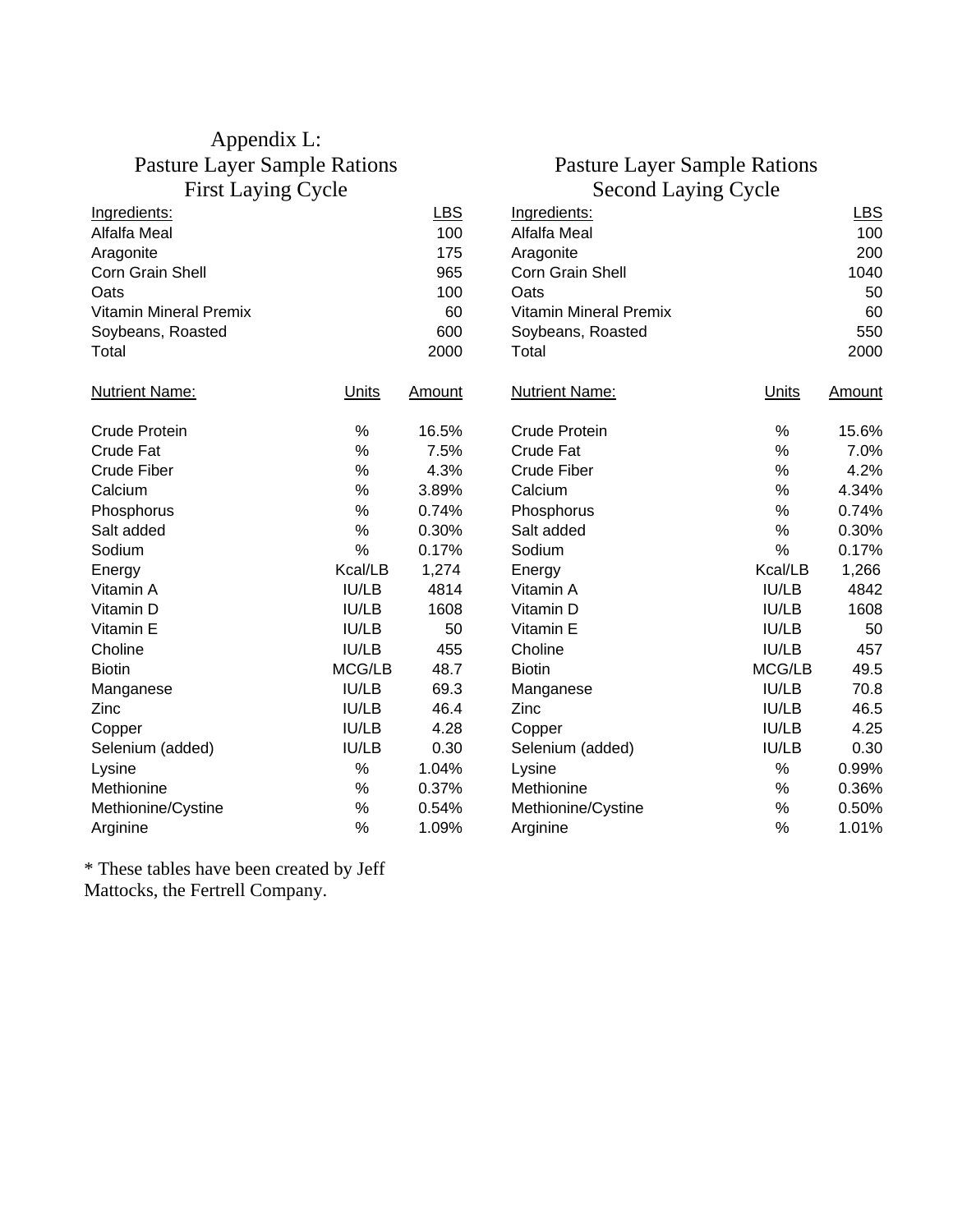# Appendix M: Pasture Turkey Sample Starter Ration

# Pasture Turkey Sample Rations Grower #1

| Ingredients:                  |              | <b>LBS</b>    | Ingredients:                  |              | <b>LBS</b> |
|-------------------------------|--------------|---------------|-------------------------------|--------------|------------|
| Alfalfa Meal                  |              | 100           | Alfalfa Meal                  |              | 100        |
| Aragonite                     |              | 15            | Aragonite                     |              | 20         |
| Corn Grain Shell              |              | 295           | Corn Grain Shell              |              | 650        |
| Dicalcium Phosphate           |              | 10            | Dicalcium Phosphate           |              | 10         |
| Fish Meal, 63%                |              | 100           | Fish Meal, 63%                |              | 50         |
| Oats                          |              | 250           | <b>Vitamin Mineral Premix</b> |              | 70         |
| <b>Vitamin Mineral Premix</b> |              | 80            | Soybeans, Roasted             |              | 900        |
| Soybeans, Roasted             |              | 950           | Wheat                         |              | 200        |
| Wheat                         |              | 200           | Total                         |              | 2000       |
| Total                         |              | 2000          |                               |              |            |
|                               |              |               | <b>Nutrient Name:</b>         | <b>Units</b> | Amount     |
| <b>Nutrient Name:</b>         | <b>Units</b> | <b>Amount</b> |                               |              |            |
|                               |              |               | <b>Crude Protein</b>          | $\%$         | 23.3%      |
| <b>Crude Protein</b>          | $\%$         | 25.7%         | <b>Crude Fat</b>              | $\%$         | 10.2%      |
| <b>Crude Fat</b>              | %            | 10.7%         | <b>Crude Fiber</b>            | $\%$         | 5.0%       |
| <b>Crude Fiber</b>            | $\%$         | 5.1%          | Calcium                       | $\%$         | 1.31%      |
| Calcium                       | $\%$         | 1.38%         | Phosphorus                    | $\%$         | 0.93%      |
| Phosphorus                    | $\%$         | 1.05%         | Salt added                    | $\%$         | 0.38%      |
| Salt added                    | $\%$         | 0.45%         | Sodium                        | $\%$         | 0.19%      |
| Sodium                        | $\%$         | 0.23%         | Energy                        | Kcal/LB      | 1,376      |
| Energy                        | Kcal/LB      | 1,314         | Vitamin A                     | IU/LB        | 5450       |
| Vitamin A                     | IU/LB        | 6059          | Vitamin D                     | IU/LB        | 1876       |
| Vitamin D                     | IU/LB        | 2144          | Vitamin E                     | IU/LB        | 58         |
| Vitamin E                     | <b>IU/LB</b> | 67            | Choline                       | IU/LB        | 461        |
| Choline                       | IU/LB        | 516           | <b>Biotin</b>                 | MCG/LB       | 47.6       |
| <b>Biotin</b>                 | MCG/LB       | 49.7          | Manganese                     | <b>IU/LB</b> | 65.3       |
| Manganese                     | IU/LB        | 74.1          | Zinc                          | IU/LB        | 49.4       |
| Zinc                          | IU/LB        | 55.8          | Copper                        | IU/LB        | 4.08       |
| Copper                        | IU/LB        | 5.08          | Selenium (added)              | IU/LB        | 0.35       |
| Selenium (added)              | IU/LB        | 0.40          | Lysine                        | $\%$         | 1.43%      |
| Lysine                        | $\%$         | 1.60%         | Methionine                    | $\%$         | 0.49%      |
| Methionine                    | %            | 0.54%         | Methionine/Cystine            | $\%$         | 0.76%      |
| Methionine/Cystine            | $\%$         | 0.89%         | Arginine                      | $\%$         | 1.56%      |
| Arginine                      | %            | 1.74%         |                               |              |            |
|                               |              |               |                               |              |            |

\* These tables have been created by Jeff Mattocks, the Fertrell Company.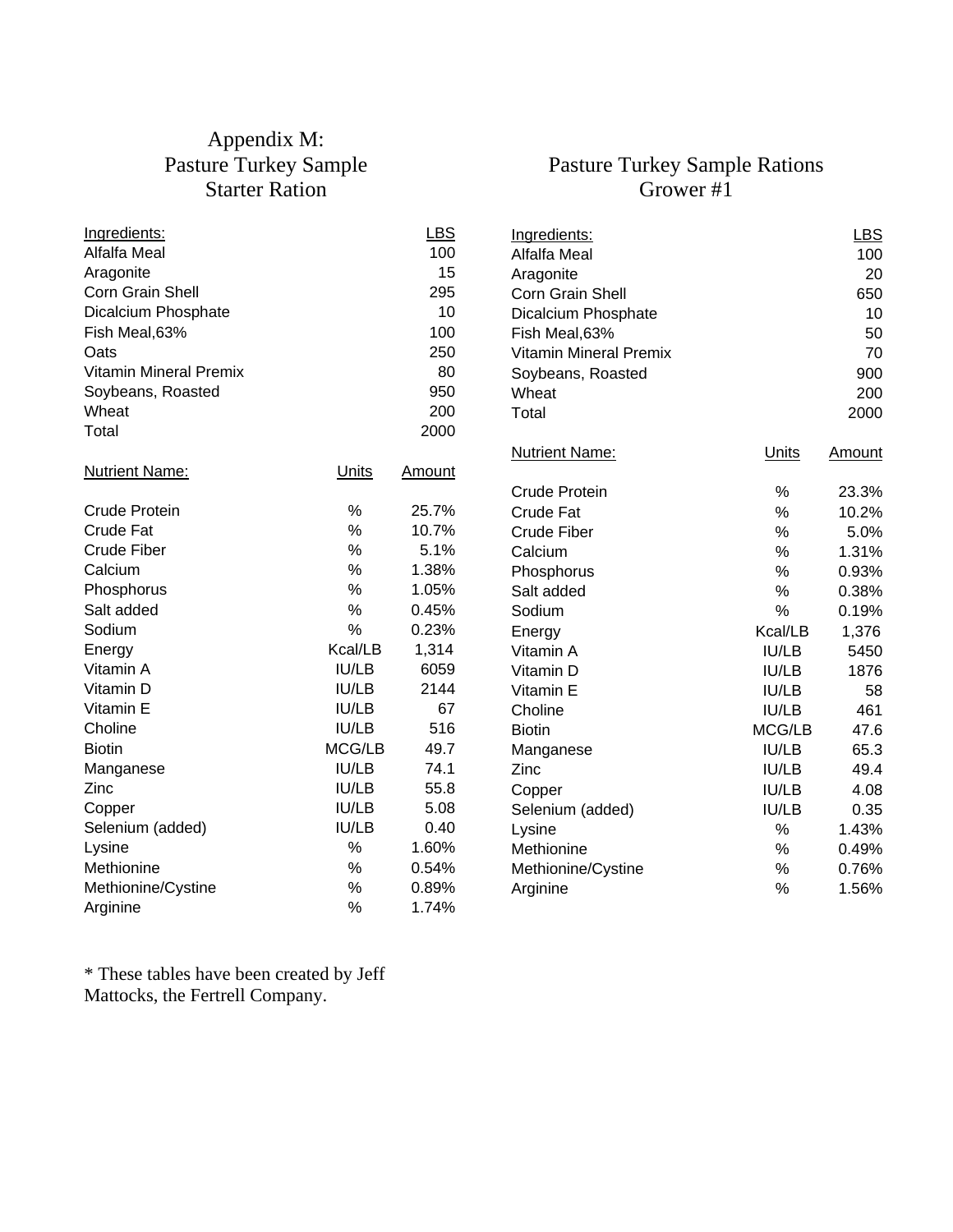# Pastured Turkey Sample Rations

Grower #2

## Pastured Turkey Sample Rations Finisher

| Ingredients:                  |         | <b>LBS</b> | Ingredients:                  |              | LBS         |
|-------------------------------|---------|------------|-------------------------------|--------------|-------------|
| Alfalfa Meal                  |         | 100        | Alfalfa Meal                  |              | 100         |
| Aragonite                     |         | 20         | Aragonite                     |              | 20          |
| Corn Grain Shell              |         | 750        | Corn Grain Shell              |              | 920         |
| Dicalcium Phosphate           |         | 10         | Dicalcium Phosphate           |              | $\mathbf 0$ |
| Fish Meal, 63%                |         | 50         | Fish Meal, 63%                |              | 50          |
| <b>Vitamin Mineral Premix</b> |         | 70         | <b>Vitamin Mineral Premix</b> |              | 60          |
| Soybeans, Roasted             |         | 700        | Soybeans, Roasted             |              | 450         |
| Total                         |         | 2000       | Total                         |              | 2000        |
| <b>Nutrient Name:</b>         | Units   | Amount     | <b>Nutrient Name:</b>         | Units        | Amount      |
| <b>Crude Protein</b>          | $\%$    | 20.5%      | <b>Crude Protein</b>          | $\%$         | 17.0%       |
| <b>Crude Fat</b>              | %       | 8.9%       | Crude Fat                     | %            | 7.2%        |
| <b>Crude Fiber</b>            | $\%$    | 4.9%       | Crude Fiber                   | %            | 4.8%        |
| Calcium                       | %       | 1.29%      | Calcium                       | %            | 1.08%       |
| Phosphorus                    | %       | 0.90%      | Phosphorus                    | %            | 0.72%       |
| Salt added                    | $\%$    | 0.38%      | Salt added                    | $\%$         | 0.33%       |
| Sodium                        | %       | 0.20%      | Sodium                        | $\%$         | 0.17%       |
| Energy                        | Kcal/LB | 1,371      | Energy                        | Kcal/LB      | 1,381       |
| Vitamin A                     | IU/LB   | 5494       | Vitamin A                     | IU/LB        | 4822        |
| Vitamin D                     | IU/LB   | 1876       | Vitamin D                     | <b>IU/LB</b> | 1608        |
| Vitamin E                     | IU/LB   | 58         | Vitamin E                     | IU/LB        | 50          |
| Choline                       | IU/LB   | 506        | Choline                       | <b>IU/LB</b> | 527         |
| <b>Biotin</b>                 | MCG/LB  | 49.4       | <b>Biotin</b>                 | MCG/LB       | 47.5        |
| Manganese                     | IU/LB   | 66.1       | Manganese                     | <b>IU/LB</b> | 59.4        |
| Zinc                          | IU/LB   | 50.1       | Zinc                          | IU/LB        | 45.6        |
| Copper                        | IU/LB   | 4.33       | Copper                        | IU/LB        | 4.18        |
| Selenium (added)              | IU/LB   | 0.35       | Selenium (added)              | IU/LB        | 0.30        |
| Lysine                        | $\%$    | 1.24%      | Lysine                        | $\%$         | 0.99%       |
| Methionine                    | $\%$    | 0.46%      | Methionine                    | $\%$         | 0.41%       |
| Methionine/Cystine            | %       | 0.69%      | Methionine/Cystine            | $\%$         | 0.58%       |
| Arginine                      | %       | 1.34%      | Arginine                      | %            | 1.06%       |

• These tables have been created by Jeff Mattocks, the Fertrell Company.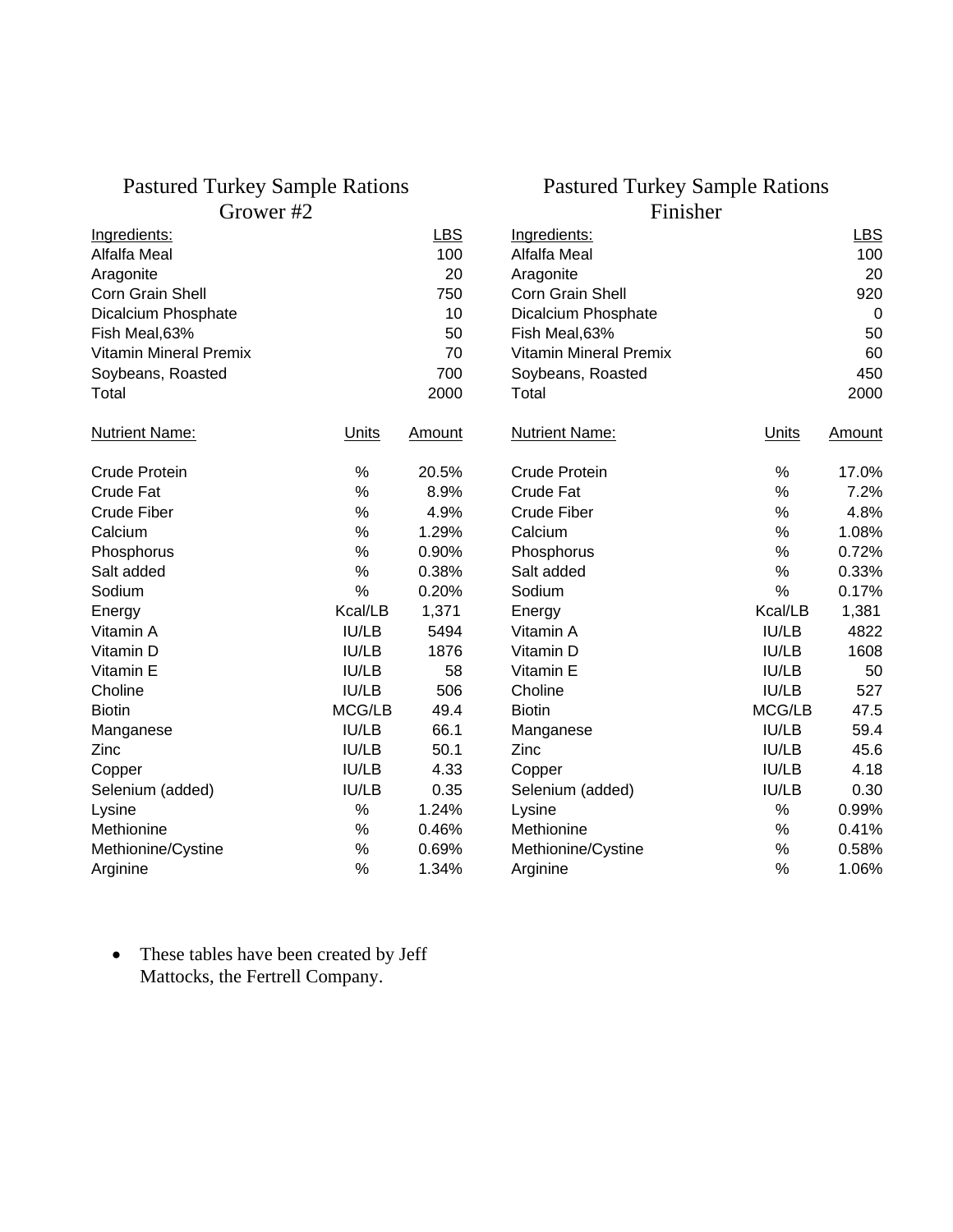# *A. Appendix N:*

# *B. Formulating Rations with the Pearson Square*  by T.L. Stanton<sup>1</sup>

## **1. Quick Facts...**

The Pearson square ration formulation procedure is designed for simple rations. In order for the square to work, follow specific directions for its use. Nutrient contents of ingredients and nutrient requirements must be expressed on the same basis (i.e., dry-matter or "as-fed").

The Pearson square or box method of balancing rations is a simple procedure that has been used for many years. It is of greatest value when only two ingredients are to be mixed. In taking a close look at the square, several numbers are in and around the square. Probably one of the more important numbers is the number that appears in the middle of the square. This number represents the nutritional requirement of an animal for a specific nutrient. It may be crude protein or TDN, amino acids, minerals or vitamins.

In order to make the square work consistently, there are three very important considerations:

- 1. The value in the middle of the square must be intermediate between the two values that are used on the left side of the square. For example, the 14 percent crude protein requirement has to be intermediate between the soybean meal that has 45 percent crude protein or the corn that has 10 percent crude protein. If barley is used that has 12 percent crude protein and corn that has 10 percent crude protein, the square calculation method will not work because the 14 percent is outside the range of the values on the left side of the square.
- 2. Disregard any negative numbers that are generated on the right side of the square. Be concerned only with the numerical differences between the nutrient requirement and the ingredient nutrient values.
- 3. Subtract the nutrient value from the nutritional requirement on the diagonal and arrive at a numerical value entitled parts. By summing those parts and dividing by the total, you can determine the percent of the ration that each ingredient should represent in order to provide a specific nutrient level. Always subtract on the diagonal within the square in order to determine parts. Always double check calculations to make sure that you did not have a mathematical error. It also is very important to work on a uniform basis. Use a 100-percent dry-matter basis for nutrient composition of ingredients and requirements and then convert to an as-fed basis after the formulation is calculated. Corn represents (31.0 / 35.00) x 100 of the ration, or 88.57 percent. Soybean meal represents (4.0 / 35.00) x 100 of the ration, or .43 percent.

Check of the calculation: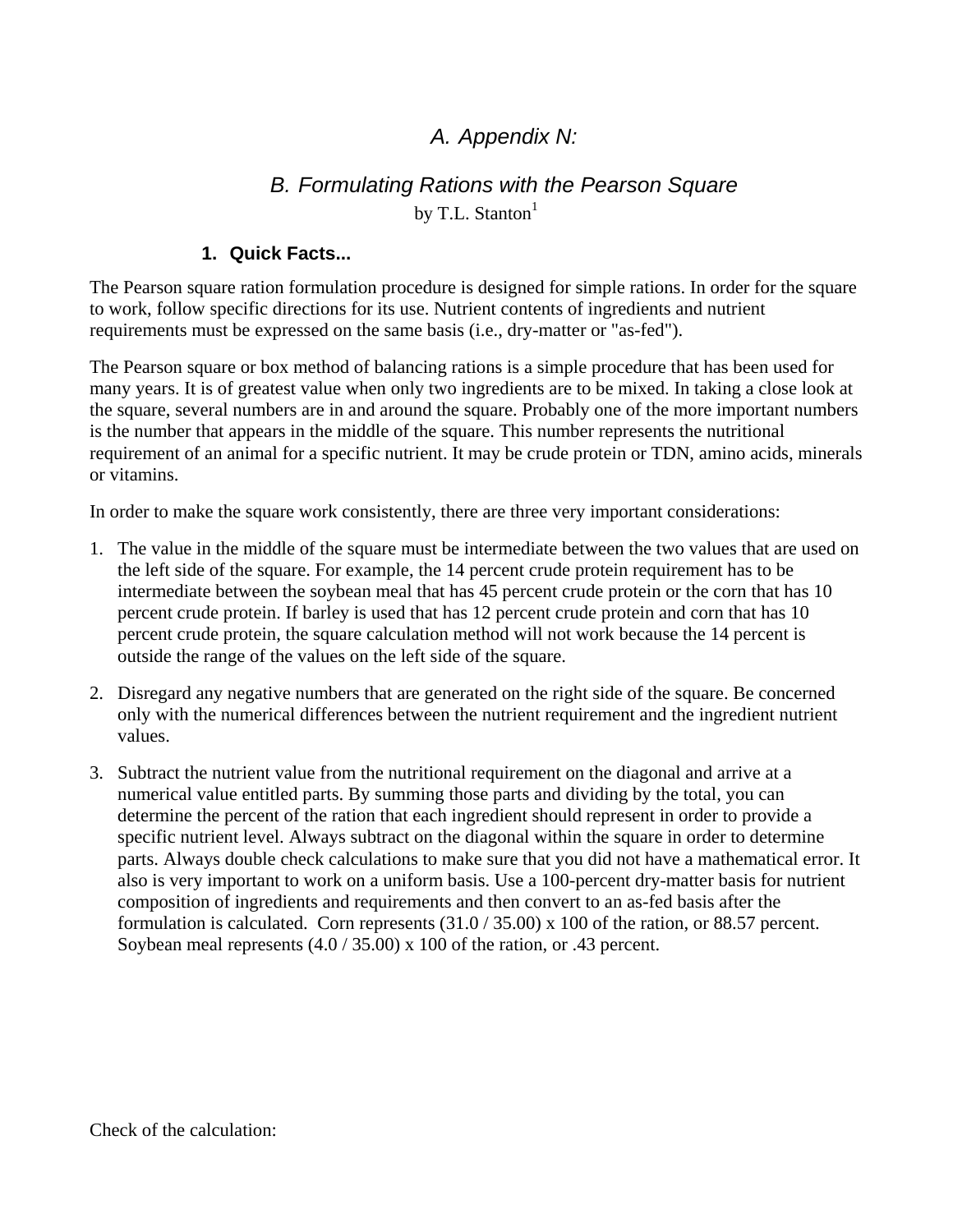```
88.57 lb corn at 10.0\% CP =8.86
     11.43 lb SBM at 45.0\% CP = 5.14
     100.00 lb mixture contains =14.00 lb CP, or 14 percent.
2. 
3. 
4.
```
## **5. Using More Than Two Ingredients**

It is possible to mix more than two ingredients using the Pearson square. For example, to prepare a 15 percent crude protein mixture that consists of a supplement of 60 percent soybean meal (45 percent crude protein) and 40 percent meat and bone scrap (50 percent crude protein), and a grain mixture of 65 percent corn (9 percent crude protein) and 35 percent oats (12 percent crude protein), take the following steps. Since only two components can be used in the Pearson square method, the ingredients are combined first as follows:

| 60% SBM x 45% crude protein   | $= 27.0$                       |
|-------------------------------|--------------------------------|
| 40% MBS x 50%                 | $=20.0$                        |
| Protein in supplement mixture | 47.0%                          |
|                               |                                |
| 65% corn x 9.0%               | $= 5.85$                       |
| 35% oats x 12.0%              | $=4.20$                        |
| Protein in grain mix          | 10.05%                         |
| 5.0 parts x 60%               | $=$ 3.0 parts SBM              |
| 5.0 parts x 40%               | $=$ 2.0 parts MBS              |
|                               |                                |
| 32.0 parts x 65%              | $=$ 20.8 parts corn            |
| 32.0 parts x 35%              | $=\underline{11.2}$ parts oats |
|                               | 37.0                           |
| (3.0 / 37.0)                  | $= 8.11\%$ SBM                 |
| (2.0 / 37.0)                  | $= 5.41\% \text{ MBS}$         |
| (20.8 / 37.0)                 | $= 56.21\%$ corn               |
| (11.2 / 37.0)                 | $= 30.27\%$ corn               |
|                               |                                |
| Check:                        |                                |
| 8.11 lb SBM at 45% CP         | $= 3.65$ lb                    |
| 5.41 lb MBS at 50% CP         | $= 2.70$ lb                    |
| 56.21 lb corn at 9% CP        | $= 5.06$ lb                    |
| 30.27 lb oats at 12% CP       | $= 3.64$ lb                    |
| 100.00 lb contains            | 15.05 lb or 15% CP             |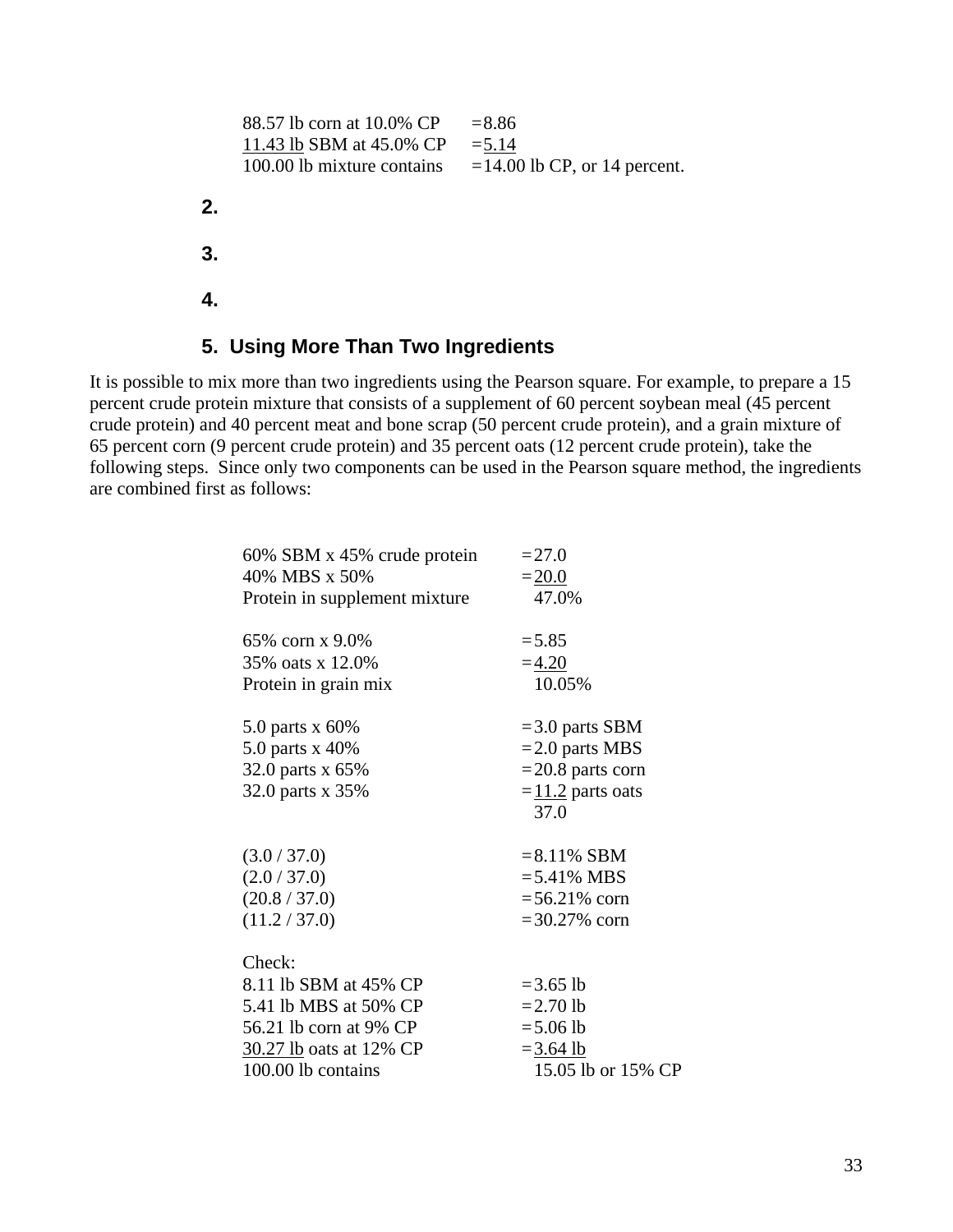## **6. Expressing Feed Composition**

The crude-protein value of a feed or the percentage of any other component (e.g., calcium or phosphorus) can be expressed several ways. The two most common methods of expression are on an as-fed basis or dry-matter basis. Use the following procedure to calculate composition on a dry-matter basis.

Crude protein value on an as-fed basis divided by dry-matter content of the feed times 100 equals the crude-protein content on a dry-matter basis. If alfalfa hay is used as an example, the crude protein value is 17 percent on an as-fed basis. On a dry-matter basis, the crude protein value of the hay is calculated as follows: 17 / 0.91 (moisture content of 9 percent) times 100 equals 18.7 percent crude protein.

To determine the total digestible nutrient (TDN) content of the above alfalfa on a dry-matter basis, follow the same procedure: 50 percent (TDN value on an as-fed basis) divided by 0.91 (dry-matter content of the feed) times 100 equals 54.9 percent TDN on a dry-matter basis. Likewise, the crudeprotein content or the TDN value also can be expressed on the basis of any given dry-matter level. For example, if you use a 90-percent dry-matter basis, use the following calculation. Given a TDN value of 76 percent and a dry-matter content of 86 percent (14 percent moisture), what would be the TDN value of this feed on a 90 percent dry-matter basis?

 $(76 \times .90) / .86 = 79.5$  percent TDN on a 90 percent dry-matter basis.